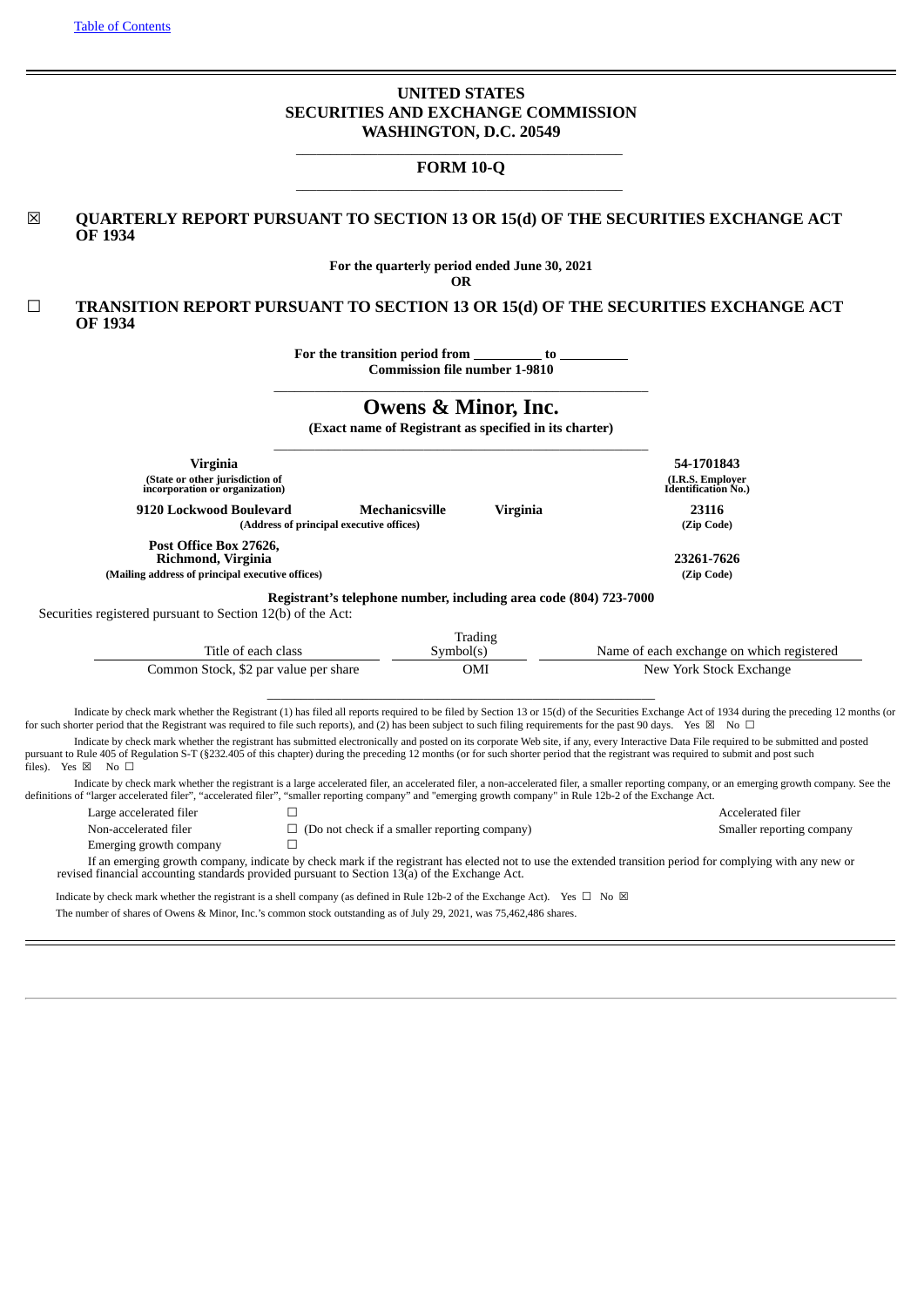## **Owens & Minor, Inc. and Subsidiaries Index**

# **Part I. Financial [Information](#page-1-0) Page**

<span id="page-1-0"></span>

| Item 1.                           | <b>Financial Statements</b><br>Consolidated Statements of Operations—Three and Six Months Ended June 30, 2021 and 2020<br>Consolidated Statements of Comprehensive Income (Loss)—Three and Six Months Ended June 30, 2021 and 2020 | 3               |
|-----------------------------------|------------------------------------------------------------------------------------------------------------------------------------------------------------------------------------------------------------------------------------|-----------------|
|                                   | Consolidated Balance Sheets-June 30, 2021 and December 31, 2020<br>Consolidated Statements of Cash Flows-Six Months Ended June 30, 2021 and 2020                                                                                   |                 |
|                                   | <u>Consolidated Statements of Changes in Equity—Three and Six Months Ended June 30, 2021 and 2020</u>                                                                                                                              | 6               |
|                                   | <b>Notes to Consolidated Financial Statements</b>                                                                                                                                                                                  | 8               |
| Item 2.                           | Management's Discussion and Analysis of Financial Condition and Results of Operations                                                                                                                                              | $\overline{20}$ |
| Item 3.                           | <b>Quantitative and Qualitative Disclosures About Market Risk</b>                                                                                                                                                                  | 29              |
| Item 4.                           | <b>Controls and Procedures</b>                                                                                                                                                                                                     | <b>30</b>       |
| <b>Part II. Other Information</b> |                                                                                                                                                                                                                                    |                 |
| Item 1.                           | <b>Legal Proceedings</b>                                                                                                                                                                                                           | <u>30</u>       |
| Item 1A.                          | <b>Risk Factors</b>                                                                                                                                                                                                                | 30              |
| Item 2.                           | <u>Unregistered Sales of Equity Securities, Use of Proceeds and Issuer Purchases of Equity Securities</u>                                                                                                                          | <u>30</u>       |
| Item 6.                           | <b>Exhibits</b>                                                                                                                                                                                                                    | 31              |
|                                   |                                                                                                                                                                                                                                    |                 |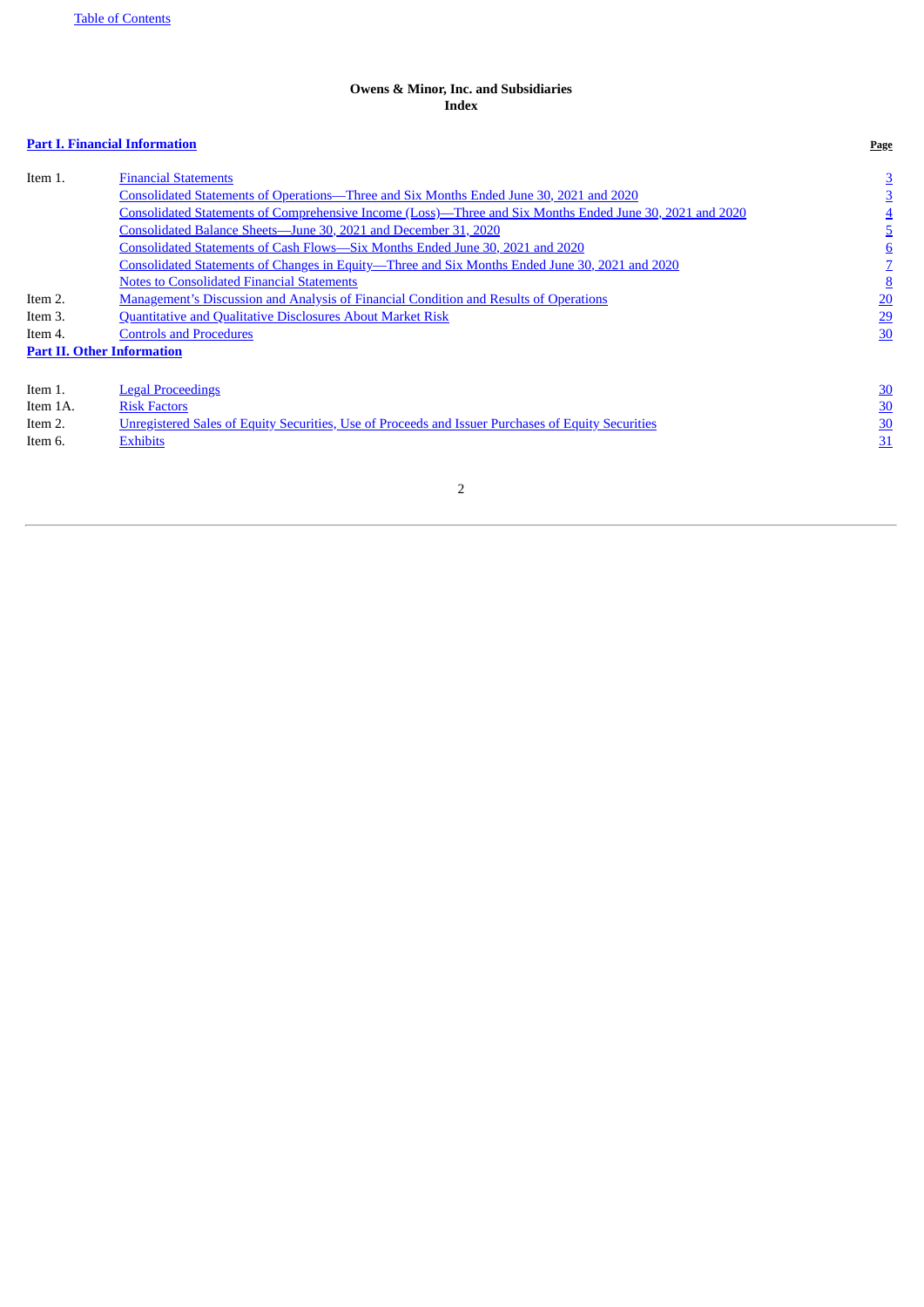## **Part I. Financial Information**

## <span id="page-2-1"></span><span id="page-2-0"></span>**Item 1. Financial Statements**

## **Owens & Minor, Inc. and Subsidiaries Consolidated Statements of Operations** *(unaudited)*

|                                                              | <b>Three Months Ended</b><br><b>June 30,</b> |           |    |                 |              |           | <b>Six Months Ended</b><br><b>June 30,</b> |           |  |
|--------------------------------------------------------------|----------------------------------------------|-----------|----|-----------------|--------------|-----------|--------------------------------------------|-----------|--|
| (in thousands, except per share data)                        |                                              | 2021      |    | 2020            |              | 2021      |                                            | 2020      |  |
| Net revenue                                                  | \$                                           | 2,489,460 | \$ | 1,807,719       | $\mathbf{s}$ | 4,815,994 | $\mathbf{s}$                               | 3,930,412 |  |
| Cost of goods sold                                           |                                              | 2,089,392 |    | 1,538,312       |              | 3,973,175 |                                            | 3,392,445 |  |
| Gross margin                                                 |                                              | 400,068   |    | 269,407         |              | 842,819   |                                            | 537,967   |  |
| Distribution, selling and administrative expenses            |                                              | 294,096   |    | 241,734         |              | 586,796   |                                            | 495,782   |  |
| Acquisition-related and exit and realignment charges         |                                              | 8,624     |    | 6,054           |              | 14,587    |                                            | 12,118    |  |
| Other operating expense (income), net                        |                                              | 464       |    | (577)           |              | (2, 141)  |                                            | (2,886)   |  |
| Operating income                                             |                                              | 96,884    |    | 22,196          |              | 243,577   |                                            | 32,953    |  |
| Interest expense, net                                        |                                              | 11,540    |    | 21,605          |              | 25,212    |                                            | 44,948    |  |
| (Gain) loss on extinguishment of debt                        |                                              |           |    | (1,856)         |              | 40,433    |                                            | 2,271     |  |
| Other expense (income), net                                  |                                              | 1.028     |    | (2,696)         |              | 1,598     |                                            | (1, 977)  |  |
| Income (loss) from continuing operations before income taxes |                                              | 84,316    |    | 5,143           |              | 176,334   |                                            | (12, 289) |  |
| Income tax provision (benefit)                               |                                              | 18,420    |    | 4,982           |              | 40,848    |                                            | (3,541)   |  |
| Income (loss) from continuing operations, net of tax         |                                              | 65,896    |    | 161             |              | 135,486   |                                            | (8,748)   |  |
| Loss from discontinued operations, net of tax                |                                              |           |    | (55, 788)       |              |           |                                            | (58, 203) |  |
| Net income (loss)                                            | \$                                           | 65,896    | \$ | (55, 627)       | -\$          | 135,486   | -\$                                        | (66, 951) |  |
|                                                              |                                              |           |    |                 |              |           |                                            |           |  |
| Basic income (loss) per common share:                        |                                              |           |    |                 |              |           |                                            |           |  |
| Income (loss) from continuing operations                     | \$                                           | 0.90      | \$ | $\qquad \qquad$ | \$           | 1.87      | Ŝ.                                         | (0.14)    |  |
| Loss from discontinued operations                            |                                              |           |    | (0.91)          |              |           |                                            | (0.96)    |  |
| Net income (loss)                                            | \$                                           | 0.90      | \$ | (0.91)          | -\$          | 1.87      | S.                                         | (1.10)    |  |
| Diluted income (loss) per common share:                      |                                              |           |    |                 |              |           |                                            |           |  |
| Income (loss) from continuing operations                     | \$                                           | 0.87      | \$ |                 | \$           | 1.80      | -\$                                        | (0.14)    |  |
| Loss from discontinued operations                            |                                              |           |    | (0.91)          |              |           |                                            | (0.96)    |  |
| Net income (loss)                                            | \$                                           | 0.87      | \$ | (0.91)          | -\$          | 1.80      | \$                                         | (1.10)    |  |

<span id="page-2-2"></span>See accompanying notes to consolidated financial statements.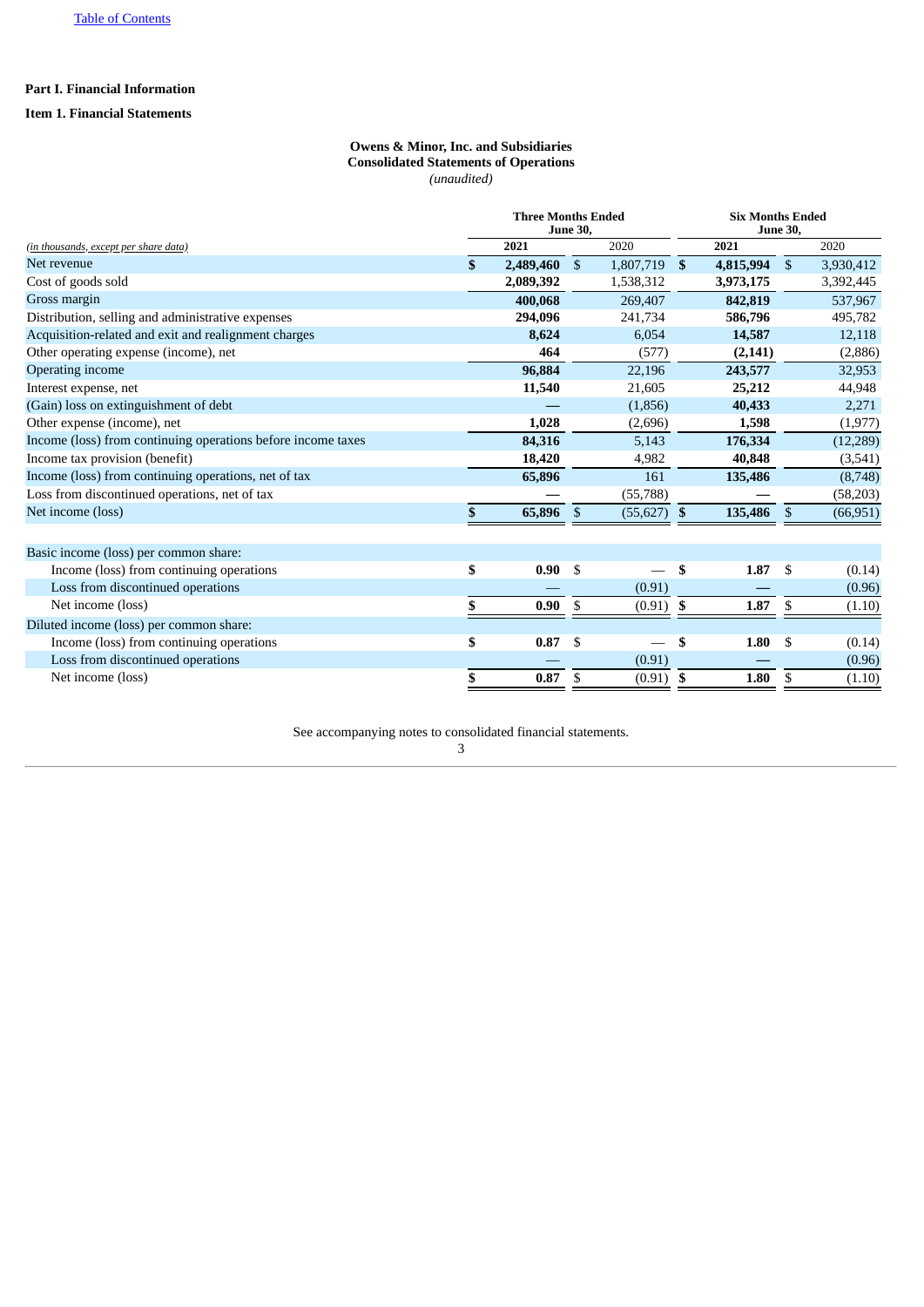## **Owens & Minor, Inc. and Subsidiaries Consolidated Statements of Comprehensive Income (Loss)** *(unaudited)*

<span id="page-3-0"></span>

|                                                      | <b>Three Months Ended</b> | <b>June 30,</b> |               | Six Months Ended June 30, |      |           |
|------------------------------------------------------|---------------------------|-----------------|---------------|---------------------------|------|-----------|
| (in thousands)                                       | 2021                      |                 | 2020          | 2021                      | 2020 |           |
| Net income (loss)                                    | 65,896                    |                 | $(55,627)$ \$ | 135,486                   |      | (66, 951) |
| Other comprehensive income (loss), net of tax:       |                           |                 |               |                           |      |           |
| Currency translation adjustments                     | (2, 448)                  |                 | 30,008        | (14,710)                  |      | 1,830     |
| Change in unrecognized net periodic pension costs    | 36                        |                 | 595           | 157                       |      | 765       |
| Change in gains and losses on derivative instruments |                           |                 | (76)          | 20,044                    |      | (11, 473) |
| Total other comprehensive income (loss), net of tax  | (2, 412)                  |                 | 30,527        | 5,491                     |      | (8,878)   |
| Comprehensive income (loss)                          | 63,484                    |                 | $(25,100)$ \$ | 140,977                   |      | (75, 829) |
|                                                      |                           |                 |               |                           |      |           |

See accompanying notes to consolidated financial statements.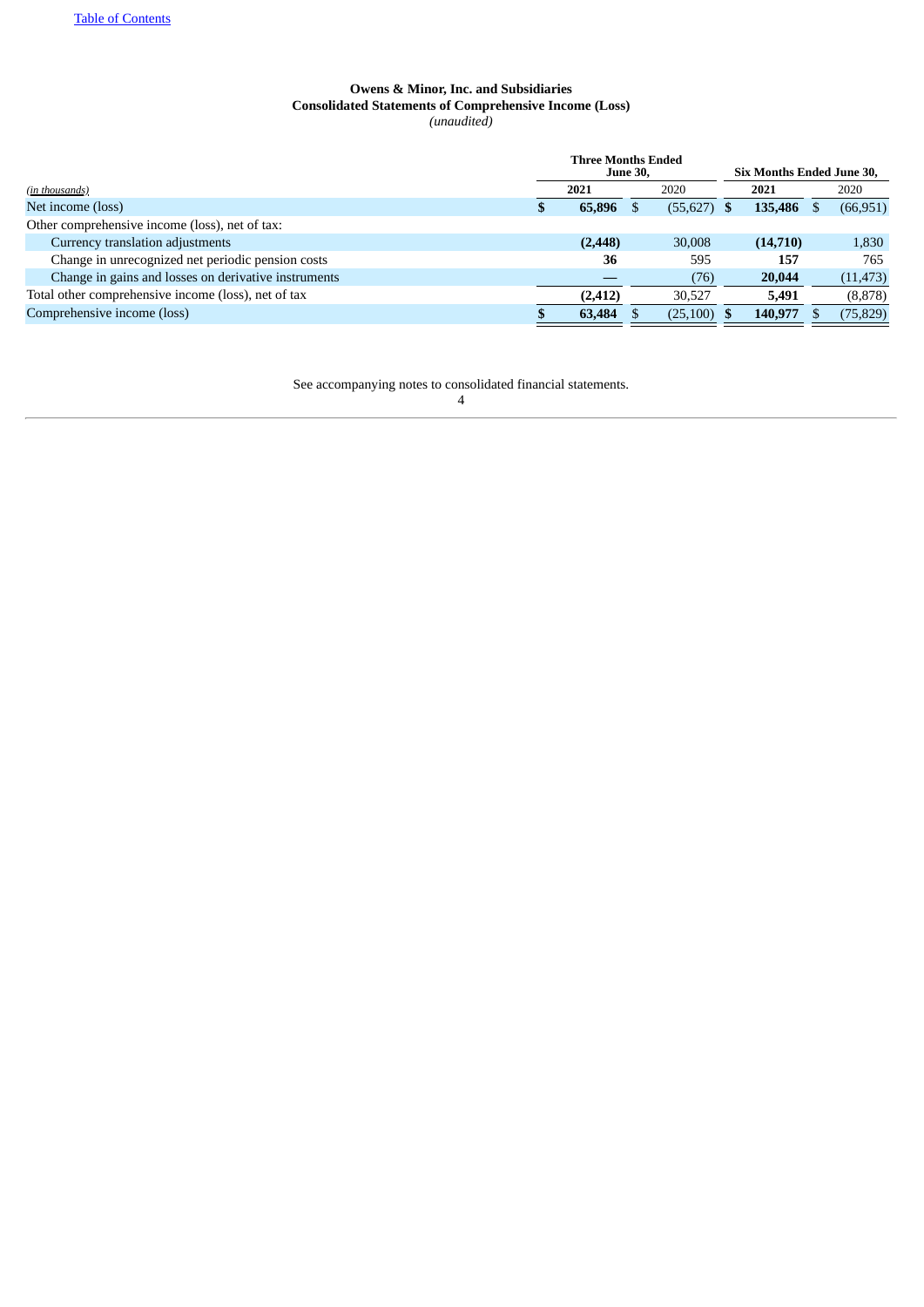## **Owens & Minor, Inc. and Subsidiaries Consolidated Balance Sheets** *(unaudited)*

| (in thousands, except per share data)                                                                                           | <b>June 30,</b><br>2021 |              | December 31,<br>2020 |
|---------------------------------------------------------------------------------------------------------------------------------|-------------------------|--------------|----------------------|
| <b>Assets</b>                                                                                                                   |                         |              |                      |
| <b>Current assets</b>                                                                                                           |                         |              |                      |
| Cash and cash equivalents                                                                                                       | \$<br>45,424            | - \$         | 83,058               |
| Accounts receivable, net of allowances of \$20,650 and \$19,087                                                                 | 738,573                 |              | 700,792              |
| Merchandise inventories                                                                                                         | 1,530,367               |              | 1,233,751            |
| Other current assets                                                                                                            | 87,709                  |              | 118,264              |
| <b>Total current assets</b>                                                                                                     | 2,402,073               |              | 2,135,865            |
| Property and equipment, net of accumulated depreciation of \$311,897 and \$284,126                                              | 306,511                 |              | 315,662              |
| <b>Operating lease assets</b>                                                                                                   | 174,952                 |              | 144,755              |
| Goodwill                                                                                                                        | 389,864                 |              | 394,086              |
| Intangible assets, net                                                                                                          | 221,223                 |              | 243,351              |
| Other assets, net                                                                                                               | 97,206                  |              | 101,920              |
| <b>Total assets</b>                                                                                                             | \$<br>3,591,829         | $\mathbb{S}$ | 3,335,639            |
| <b>Liabilities and equity</b>                                                                                                   |                         |              |                      |
| <b>Current liabilities</b>                                                                                                      |                         |              |                      |
| Accounts payable                                                                                                                | \$<br>1,126,355         | -\$          | 1,000,186            |
| Accrued payroll and related liabilities                                                                                         | 96,081                  |              | 109,447              |
| Other current liabilities                                                                                                       | 212,741                 |              | 236,094              |
| <b>Total current liabilities</b>                                                                                                | 1,435,177               |              | 1,345,727            |
| Long-term debt, excluding current portion                                                                                       | 1,007,968               |              | 986,018              |
| Operating lease liabilities, excluding current portion                                                                          | 148,016                 |              | 119,932              |
| Deferred income taxes                                                                                                           | 45,327                  |              | 50,641               |
| Other liabilities                                                                                                               | 107,322                 |              | 121,267              |
| <b>Total liabilities</b>                                                                                                        | 2,743,810               |              | 2,623,585            |
| <b>Commitments and contingencies</b>                                                                                            |                         |              |                      |
| <b>Equity</b>                                                                                                                   |                         |              |                      |
| Common stock, par value \$2 per share; authorized - 200,000 shares; issued and outstanding - 75,395 shares<br>and 73,472 shares | 150,791                 |              | 146,944              |
| Paid-in capital                                                                                                                 | 428,360                 |              | 436,597              |
| Retained earnings                                                                                                               | 301,886                 |              | 167,022              |
| Accumulated other comprehensive loss                                                                                            | (33,018)                |              | (38, 509)            |
| <b>Total equity</b>                                                                                                             | 848,019                 |              | 712,054              |
| <b>Total liabilities and equity</b>                                                                                             | \$<br>3,591,829         | \$           | 3,335,639            |

<span id="page-4-0"></span>See accompanying notes to consolidated financial statements.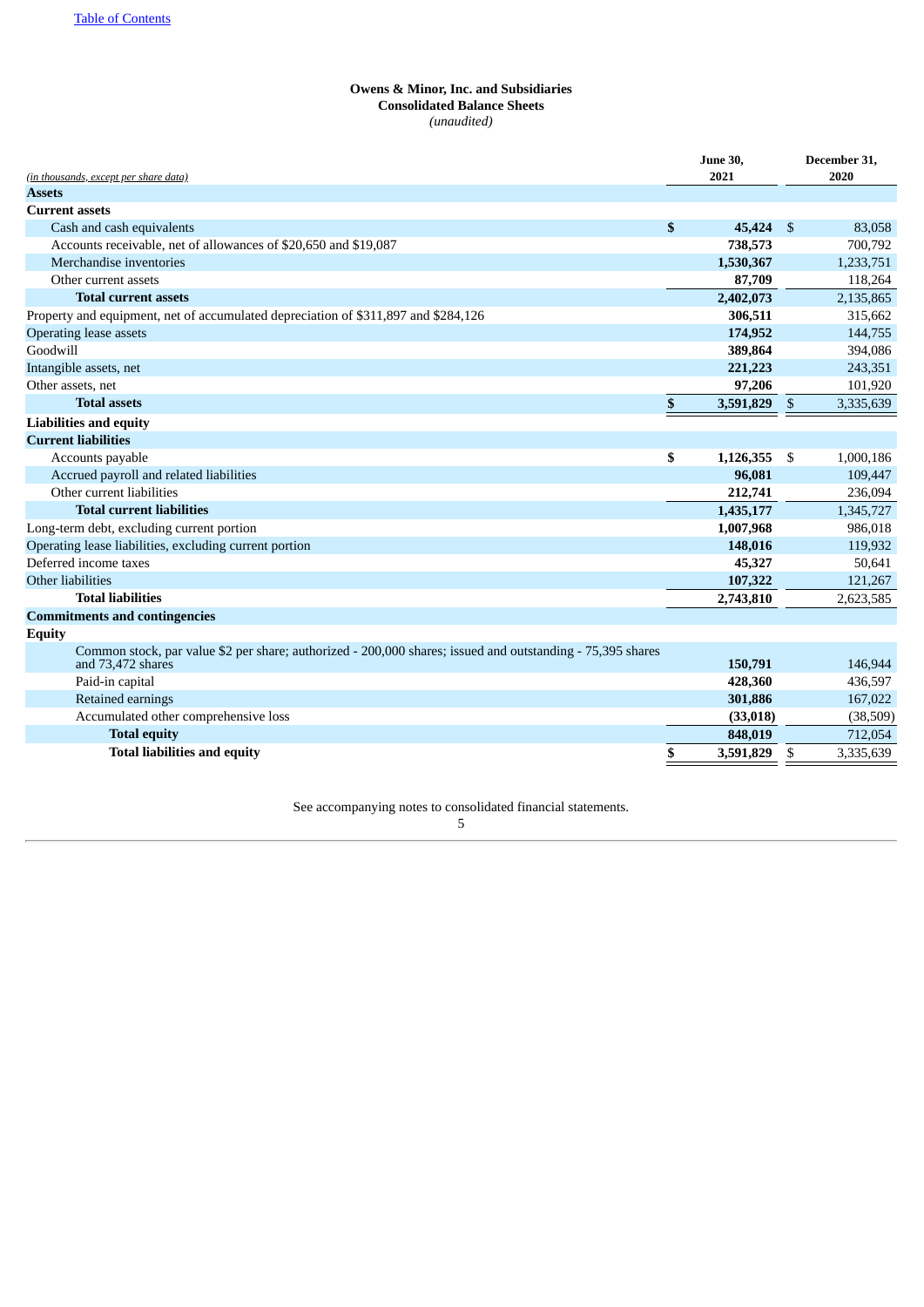## **Owens & Minor, Inc. and Subsidiaries Consolidated Statements of Cash Flows** *(unaudited)*

|                                                                                      | Six Months Ended June 30, |                  |                |                 |  |  |  |  |
|--------------------------------------------------------------------------------------|---------------------------|------------------|----------------|-----------------|--|--|--|--|
| (in thousands)                                                                       |                           | 2021             |                | 2020            |  |  |  |  |
| <b>Operating activities:</b>                                                         |                           |                  |                |                 |  |  |  |  |
| Net income (loss)                                                                    | \$                        | 135,486          | -\$            | (66, 951)       |  |  |  |  |
| Adjustments to reconcile net income (loss) to cash provided by operating activities: |                           |                  |                |                 |  |  |  |  |
| Depreciation and amortization                                                        |                           | 45,501           |                | 48,804          |  |  |  |  |
| Share-based compensation expense                                                     |                           | 13,040           |                | 7,814           |  |  |  |  |
| Loss on divestiture                                                                  |                           |                  |                | 65,472          |  |  |  |  |
| Loss on extinguishment of debt                                                       |                           | 40,433           |                | 2,271           |  |  |  |  |
| Provision for losses on accounts receivable                                          |                           | 15,777           |                | 7,589           |  |  |  |  |
| Deferred income tax (benefit) expense                                                |                           | (11,293)         |                | 4,269           |  |  |  |  |
| Changes in operating lease right-of-use assets and lease liabilities                 |                           | 826              |                | (1,029)         |  |  |  |  |
| Changes in operating assets and liabilities:                                         |                           |                  |                |                 |  |  |  |  |
| Accounts receivable                                                                  |                           | (57,256)         |                | 37,154          |  |  |  |  |
| Merchandise inventories                                                              |                           | (298, 294)       |                | 107,083         |  |  |  |  |
| Accounts payable                                                                     |                           | 127,473          |                | 16,395          |  |  |  |  |
| Net change in other assets and liabilities                                           |                           | (3, 363)         |                | (76, 289)       |  |  |  |  |
| Other, net                                                                           |                           | 4,076            |                | (2, 125)        |  |  |  |  |
| <b>Cash provided by operating activities</b>                                         |                           | 12,406           |                | 150,457         |  |  |  |  |
| <b>Investing activities:</b>                                                         |                           |                  |                |                 |  |  |  |  |
| Proceeds from divestiture                                                            |                           |                  |                | 133,000         |  |  |  |  |
| Additions to property and equipment                                                  |                           | (14, 630)        |                | (8,733)         |  |  |  |  |
| Additions to computer software                                                       |                           | (4,051)          |                | (3, 409)        |  |  |  |  |
| Proceeds from sale of property and equipment                                         |                           | 22               |                | 69              |  |  |  |  |
| Proceeds from cash surrender value of life insurance policies                        |                           |                  |                | 6,032           |  |  |  |  |
| Cash (used for) provided by investing activities                                     |                           | (18, 659)        |                | 126,959         |  |  |  |  |
| <b>Financing activities:</b>                                                         |                           |                  |                |                 |  |  |  |  |
| Proceeds from issuance of debt                                                       |                           | 574,900          |                | 150,000         |  |  |  |  |
| Repayments under revolving credit facility                                           |                           | (69,900)         |                | (47,900)        |  |  |  |  |
| Repayments of debt                                                                   |                           | (523, 140)       |                | (258,005)       |  |  |  |  |
| Financing costs paid                                                                 |                           | (12, 868)        |                | (10, 367)       |  |  |  |  |
| Cash dividends paid                                                                  |                           | (364)            |                | (311)           |  |  |  |  |
| Payment for termination of interest rate swaps                                       |                           | (15, 434)        |                |                 |  |  |  |  |
| Other, net                                                                           |                           | (17, 982)        |                | (4, 479)        |  |  |  |  |
| <b>Cash used for financing activities</b>                                            |                           | (64, 788)        |                | (171,062)       |  |  |  |  |
| Effect of exchange rate changes on cash and cash equivalents                         |                           | (1,718)          |                | 5,412           |  |  |  |  |
| Net (decrease) increase in cash, cash equivalents and restricted cash                |                           | (72, 759)        |                | 111,766         |  |  |  |  |
| Cash, cash equivalents and restricted cash at beginning of period                    |                           | 134,506          |                | 84,687          |  |  |  |  |
| Cash, cash equivalents and restricted cash at end of period                          | \$                        | 61,747           | $\mathfrak{S}$ | 196,453         |  |  |  |  |
| Supplemental disclosure of cash flow information:                                    |                           |                  |                |                 |  |  |  |  |
| Income taxes paid, net of refunds                                                    |                           |                  | \$             |                 |  |  |  |  |
|                                                                                      | \$<br>\$                  | 68,030<br>17,768 | \$             | 5,975<br>43,840 |  |  |  |  |
| Interest paid                                                                        |                           |                  |                |                 |  |  |  |  |

<span id="page-5-0"></span>See accompanying notes to consolidated financial statements.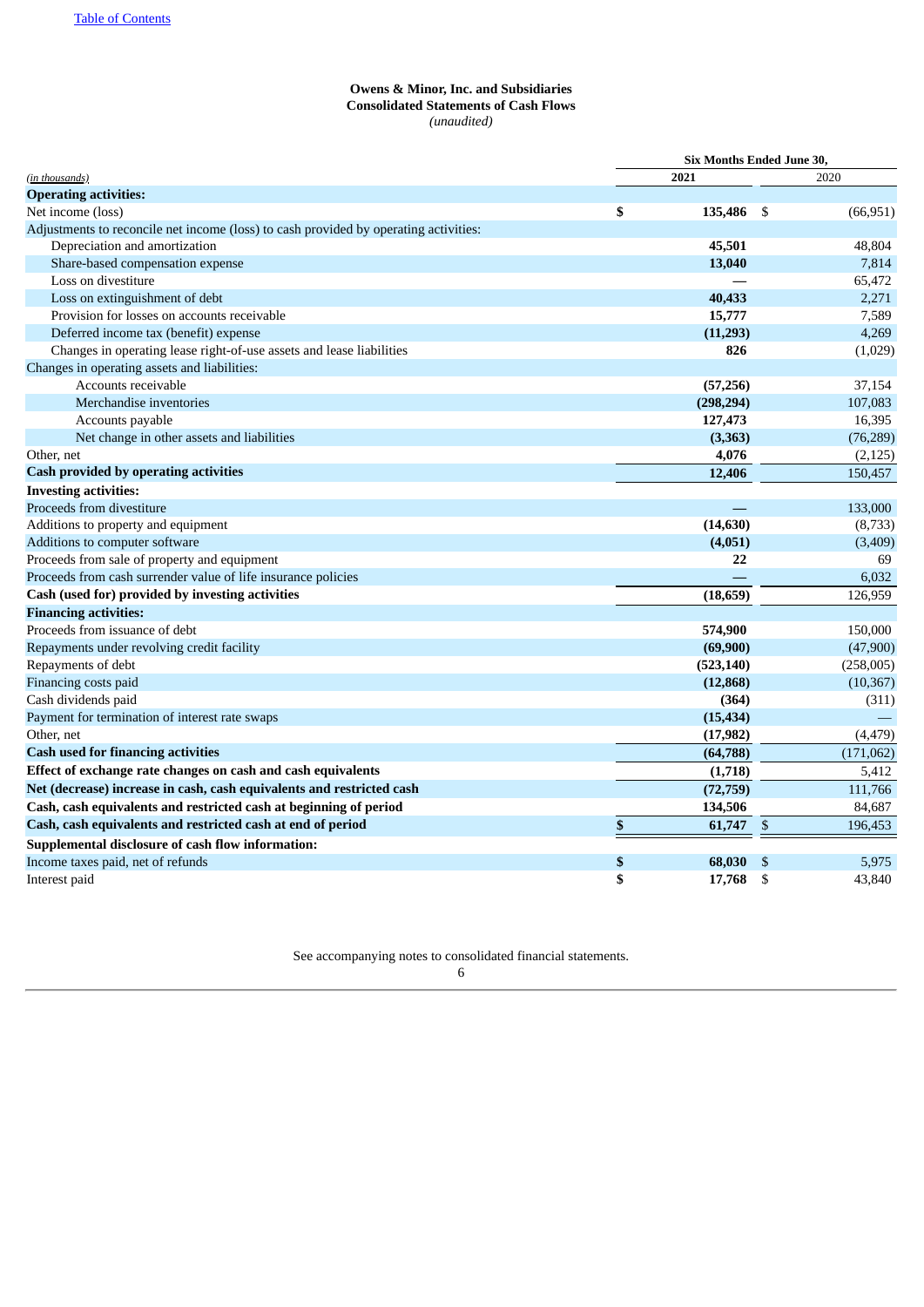## **Owens & Minor, Inc. and Subsidiaries Consolidated Statements of Changes in Equity** *(unaudited)*

| Balance, December 31, 2019<br>62,843<br>125,686<br>251,401<br>137,774<br>$(52,707)$ \$<br>$\mathbb{S}$<br>$\mathbf{s}$<br>$\mathfrak{S}$<br>S.<br>Net loss<br>(11, 324)<br>Other comprehensive loss<br>(39, 405)<br>Dividends declared (\$0.0025 per share)<br>(127)<br>Share-based compensation expense, exercises and other<br>84<br>42<br>4,956<br>Balance, March 31, 2020<br>62,885<br>125,770<br>256,357<br>126,323<br>(92, 112)<br>Net loss<br>(55, 627)<br>Other comprehensive income<br>30,527<br>Dividends declared (\$0.0025 per share)<br>(156)<br>852<br>1,704<br>2,376<br>Share-based compensation expense, exercises and other<br>Balance, June 30, 2020<br>63,737<br>$\mathfrak{S}$<br>(61, 585)<br>\$<br>127,474<br>258,733<br>$\mathbb{S}$<br>70,540<br>-\$<br>-S<br>Balance, December 31, 2020<br>146,944<br>436,597<br>167,022<br>$(38,509)$ \$<br>73,472<br>-\$<br>\$<br>$\mathfrak{F}$<br>- \$<br>Net income<br>69,589<br>Other comprehensive income<br>7,903<br>Dividends declared (\$0.0025 per share)<br>(434)<br>Share-based compensation expense, exercises and other<br>1,628<br>3,256<br>(6,107)<br>Balance, March 31, 2021<br>236,177<br>(30,606)<br>75,100<br>150,200<br>430,490<br>Net income<br>65,896<br>Other comprehensive loss<br>(2, 412)<br>Dividends declared (\$0.0025 per share)<br>(187)<br>295<br>591<br>Share-based compensation expense, exercises and other<br>(2, 130)<br><b>Balance, June 30, 2021</b><br>75,395<br>150,791<br>428,360<br>301,886<br>(33,018)<br>\$<br>\$<br>\$<br>-S<br><sup>\$</sup> | (in thousands, except per share data) | Common<br><b>Shares</b><br>Outstanding | Common<br><b>Stock</b><br>(\$2 par value ) | Paid-In<br>Capital | <b>Retained</b><br><b>Earnings</b> | <b>Accumulated</b><br>Other<br><b>Comprehensive Loss</b> | <b>Total</b><br>Equity |
|--------------------------------------------------------------------------------------------------------------------------------------------------------------------------------------------------------------------------------------------------------------------------------------------------------------------------------------------------------------------------------------------------------------------------------------------------------------------------------------------------------------------------------------------------------------------------------------------------------------------------------------------------------------------------------------------------------------------------------------------------------------------------------------------------------------------------------------------------------------------------------------------------------------------------------------------------------------------------------------------------------------------------------------------------------------------------------------------------------------------------------------------------------------------------------------------------------------------------------------------------------------------------------------------------------------------------------------------------------------------------------------------------------------------------------------------------------------------------------------------------------------------------------------------------------|---------------------------------------|----------------------------------------|--------------------------------------------|--------------------|------------------------------------|----------------------------------------------------------|------------------------|
|                                                                                                                                                                                                                                                                                                                                                                                                                                                                                                                                                                                                                                                                                                                                                                                                                                                                                                                                                                                                                                                                                                                                                                                                                                                                                                                                                                                                                                                                                                                                                        |                                       |                                        |                                            |                    |                                    |                                                          | 462,154                |
|                                                                                                                                                                                                                                                                                                                                                                                                                                                                                                                                                                                                                                                                                                                                                                                                                                                                                                                                                                                                                                                                                                                                                                                                                                                                                                                                                                                                                                                                                                                                                        |                                       |                                        |                                            |                    |                                    |                                                          | (11, 324)              |
|                                                                                                                                                                                                                                                                                                                                                                                                                                                                                                                                                                                                                                                                                                                                                                                                                                                                                                                                                                                                                                                                                                                                                                                                                                                                                                                                                                                                                                                                                                                                                        |                                       |                                        |                                            |                    |                                    |                                                          | (39, 405)              |
|                                                                                                                                                                                                                                                                                                                                                                                                                                                                                                                                                                                                                                                                                                                                                                                                                                                                                                                                                                                                                                                                                                                                                                                                                                                                                                                                                                                                                                                                                                                                                        |                                       |                                        |                                            |                    |                                    |                                                          | (127)                  |
|                                                                                                                                                                                                                                                                                                                                                                                                                                                                                                                                                                                                                                                                                                                                                                                                                                                                                                                                                                                                                                                                                                                                                                                                                                                                                                                                                                                                                                                                                                                                                        |                                       |                                        |                                            |                    |                                    |                                                          | 5,040                  |
|                                                                                                                                                                                                                                                                                                                                                                                                                                                                                                                                                                                                                                                                                                                                                                                                                                                                                                                                                                                                                                                                                                                                                                                                                                                                                                                                                                                                                                                                                                                                                        |                                       |                                        |                                            |                    |                                    |                                                          | 416,338                |
|                                                                                                                                                                                                                                                                                                                                                                                                                                                                                                                                                                                                                                                                                                                                                                                                                                                                                                                                                                                                                                                                                                                                                                                                                                                                                                                                                                                                                                                                                                                                                        |                                       |                                        |                                            |                    |                                    |                                                          | (55, 627)              |
|                                                                                                                                                                                                                                                                                                                                                                                                                                                                                                                                                                                                                                                                                                                                                                                                                                                                                                                                                                                                                                                                                                                                                                                                                                                                                                                                                                                                                                                                                                                                                        |                                       |                                        |                                            |                    |                                    |                                                          | 30,527                 |
|                                                                                                                                                                                                                                                                                                                                                                                                                                                                                                                                                                                                                                                                                                                                                                                                                                                                                                                                                                                                                                                                                                                                                                                                                                                                                                                                                                                                                                                                                                                                                        |                                       |                                        |                                            |                    |                                    |                                                          | (156)                  |
|                                                                                                                                                                                                                                                                                                                                                                                                                                                                                                                                                                                                                                                                                                                                                                                                                                                                                                                                                                                                                                                                                                                                                                                                                                                                                                                                                                                                                                                                                                                                                        |                                       |                                        |                                            |                    |                                    |                                                          | 4,080                  |
|                                                                                                                                                                                                                                                                                                                                                                                                                                                                                                                                                                                                                                                                                                                                                                                                                                                                                                                                                                                                                                                                                                                                                                                                                                                                                                                                                                                                                                                                                                                                                        |                                       |                                        |                                            |                    |                                    |                                                          | 395,162                |
|                                                                                                                                                                                                                                                                                                                                                                                                                                                                                                                                                                                                                                                                                                                                                                                                                                                                                                                                                                                                                                                                                                                                                                                                                                                                                                                                                                                                                                                                                                                                                        |                                       |                                        |                                            |                    |                                    |                                                          |                        |
|                                                                                                                                                                                                                                                                                                                                                                                                                                                                                                                                                                                                                                                                                                                                                                                                                                                                                                                                                                                                                                                                                                                                                                                                                                                                                                                                                                                                                                                                                                                                                        |                                       |                                        |                                            |                    |                                    |                                                          | 712,054                |
|                                                                                                                                                                                                                                                                                                                                                                                                                                                                                                                                                                                                                                                                                                                                                                                                                                                                                                                                                                                                                                                                                                                                                                                                                                                                                                                                                                                                                                                                                                                                                        |                                       |                                        |                                            |                    |                                    |                                                          | 69,589                 |
|                                                                                                                                                                                                                                                                                                                                                                                                                                                                                                                                                                                                                                                                                                                                                                                                                                                                                                                                                                                                                                                                                                                                                                                                                                                                                                                                                                                                                                                                                                                                                        |                                       |                                        |                                            |                    |                                    |                                                          | 7,903                  |
|                                                                                                                                                                                                                                                                                                                                                                                                                                                                                                                                                                                                                                                                                                                                                                                                                                                                                                                                                                                                                                                                                                                                                                                                                                                                                                                                                                                                                                                                                                                                                        |                                       |                                        |                                            |                    |                                    |                                                          | (434)                  |
|                                                                                                                                                                                                                                                                                                                                                                                                                                                                                                                                                                                                                                                                                                                                                                                                                                                                                                                                                                                                                                                                                                                                                                                                                                                                                                                                                                                                                                                                                                                                                        |                                       |                                        |                                            |                    |                                    |                                                          | (2,851)                |
|                                                                                                                                                                                                                                                                                                                                                                                                                                                                                                                                                                                                                                                                                                                                                                                                                                                                                                                                                                                                                                                                                                                                                                                                                                                                                                                                                                                                                                                                                                                                                        |                                       |                                        |                                            |                    |                                    |                                                          | 786,261                |
|                                                                                                                                                                                                                                                                                                                                                                                                                                                                                                                                                                                                                                                                                                                                                                                                                                                                                                                                                                                                                                                                                                                                                                                                                                                                                                                                                                                                                                                                                                                                                        |                                       |                                        |                                            |                    |                                    |                                                          | 65,896                 |
|                                                                                                                                                                                                                                                                                                                                                                                                                                                                                                                                                                                                                                                                                                                                                                                                                                                                                                                                                                                                                                                                                                                                                                                                                                                                                                                                                                                                                                                                                                                                                        |                                       |                                        |                                            |                    |                                    |                                                          | (2, 412)               |
|                                                                                                                                                                                                                                                                                                                                                                                                                                                                                                                                                                                                                                                                                                                                                                                                                                                                                                                                                                                                                                                                                                                                                                                                                                                                                                                                                                                                                                                                                                                                                        |                                       |                                        |                                            |                    |                                    |                                                          | (187)                  |
|                                                                                                                                                                                                                                                                                                                                                                                                                                                                                                                                                                                                                                                                                                                                                                                                                                                                                                                                                                                                                                                                                                                                                                                                                                                                                                                                                                                                                                                                                                                                                        |                                       |                                        |                                            |                    |                                    |                                                          | (1,539)                |
|                                                                                                                                                                                                                                                                                                                                                                                                                                                                                                                                                                                                                                                                                                                                                                                                                                                                                                                                                                                                                                                                                                                                                                                                                                                                                                                                                                                                                                                                                                                                                        |                                       |                                        |                                            |                    |                                    |                                                          | 848,019                |

<span id="page-6-0"></span>See accompanying notes to consolidated financial statements.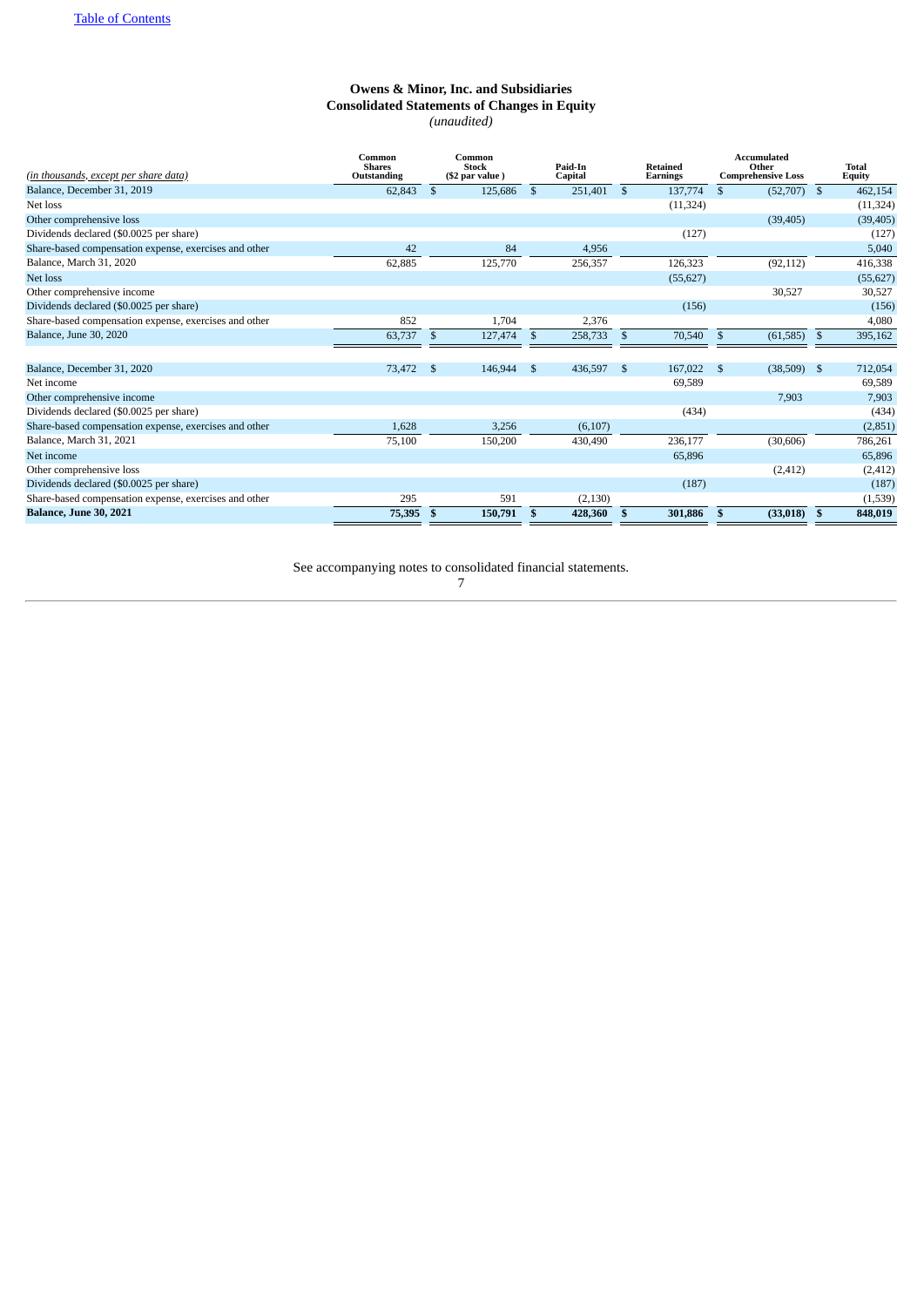**Owens & Minor, Inc. and Subsidiaries Notes to Consolidated Financial Statements** *(unaudited) (in thousands, unless otherwise indicated)*

#### **Note 1—Summary of Significant Accounting Policies**

#### *Basis of Presentation*

The accompanying unaudited consolidated financial statements include the accounts of Owens & Minor, Inc. and the subsidiaries it controls (we, us, or our) and contain all adjustments (which are comprised only of normal recurring accruals and use of estimates) necessary to conform with U.S. generally accepted accounting principles (GAAP). All significant intercompany accounts and transactions have been eliminated. The Movianto business represented a component that met accounting requirements to be classified as discontinued operations for the three and six months ended June 30, 2020. In accordance with GAAP, the results of operations of the Movianto business are presented as discontinued operations through June 18, 2020 (the Divestiture Date) and, as such, have been excluded from continuing operations for the three and six months ended June 30, 2020. With the exception of Note 3, the Notes to Consolidated Financial Statements reflect the continuing operations of Owens & Minor, Inc. and its subsidiaries. See Note 3 for additional information regarding discontinued operations. The results of operations for interim periods are not necessarily indicative of the results expected for the full year.

#### *Reclassifications*

Certain prior year amounts have been reclassified to conform to the current year presentation.

#### *Use of Estimates*

The preparation of consolidated financial statements in conformity with GAAP requires us to make assumptions and estimates that affect reported amounts and related disclosures. Actual results may differ from these estimates.

### *Cash, Cash Equivalents and Restricted Cash*

Cash, cash equivalents and restricted cash includes cash and marketable securities with an original maturity or maturity at acquisition of three months or less. Cash, cash equivalents and restricted cash are stated at cost. Nearly all of our cash, cash equivalents and restricted cash are held in cash depository accounts in major banks in the United States, Europe, and Asia. Cash that is held by a major bank and has restrictions on its availability to us is classified as restricted cash. Restricted cash included in Other assets, net as of June 30, 2021 represents cash held in an escrow account as required by the Centers for Medicare & Medicaid Services (CMS) in conjunction with the Bundled Payments for Care Improvement (BPCI) initiatives.

The following table provides a reconciliation of cash, cash equivalents and restricted cash reported within the accompanying consolidated balance sheets that sum to the total of those same amounts presented in the accompanying consolidated statements of cash flows.

|                                                   | <b>June 30, 2021</b> | December 31, 2020 |
|---------------------------------------------------|----------------------|-------------------|
| Cash and cash equivalents                         | 45,424               | 83,058            |
| Restricted cash included in Other current assets  |                      | 35.126            |
| Restricted cash included in Other assets, net     | 16,323               | 16.322            |
| Total cash, cash equivalents, and restricted cash | 61,747               | 134,506           |

### **Note 2—Fair Value**

The carrying amounts of cash and cash equivalents, accounts receivable and accounts payable reported in the consolidated balance sheets approximate fair value due to the short-term nature of these instruments. The carrying amount of restricted cash also approximates fair value due to its nature. The fair value of debt is estimated based on quoted market prices or dealer quotes for the identical liability when traded as an asset in an active market (Level 1) or, if quoted market prices or dealer quotes are not available, on the borrowing rates currently available for loans with similar terms, credit ratings, and average remaining maturities (Level 2). See Note 6 for the fair value of debt. The fair value of foreign currency contracts is determined based on the present value of expected future cash flows considering the risks involved, including non-performance risk, and using discount rates appropriate for the respective maturities. Observable Level 2 inputs are used to determine the present value of expected future cash flows. See Note 8 for the fair value of derivatives.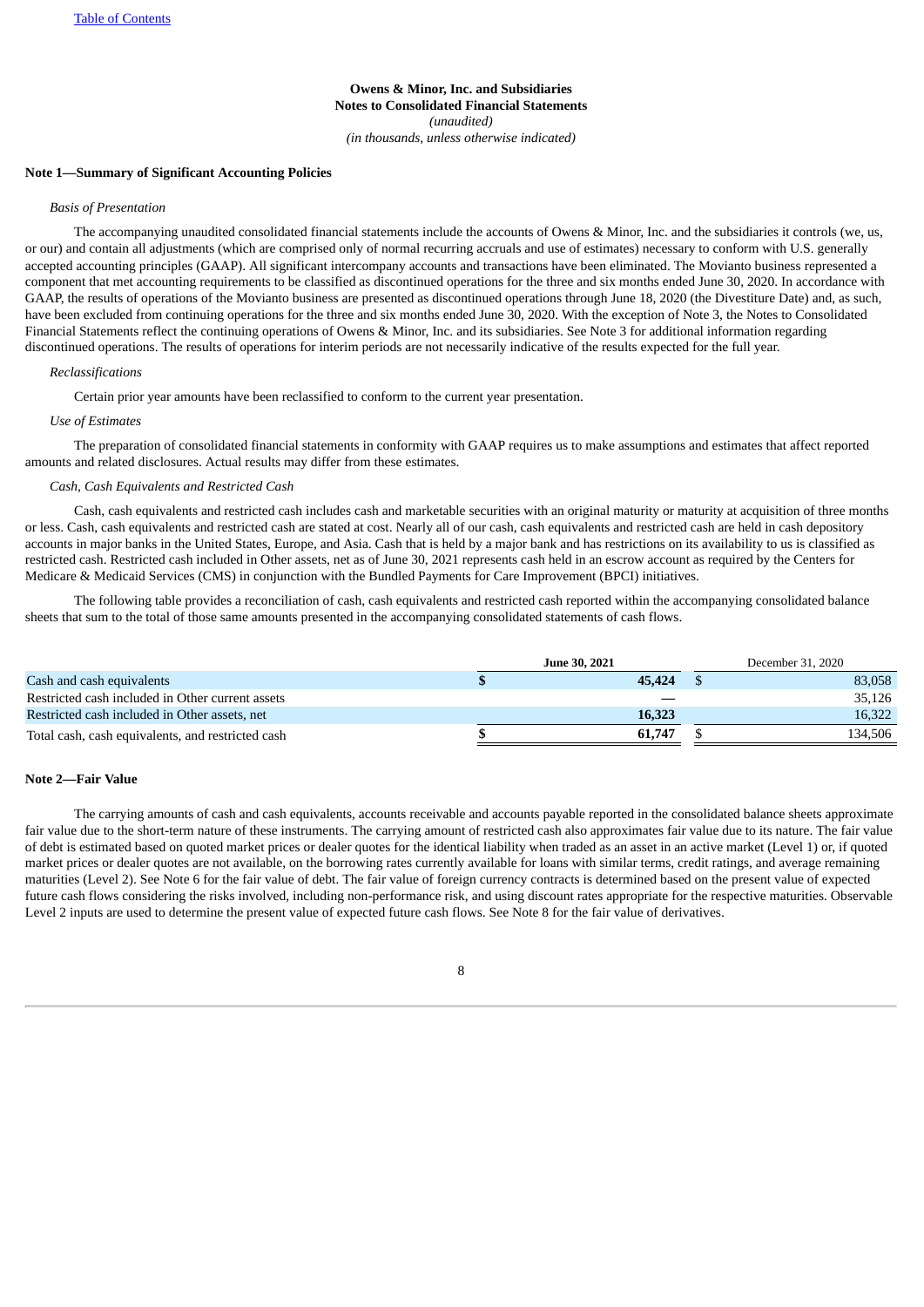# **Note 3—Discontinued Operations**

On June 18, 2020, we completed the divestiture of our European logistics business, Movianto (the Divestiture), as well as certain support functions in our Dublin office, to Walden Group SAS (the Buyer) and EHDH (as Buyer's guarantor) for cash consideration of \$133 million. We concluded that the Movianto business met the criteria for discontinued operations through the Divestiture Date, as the intention to sell represented a strategic shift and the criteria for held-for-sale were met. Movianto was previously reported in the Global Solutions segment.

Accordingly, the results of operations from the Movianto business are reported in the accompanying consolidated statements of operations as Loss from discontinued operations, net of tax for the three and six months ended June 30, 2020.

The following table summarizes the financial results of our discontinued operations for the three and six months ended June 30, 2020:

|                                                             |   | Three Months Ended June 30,<br>2020 | Six Months Ended June 30,<br>2020 |           |  |
|-------------------------------------------------------------|---|-------------------------------------|-----------------------------------|-----------|--|
| Net revenue                                                 | Ъ | 104,417                             | S                                 | 226,759   |  |
| Cost of goods sold                                          |   | 21,817                              |                                   | 53,923    |  |
| Gross margin                                                |   | 82,600                              |                                   | 172,836   |  |
| Distribution, selling, and administrative expenses          |   | 76,560                              |                                   | 157,512   |  |
| Loss on divestiture                                         |   | 56,392                              |                                   | 65,472    |  |
| Acquisition-related and exit and realignment charges        |   | 4,554                               |                                   | 4,825     |  |
| Other operating expenses (income), net                      |   | 73                                  |                                   | (388)     |  |
| <b>Operating loss</b>                                       |   | (54, 979)                           |                                   | (54, 585) |  |
| Interest expense, net                                       |   | 1,424                               |                                   | 3,144     |  |
| Loss from discontinued operations before income taxes       |   | (56, 403)                           |                                   | (57, 729) |  |
| Income tax (benefit) provision from discontinued operations |   | (615)                               |                                   | 474       |  |
| Loss from discontinued operations, net of tax               |   | (55, 788)                           |                                   | (58, 203) |  |

We suspended depreciation and amortization on assets that are held-for-sale, including right-of-use assets recorded in accordance with ASU No. 2016- 02, for the three and six months ended June 30, 2020.

No revenue or expense have been recorded in discontinued operations related to the disposal group subsequent to the Divestiture Date.

We have entered into transition services agreements with a subsidiary of the Buyer, pursuant to which we and a subsidiary of the Buyer will provide to each other various transitional services. Certain transition service arrangement costs and reimbursements were recorded during the three and six months ended June 30, 2021 and were immaterial for the periods presented. These arrangements were substantially completed as of June 30, 2021.

We had no assets and liabilities of the discontinued Movianto business reflected on the consolidated balance sheets at June 30, 2021 and December 31, 2020.

The following table provides operating and investing cash flow information for our discontinued operations:

|                              | Six Months Ended June 30,<br>2020 |
|------------------------------|-----------------------------------|
| <b>Operating Activities:</b> |                                   |
| Loss on divestiture          | 65,472                            |
| <b>Investing Activities:</b> |                                   |
| Capital expenditures         | 3,027                             |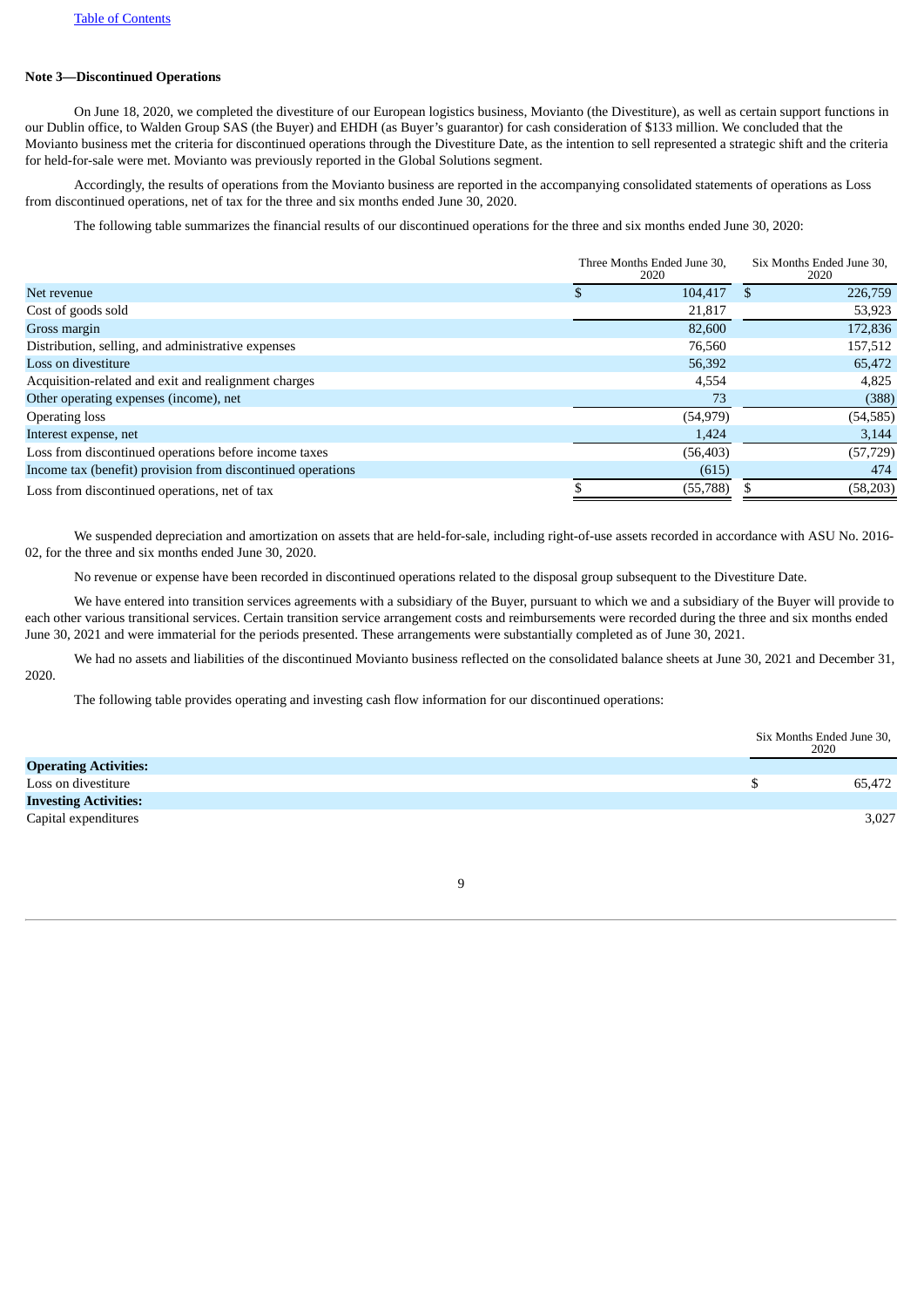### **Note 4—Goodwill and Intangible Assets**

The following table summarizes the goodwill balances by segment and the changes in the carrying amount of goodwill through June 30, 2021:

|                                                | <b>Global Solutions</b> |         | <b>Global Products</b> | Consolidated |
|------------------------------------------------|-------------------------|---------|------------------------|--------------|
| Carrying amount of goodwill, December 31, 2020 |                         | 283.905 | 110.181                | 394,086      |
| Currency translation adjustments               |                         |         | (4,222)                | (4,222)      |
| Carrying amount of goodwill, June 30, 2021     |                         | 283,905 | 105,959                | 389,864      |

Intangible assets at June 30, 2021 and December 31, 2020 were as follows:

|                              | <b>June 30, 2021</b>             |  |            |  |                             |  | December 31, 2020         |  |            |  |                      |  |
|------------------------------|----------------------------------|--|------------|--|-----------------------------|--|---------------------------|--|------------|--|----------------------|--|
|                              | Customer<br><b>Relationships</b> |  | Tradenames |  | Other<br><b>Intangibles</b> |  | Customer<br>Relationships |  | Tradenames |  | Other<br>Intangibles |  |
| Gross intangible assets      | 267,593                          |  | 90,000     |  | 43,319                      |  | 270,505                   |  | 90,000     |  | 43.245               |  |
| Accumulated amortization     | (133, 651)                       |  | (29,062)   |  | (16, 976)                   |  | (121,209)                 |  | (24, 881)  |  | (14, 309)            |  |
| Net intangible assets        | 133,942                          |  | 60,938     |  | 26,343                      |  | 149.296                   |  | 65.119     |  | 28,936               |  |
| Weighted average useful life | 10 years                         |  | 11 years   |  | 8 years                     |  | 10 years                  |  | 11 years   |  | 8 years              |  |

At June 30, 2021, \$55.1 million in net intangible assets were held in the Global Solutions segment and \$166 million were held in the Global Products segment. Amortization expense for intangible assets was \$10.0 million and \$10.6 million for the three months ended June 30, 2021 and 2020, and \$20.1 million and \$21.2 million for the six months ended June 30, 2021 and 2020.

Based on the current carrying value of intangible assets subject to amortization, estimated amortization expense is approximately \$20 million for the remainder of 2021, \$39 million for 2022, \$39 million for 2023, \$34 million for 2024, \$28 million for 2025 and \$27 million for 2026.

### **Note 5—Exit and Realignment Costs**

We periodically incur exit and realignment and other charges associated with optimizing our operations which includes the consolidation of certain distribution and outsourced logistics centers, administrative offices and warehouses, our client engagement center and IT restructuring charges. These charges also include costs associated with our strategic organizational realignment which include management changes, certain professional fees, and costs to streamline administrative functions and processes and divestiture related costs.

Exit and realignment charges by segment for the three and six months ended June 30, 2021 and 2020 were as follows:

|                                    | <b>Three Months Ended</b><br><b>June 30,</b> |       |  |       |  | Six Months Ended June 30, |  |       |  |  |
|------------------------------------|----------------------------------------------|-------|--|-------|--|---------------------------|--|-------|--|--|
|                                    | 2020<br>2021                                 |       |  |       |  | 2021                      |  | 2020  |  |  |
| <b>Global Solutions segment</b>    |                                              | 6,507 |  | 1.713 |  | 10.801                    |  | 3,542 |  |  |
| Global Products segment            |                                              | 2,117 |  | 487   |  | 3.786                     |  | 487   |  |  |
| Total exit and realignment charges |                                              | 8,624 |  | 2,200 |  | 14,587                    |  | 4,029 |  |  |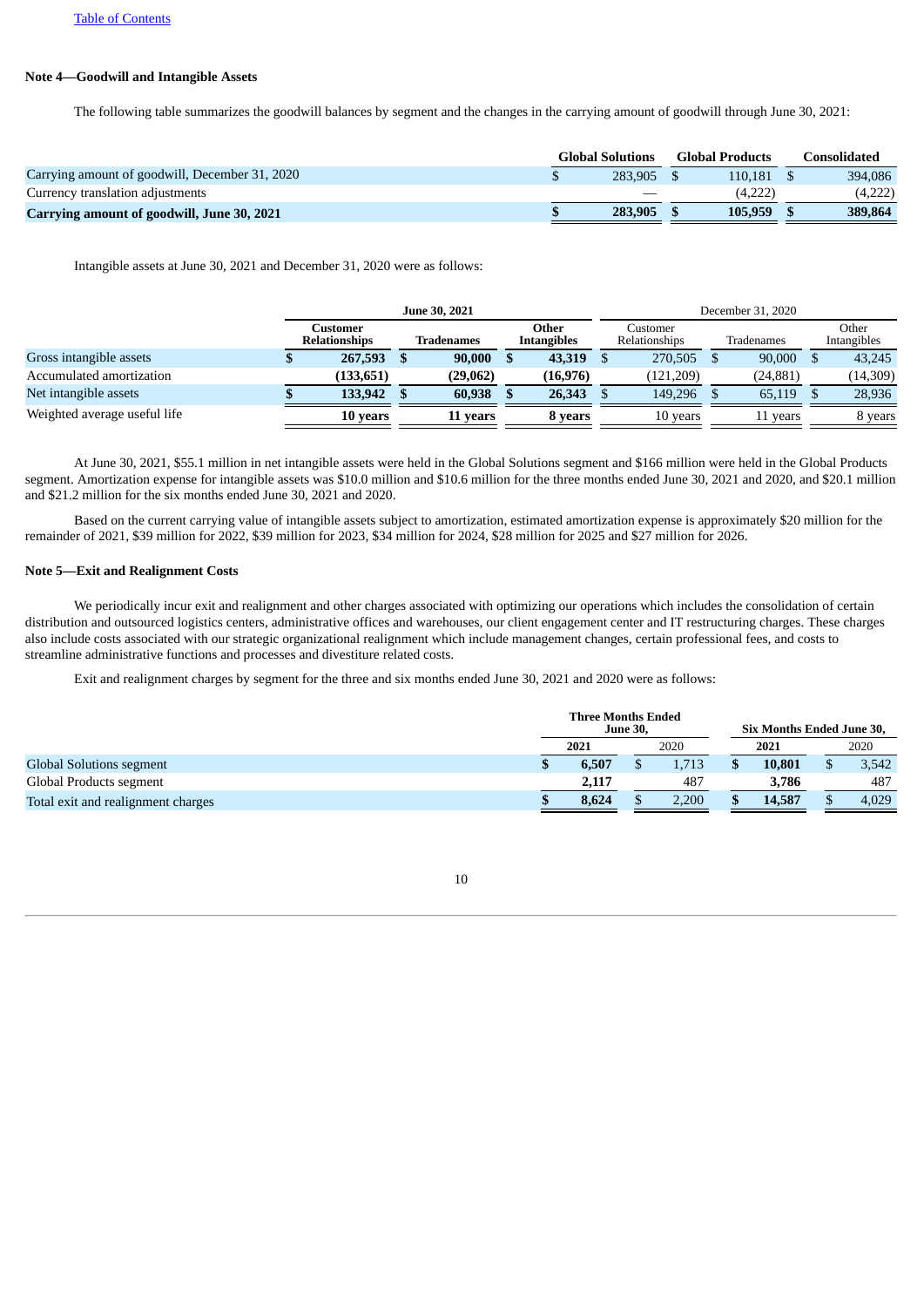The following table summarizes the activity related to exit and realignment cost accruals through June 30, 2021 and 2020:

|                                                       | <b>Total</b> |
|-------------------------------------------------------|--------------|
| Accrued exit and realignment costs, December 31, 2020 | \$<br>3,146  |
| Provision for exit and realignment activities:        |              |
| Information system restructuring costs                | 1,029        |
| Lease obligations                                     | 347          |
| Other                                                 | 781          |
| Cash payments                                         | (2, 915)     |
| Accrued exit and realignment costs, March 31, 2021    | 2,388        |
| Provision for exit and realignment activities:        |              |
| Information system restructuring costs                | 1,611        |
| Lease obligations                                     | (126)        |
| Other                                                 | 989          |
| Cash payments                                         | (2, 302)     |
| Accrued exit and realignment costs, June 30, 2021     | \$<br>2,560  |
|                                                       |              |
| Accrued exit and realignment costs, December 31, 2019 | \$<br>8,162  |
| Provision for exit and realignment activities:        |              |
| Severance                                             | 1,391        |
| Information system restructuring costs                | 183          |
| Lease obligations                                     | 202          |
| Other                                                 | 53           |
| <b>Cash payments</b>                                  | (5,799)      |
| Accrued exit and realignment costs, March 31, 2020    | 4,192        |
| Provision for exit and realignment activities:        |              |
| Severance                                             | 809          |
| Information system restructuring costs                | 671          |
| Lease obligations                                     | 219          |
| Other                                                 | 501          |
| Cash payments                                         | (2,072)      |
| Accrued exit and realignment costs, June 30, 2020     | \$<br>4,320  |

In addition to the exit and realignment accruals in the preceding table, we also incurred \$6.2 million and \$10.0 million of costs that were expensed as incurred for the three and six months ended June 30, 2021, which primarily includes \$4.9 million and \$8.0 million related to an increase in reserves associated with certain retained assets of Fusion5 for the three and six months ended June 30, 2021.

There were no acquisition-related charges included within acquisition-related and exit and realignment charges presented in our consolidated statements of operations for the three and six months ended June 30, 2021. Acquisition-related charges included within acquisition-related and exit and realignment charges presented in our consolidated statements of operations were \$3.9 million and \$8.1 million for the three and six months ended June 30, 2020 and consisted primarily of transition costs for the Halyard acquisition.

We may incur additional costs in 2021 related to certain retained assets of Fusion5.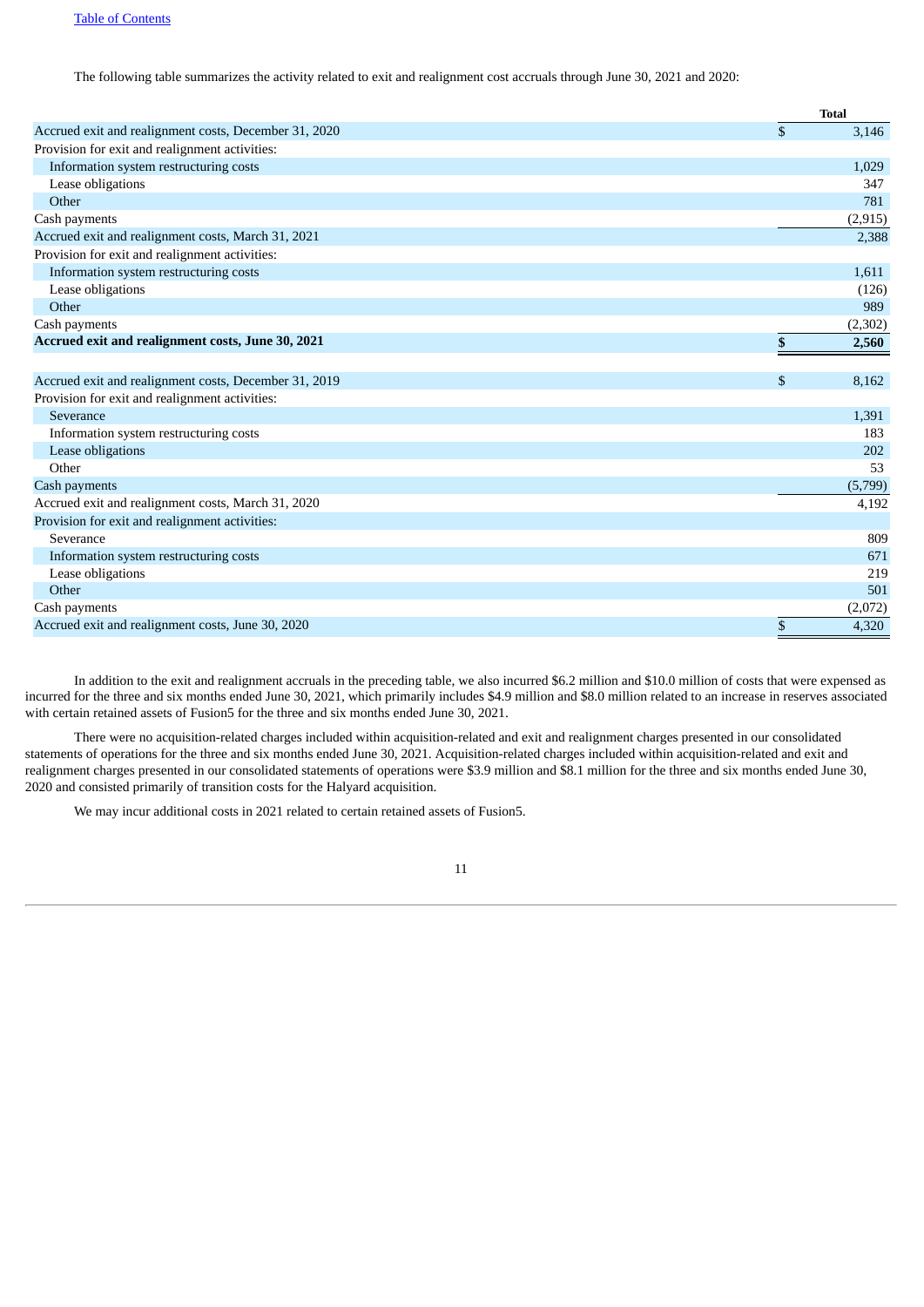## **Note 6—Debt**

Debt consists of the following:

|                                        | June 30, 2021                                               |            |  |           |                    |           | December 31, 2020       |           |
|----------------------------------------|-------------------------------------------------------------|------------|--|-----------|--------------------|-----------|-------------------------|-----------|
|                                        | <b>Estimated</b><br>Carrying<br><b>Fair Value</b><br>Amount |            |  |           | Carrying<br>Amount |           | Estimated<br>Fair Value |           |
| 4.375% Senior Notes, due December 2024 | <b>J</b>                                                    | 244,936 \$ |  | 257,298   | - S                | 244,780   | <b>S</b>                | 253,241   |
| 4.500% Senior Notes, due March 2029    |                                                             | 491,174    |  | 513,600   |                    |           |                         |           |
| Term Loan A-2                          |                                                             |            |  |           |                    | 33,865    |                         | 34,390    |
| Term Loan B                            |                                                             |            |  |           |                    | 477.525   |                         | 486,614   |
| Revolver                               |                                                             | 33,300     |  | 33,300    |                    | 103,200   |                         | 103,200   |
| Receivables Securitization Program     |                                                             | 226,347    |  | 230,000   |                    | 152,929   |                         | 155,100   |
| Finance leases and other               |                                                             | 13,279     |  | 13,279    |                    | 13,668    |                         | 13,668    |
| Total debt                             |                                                             | 1,009,036  |  | 1,047,477 |                    | 1,025,967 |                         | 1,046,213 |
| Less current maturities                |                                                             | (1,068)    |  | (1,068)   |                    | (39, 949) |                         | (40, 453) |
| Long-term debt                         |                                                             | 1,007,968  |  | 1,046,409 |                    | 986,018   |                         | 1,005,760 |

We have \$246 million, excluding debt issuance costs and deferred fees, of 4.375% senior notes due in 2024 (the 2024 Notes), with interest payable semi-annually. The 2024 Notes were sold at 99.6% of the principal amount with an effective yield of 4.422%. We have the option to redeem the 2024 Notes in part or in whole prior to maturity at a redemption price equal to the greater of 100% of the principal amount or the present value of the remaining scheduled payments discounted at the applicable Benchmark Treasury Rate (as defined) plus 30 basis points.

In March 2021, we issued \$500 million, excluding debt issuance costs and deferred fees, of 4.500% senior unsecured notes due in 2029 (the 2029 Unsecured Notes), with interest payable semi-annually (the Notes Offering). The 2029 Unsecured Notes were sold at 100% of the principal amount with an effective yield of 4.500%. We used a portion of the net proceeds from the Notes Offering to repay our Term B Loan and borrowings under our revolving credit facility. In connection with these repayments, we recorded \$15.3 million in write-offs of deferred financing costs and third party fees within loss on extinguishment of debt for the six months ended June 30, 2021. No write-offs of deferred financing costs and third party fees were recorded for the three months ended June 30, 2021. We may redeem all or part of the 2029 Unsecured Notes prior to March 31, 2024, at a price equal to 100% of the principal amount of the 2029 Unsecured Notes redeemed, plus accrued and unpaid interest, if any, to, but not including, the redemption date, plus a "make-whole" premium, as described in the Indenture dated March 10, 2021 (the Indenture). On or after March 31, 2024, we may redeem all or part of the 2029 Unsecured Notes at the applicable redemption prices described in the Indenture, plus accrued and unpaid interest, if any, to, but not including, the redemption date. We may also redeem up to 40% of the aggregate principal amount of the 2029 Unsecured Notes at any time prior to March 31, 2024, at a redemption price equal to 104.5% with an amount equal to or less than the net cash proceeds from certain equity offerings, plus accrued and unpaid interest, if any, to, but excluding, the redemption date.

On March 10, 2021, we terminated our then existing credit agreement and all obligations thereunder were repaid. On that same date, we entered into a new credit agreement with Bank of America, N.A. and a syndicate of lenders (the Credit Agreement) with a \$300 million revolving credit facility. The interest rate on our revolving credit facility is based on a spread over a benchmark rate (as described in the Credit Agreement). The Credit Agreement matures in March 2026.

At June 30, 2021 and December 31, 2020, we had borrowings of \$33.3 million and \$103 million and letters of credit of \$11.4 million and \$13.9 million outstanding under our revolving credit facilities. At June 30, 2021 and December 31, 2020, we had \$255 million and \$283 million available for borrowing. We also had letters of credit and bank guarantees outstanding for \$2.2 million and \$1.6 million as of June 30, 2021 and December 31, 2020, which supports certain leased facilities as well as other normal business activities in the United States and Europe. These letters of credit and guarantees were issued outside of the revolving credit facility.

We entered into a Security and Pledge Agreement (the Security Agreement), dated March 10, 2021, pursuant to which we granted collateral on behalf of the holders of the 2024 Notes, and the parties secured under the Credit Agreement (the Secured Parties) including first priority liens and security interests in (a) all present and future shares of capital stock owned by the Credit Parties (as defined) in the Credit Parties' present and future subsidiaries, subject to certain customary exceptions, and (b) all present and future personal property and assets of the Credit Parties, subject to certain exceptions.

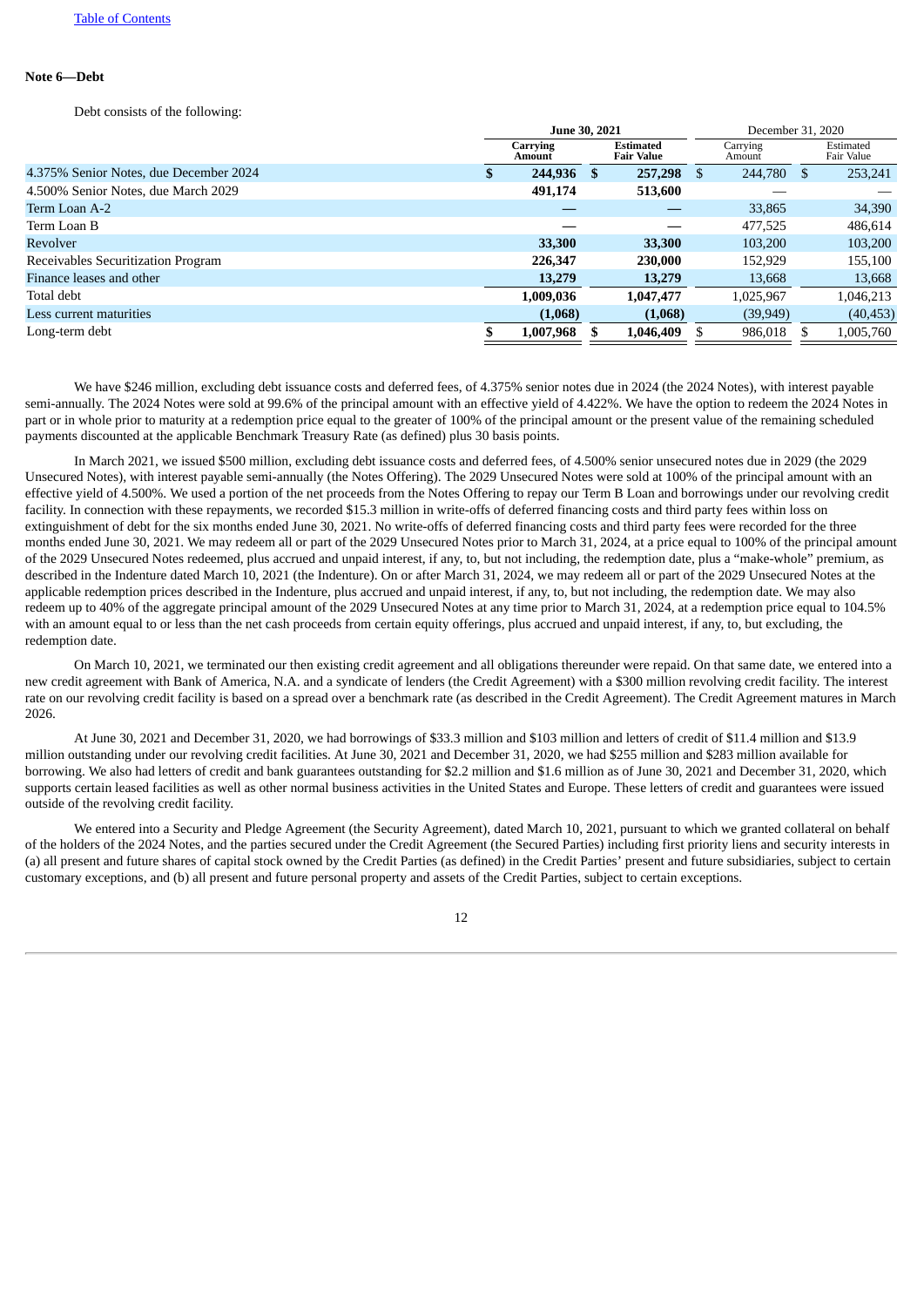On March 10, 2021, we entered into an amendment to our accounts receivable securitization program (the Receivables Securitization Program). Pursuant to the amended Receivables Securitization Program, the aggregate principal amount of the loans made by the Lenders (as defined) will not exceed \$450 million outstanding at any time. The interest rate under the Receivables Securitization Program is based on a spread over a benchmark rate (as described in the Third Amendment to the Receivables Financing Agreement). Under the Receivables Securitization Program, certain of our subsidiaries sell substantially all of their accounts receivable balances to our wholly owned special purpose entity, O&M Funding LLC. The Receivables Securitization Program matures in March 2024.

The Credit Agreement, Receivables Securitization Program, 2024 Notes and 2029 Unsecured Notes contain cross-default provisions which could result in the acceleration of payments due in the event of default of any of the related agreements. The terms of the Credit Agreement also require us to maintain ratios for leverage and interest coverage, including on a pro forma basis in the event of an acquisition or divestiture. We were in compliance with our debt covenants at June 30, 2021.

As of June 30, 2021, scheduled future principal payments of debt, excluding finance leases and other, were \$476 million in 2024, \$33.3 million in 2026, and \$500 million in 2029. Current maturities at June 30, 2021 include \$1.1 million in current portion of finance leases.

#### **Note 7—Retirement Plans**

We have a noncontributory, unfunded retirement plan for certain retirees in the United States. Certain of our foreign subsidiaries also have defined benefit pension plans covering substantially all of their respective teammates.

The components of net periodic benefit cost for the three and six months ended June 30, 2021 and 2020 were as follows:

|                               | June 30, | <b>Three Months Ended</b> |       | <b>Six Months Ended</b><br><b>June 30,</b> |  |       |  |  |  |
|-------------------------------|----------|---------------------------|-------|--------------------------------------------|--|-------|--|--|--|
|                               | 2021     |                           | 2020  | 2021                                       |  | 2020  |  |  |  |
| Service cost                  | 709      |                           | 357   | 1,413                                      |  | 708   |  |  |  |
| Interest cost                 | 448      |                           | 496   | 894                                        |  | 990   |  |  |  |
| Recognized net actuarial loss | 354      |                           | 214   | 707                                        |  | 428   |  |  |  |
| Net periodic benefit cost     | 1,511    |                           | 1,067 | 3,014                                      |  | 2,126 |  |  |  |

#### **Note 8—Derivatives**

We are directly and indirectly affected by changes in foreign currency, which may adversely impact our financial performance and are referred to as "market risks." When deemed appropriate, we use derivatives as a risk management tool to mitigate the potential impact of certain market risks. We do not enter into derivative financial instruments for trading purposes.

We enter into foreign currency contracts to manage our foreign exchange exposure related to certain balance sheet items that do not meet the requirements for hedge accounting. These derivative instruments are adjusted to fair value at the end of each period through earnings. The gain or loss recorded on these instruments is substantially offset by the remeasurement adjustment on the foreign currency denominated asset or liability.

We determine the fair value of our foreign currency derivatives based on observable market-based inputs or unobservable inputs that are corroborated by market data. We do not view the fair value of our derivatives in isolation, but rather in relation to the fair values or cash flows of the underlying exposure. All derivatives are carried at fair value in our consolidated balance sheets in other current assets and other current liabilities. We consider the risk of counterparty default to be minimal. We report cash flows from our hedging instruments in the same cash flow statement category as the hedged items.

The following table summarizes the terms and fair value of our outstanding derivative financial instruments as of June 30, 2021: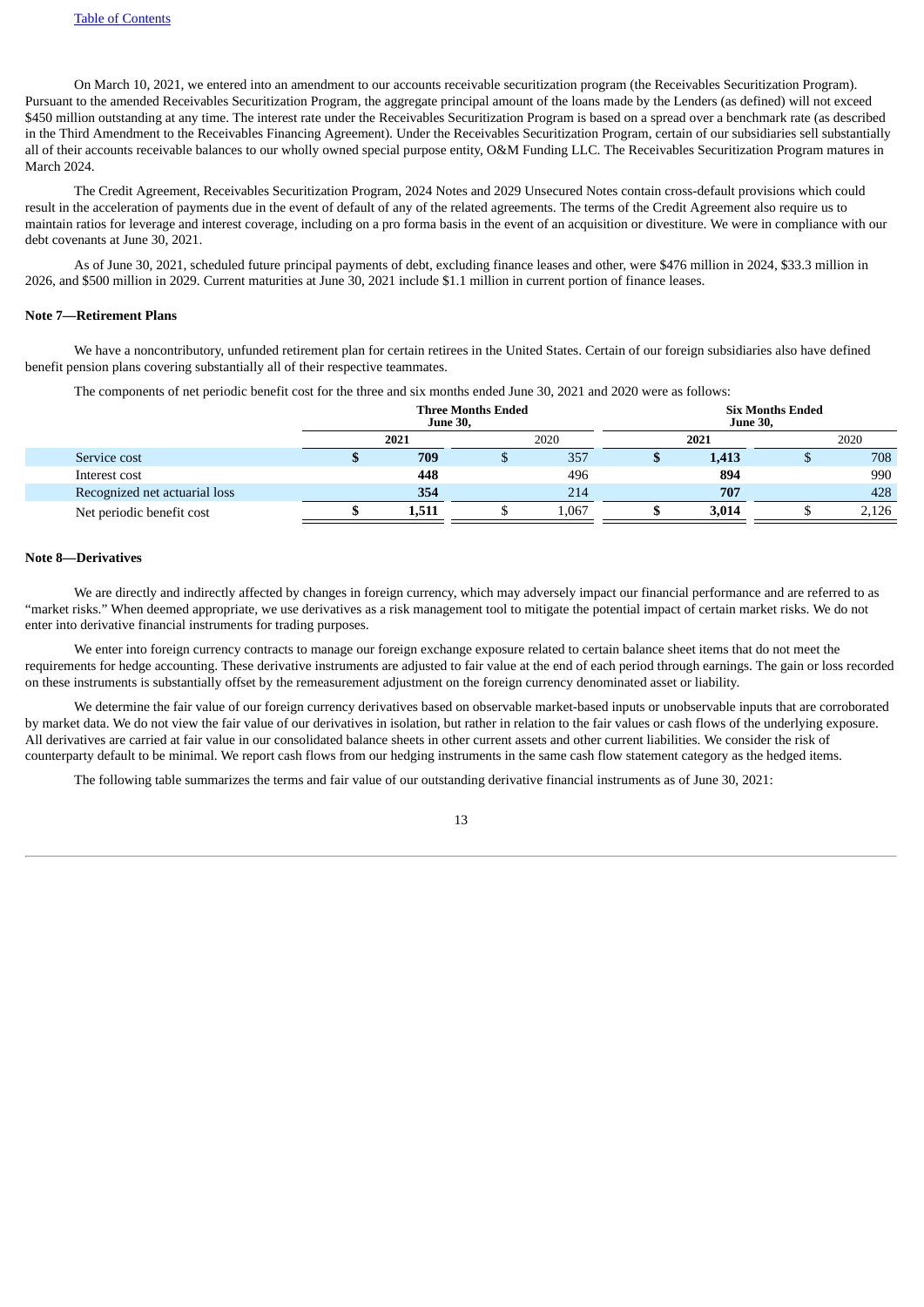|                                  |  |                           |                      | <b>Derivative Assets</b> |                                 | <b>Derivative Liabilities</b> |                   |
|----------------------------------|--|---------------------------|----------------------|--------------------------|---------------------------------|-------------------------------|-------------------|
|                                  |  | <b>Notional</b><br>Amount | <b>Maturity Date</b> | Classification           | <b>Fair Value</b>               | <b>Classification</b>         | <b>Fair Value</b> |
| Economic (non-designated) hedges |  |                           |                      |                          |                                 |                               |                   |
| Foreign currency contracts       |  | 21,000                    | <b>July 2021</b>     | Other current<br>assets  | $\hspace{0.1mm}-\hspace{0.1mm}$ | Other current<br>liabilities  | 116               |

In March 2021, we terminated the remaining \$300 million in notional value of interest rate swaps concurrent with the debt financing transaction. In September 2020, we terminated \$150 million in notional value of interest rate swaps. The remaining balance of the fair value adjustments of \$25.1 million, which related to these terminated interest rate swaps, within Accumulated other comprehensive loss was reclassified to Loss on extinguishment of debt within our consolidated statements of operations for the six months ended June 30, 2021.

The following table summarizes the terms and fair value of our outstanding derivative financial instruments as of December 31, 2020:

|                                  |                    |         |                          | <b>Derivative Assets</b> |            |     | Derivative Liabilities       |              |
|----------------------------------|--------------------|---------|--------------------------|--------------------------|------------|-----|------------------------------|--------------|
|                                  | Notional<br>Amount |         | <b>Maturity Date</b>     | Classification           | Fair Value |     | Classification               | Fair Value   |
| Cash flow hedges                 |                    |         |                          |                          |            |     |                              |              |
| Interest rate swaps              |                    | 300,000 | May 2022 and May<br>2025 | Other assets, net        | S.         |     | Other liabilities            | \$<br>17,872 |
|                                  |                    |         |                          |                          |            |     |                              |              |
| Economic (non-designated) hedges |                    |         |                          |                          |            |     |                              |              |
| Foreign currency contracts       |                    | 30,300  | January 2021             | Other current<br>assets  | \$         | 151 | Other current<br>liabilities | \$           |

The following table summarizes the effect of cash flow hedge accounting on our consolidated statements of operations for the three and six months ended June 30, 2021:

|                     | <b>Amount of Gain Recognized in</b><br><b>Other Comprehensive Income</b><br>(Loss) |                                        |  |                                      | <b>Location of Loss Reclassified</b><br>from Accumulated Other<br>Comprehensive Loss into<br>Income | <b>Total Amount of Expense Line</b><br><b>Items Presented in the</b><br><b>Consolidated Statement of</b><br><b>Operations in Which the Effects</b><br>are Recorded |  |                                      |  | <b>Amount of Loss Reclassified</b><br>from Accumulated Other<br><b>Comprehensive Loss into Income</b> |  |                                      |  |  |
|---------------------|------------------------------------------------------------------------------------|----------------------------------------|--|--------------------------------------|-----------------------------------------------------------------------------------------------------|--------------------------------------------------------------------------------------------------------------------------------------------------------------------|--|--------------------------------------|--|-------------------------------------------------------------------------------------------------------|--|--------------------------------------|--|--|
|                     |                                                                                    | Three Months<br>Ended June 30,<br>2021 |  | Six Months<br>Ended June 30,<br>2021 |                                                                                                     | Three Months<br>Ended June 30,<br>2021                                                                                                                             |  | Six Months<br>Ended June 30,<br>2021 |  | Three Months<br>Ended June 30,<br>2021                                                                |  | Six Months<br>Ended June 30,<br>2021 |  |  |
| Interest rate swaps |                                                                                    |                                        |  | 2,426                                | Loss on extinguishment of<br>debt                                                                   | $\overline{\phantom{0}}$                                                                                                                                           |  | $(40, 433)$ \$                       |  |                                                                                                       |  | (25, 518)                            |  |  |

*The amount of ineffectiveness associated with these contracts was immaterial for the periods presented.*

The following table summarizes the effect of cash flow hedge accounting on our consolidated statements of operations for the three and six months ended June 30, 2020: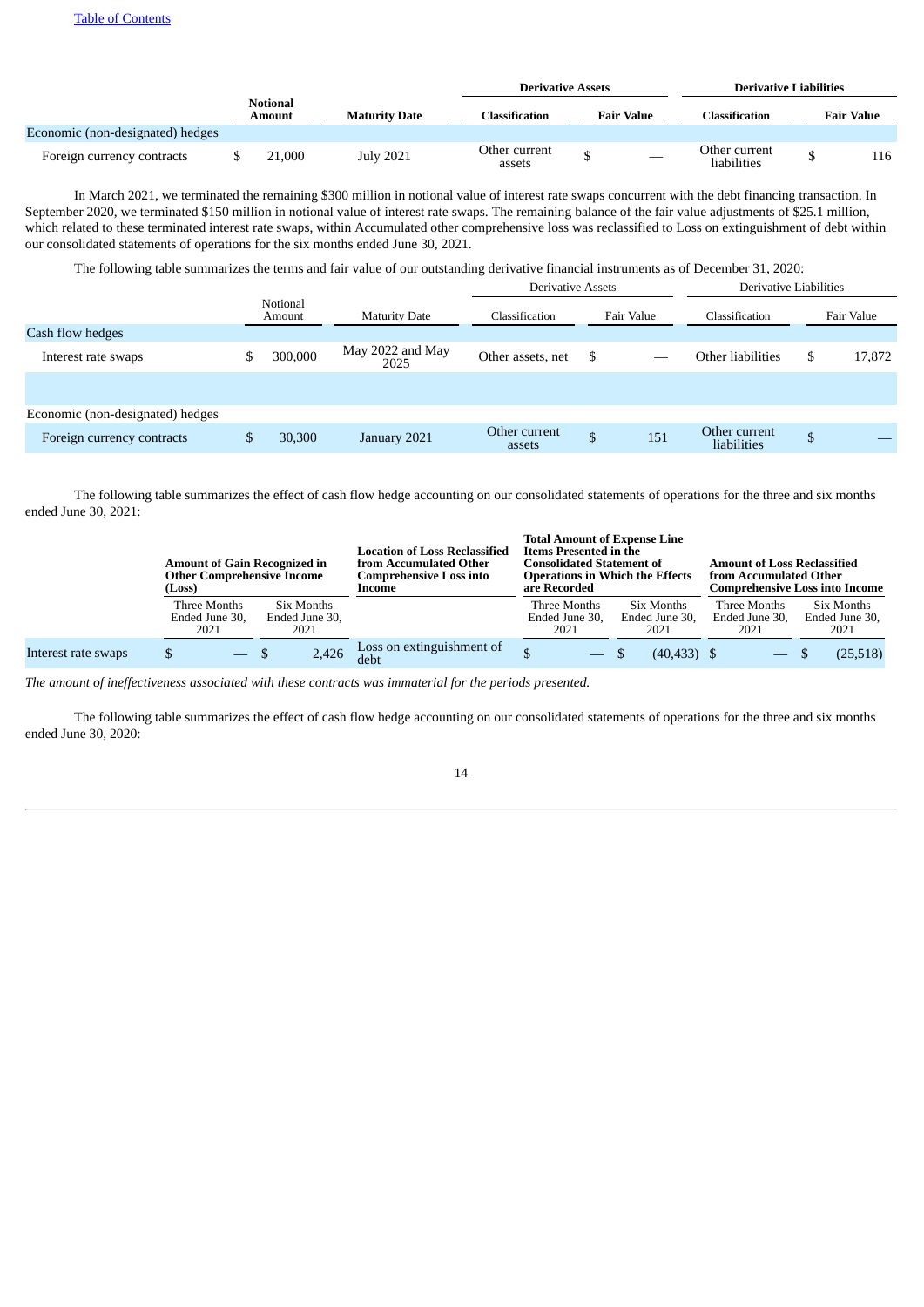| Amount of Loss Recognized in Other<br>Comprehensive Income (Loss) |                                        |  |                                      | Location of Loss Reclassified<br>from Accumulated Other<br>Comprehensive Loss into Income Effects are Recorded | Total Amount of Expense Line Items<br>Presented in the Consolidated            |  | Statement of Operations in Which the | Amount of Loss Reclassified from<br><b>Accumulated Other Comprehensive</b><br>Loss into Income |         |                                      |         |  |
|-------------------------------------------------------------------|----------------------------------------|--|--------------------------------------|----------------------------------------------------------------------------------------------------------------|--------------------------------------------------------------------------------|--|--------------------------------------|------------------------------------------------------------------------------------------------|---------|--------------------------------------|---------|--|
|                                                                   | Three Months<br>Ended June 30,<br>2020 |  | Six Months<br>Ended June 30,<br>2020 |                                                                                                                | Six Months<br>Three Months<br>Ended June 30,<br>Ended June 30,<br>2020<br>2020 |  |                                      | Three Months<br>Ended June 30.<br>2020                                                         |         | Six Months<br>Ended June 30,<br>2020 |         |  |
|                                                                   | (2.439)                                |  | (19.397)                             | Interest expense, net                                                                                          | (21.605)                                                                       |  | (44.948)                             |                                                                                                | (2.601) |                                      | (3.860) |  |

*The amount of ineffectiveness associated with these contracts was immaterial for the periods presented.*

For the three and six months ended June 30, 2021 we recognized losses of \$0.6 million and \$1.6 million associated with our economic (nondesignated) foreign currency contracts. For the three and six months ended June 30, 2020 we recognized a gain of \$1.3 million and a loss of \$1.4 million associated with our economic (non-designated) foreign currency contracts.

We recorded the change in fair value of derivative instruments and the remeasurement adjustment of the foreign currency denominated asset or liability in other operating income, net for our foreign exchange contracts.

#### **Note 9—Income Taxes**

Interest rate swaps

The effective tax rate was 21.8% and 23.2% for the three and six months ended June 30, 2021, compared to 96.9% and 28.8% in the same periods of 2020. The change in these rates resulted primarily from an income tax benefit recorded in the first quarter of 2020 associated with the Coronavirus Aid, Relief, and Economic Security (CARES) Act, the mixture of income and losses in jurisdictions in which we operate, and the incremental income tax benefit associated with the vesting of restricted stock. The liability for unrecognized tax benefits was \$23.6 million at June 30, 2021 and \$20.8 million at December 31, 2020. Included in the liability at June 30, 2021 and December 31, 2020 were \$2.7 million of tax positions for which ultimate deductibility is highly certain but for which there is uncertainty about the timing of such deductibility.

On August 26, 2020, we received a Notice of Proposed Adjustment (NOPA) from the Internal Revenue Services (IRS) regarding our 2015 and 2016 consolidated income tax returns. On June 30, 2021, we received a NOPA from the IRS regarding our 2017 and 2018 consolidated income tax returns. Within the NOPAs, the IRS has asserted that our taxable income for the aforementioned years should be higher based on their assessment of the appropriate amount of taxable income that we should report in the United States in connection with our sourcing of products by our foreign subsidiaries for sale in the United States by our domestic subsidiaries. Our amount of taxable income in the United States is based on our transfer pricing methodology, which has been consistently applied through the current date. We strongly disagree with the IRS position and will pursue all available administrative and judicial remedies, including those available under the U.S. - Ireland Income Tax Treaty to alleviate double taxation. We regularly assess the likelihood of adverse outcomes resulting from examinations such as this to determine the adequacy of our tax reserves. We believe that we have adequately reserved for this matter and that the final adjudication of this matter will not have a material impact on our consolidated financial position, results of operations or cash flows. However, the ultimate outcome of disputes of this nature is uncertain, and if the IRS were to prevail on its assertions, the additional tax, interest, and any potential penalties could have a material adverse impact on our financial position, results of operations or cash flows.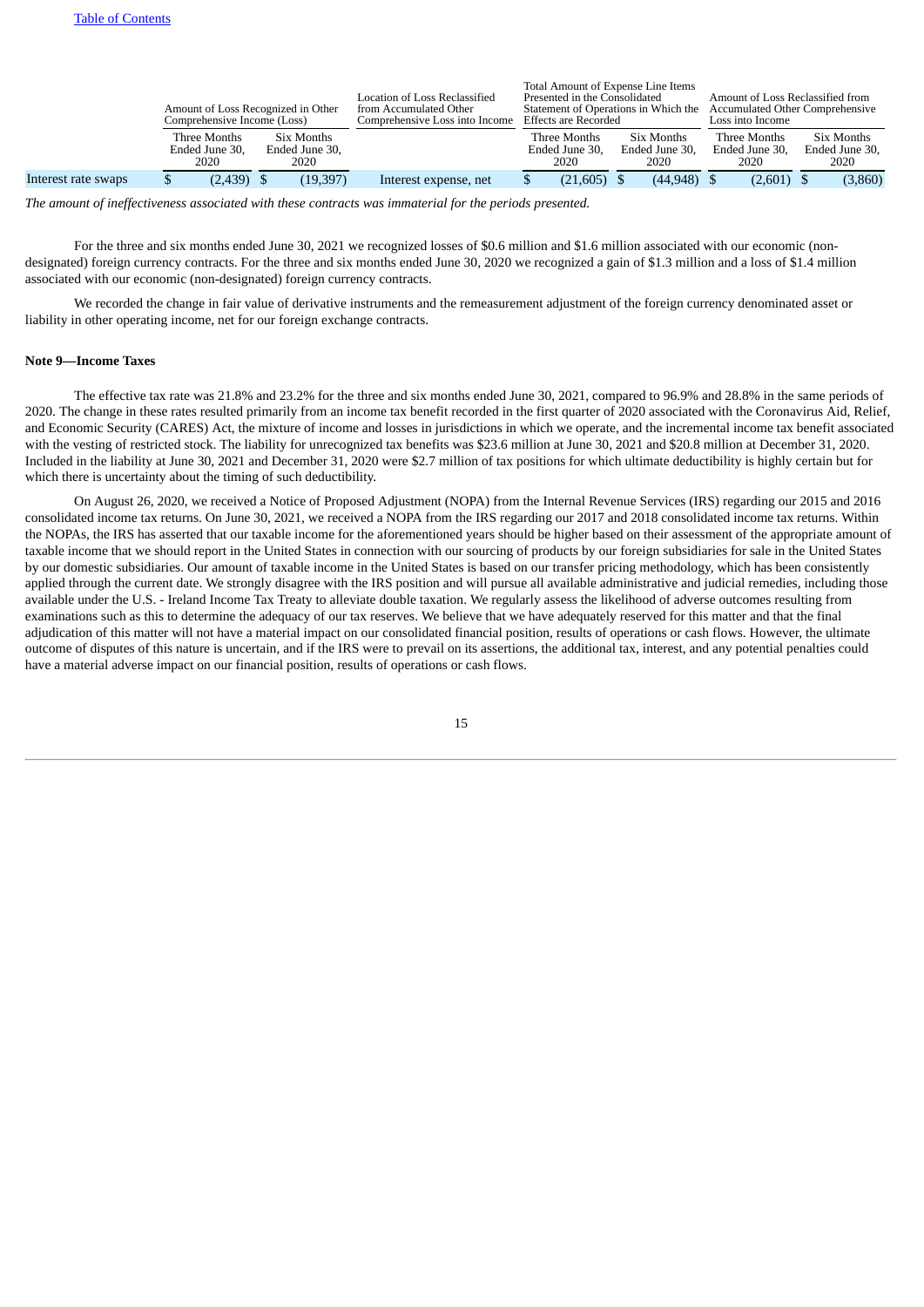# **Note 10—Net Income (Loss) per Common Share**

The following summarizes the calculation of net income (loss) per common share attributable to common shareholders for the three and six months ended June 30, 2021 and 2020:

|                                                      | <b>Three Months Ended</b><br><b>June 30,</b> |        |                |             |      |         | <b>Six Months Ended</b><br><b>June 30,</b> |           |  |
|------------------------------------------------------|----------------------------------------------|--------|----------------|-------------|------|---------|--------------------------------------------|-----------|--|
| (in thousands, except per share data)                |                                              | 2021   |                | 2020        | 2021 |         |                                            | 2020      |  |
| Income (loss) from continuing operations, net of tax | \$                                           | 65,896 | $\mathfrak{S}$ | 161         | - \$ | 135,486 | $\mathbb{S}$                               | (8,748)   |  |
| Loss from discontinued operations, net of tax        |                                              |        |                | (55,788)    |      |         |                                            | (58, 203) |  |
| Net income (loss)                                    |                                              | 65,896 |                | (55, 627)   | \$   | 135,486 | \$                                         | (66, 951) |  |
|                                                      |                                              |        |                |             |      |         |                                            |           |  |
| Weighted average shares outstanding - basic          |                                              | 72,818 |                | 61,128      |      | 72,474  |                                            | 60,819    |  |
| Dilutive shares                                      |                                              | 2,987  |                |             |      | 2,791   |                                            |           |  |
| Weighted average shares outstanding - diluted        |                                              | 75,805 |                | 61,128      |      | 75,265  |                                            | 60,819    |  |
|                                                      |                                              |        |                |             |      |         |                                            |           |  |
| Basic income (loss) per common share:                |                                              |        |                |             |      |         |                                            |           |  |
| Income (loss) from continuing operations             | \$                                           | 0.90   | \$             |             | \$   | 1.87    | \$                                         | (0.14)    |  |
| Loss from discontinued operations                    |                                              |        |                | (0.91)      |      |         |                                            | (0.96)    |  |
| Net income (loss)                                    |                                              | 0.90   |                | $(0.91)$ \$ |      | 1.87    | \$                                         | (1.10)    |  |
|                                                      |                                              |        |                |             |      |         |                                            |           |  |
| Diluted income (loss) per common share:              |                                              |        |                |             |      |         |                                            |           |  |
| Income (loss) from continuing operations             | \$                                           | 0.87   | $\mathfrak{S}$ |             | \$.  | 1.80    | <sup>\$</sup>                              | (0.14)    |  |
| Loss from discontinued operations                    |                                              |        |                | (0.91)      |      |         |                                            | (0.96)    |  |
| Net income (loss)                                    |                                              | 0.87   |                | (0.91)      | S    | 1.80    | \$                                         | (1.10)    |  |

## **Note 11—Shareholders' Equity**

In May 2020, we entered into an equity distribution agreement, pursuant to which we may offer and sell, from time to time, shares of our common stock having an aggregate offering price of up to \$50.0 million. We intend to use the net proceeds from the sale of our securities offered by this program for the repayment of indebtedness and/or for general corporate and working capital purposes. As of June 30, 2021, no shares were issued and \$50.0 million of common stock remained available under the at-the-market equity financing program.

## **Note 12—Accumulated Other Comprehensive Loss**

The following table shows the changes in accumulated other comprehensive loss by component for the three and six months ended June 30, 2021 and 2020: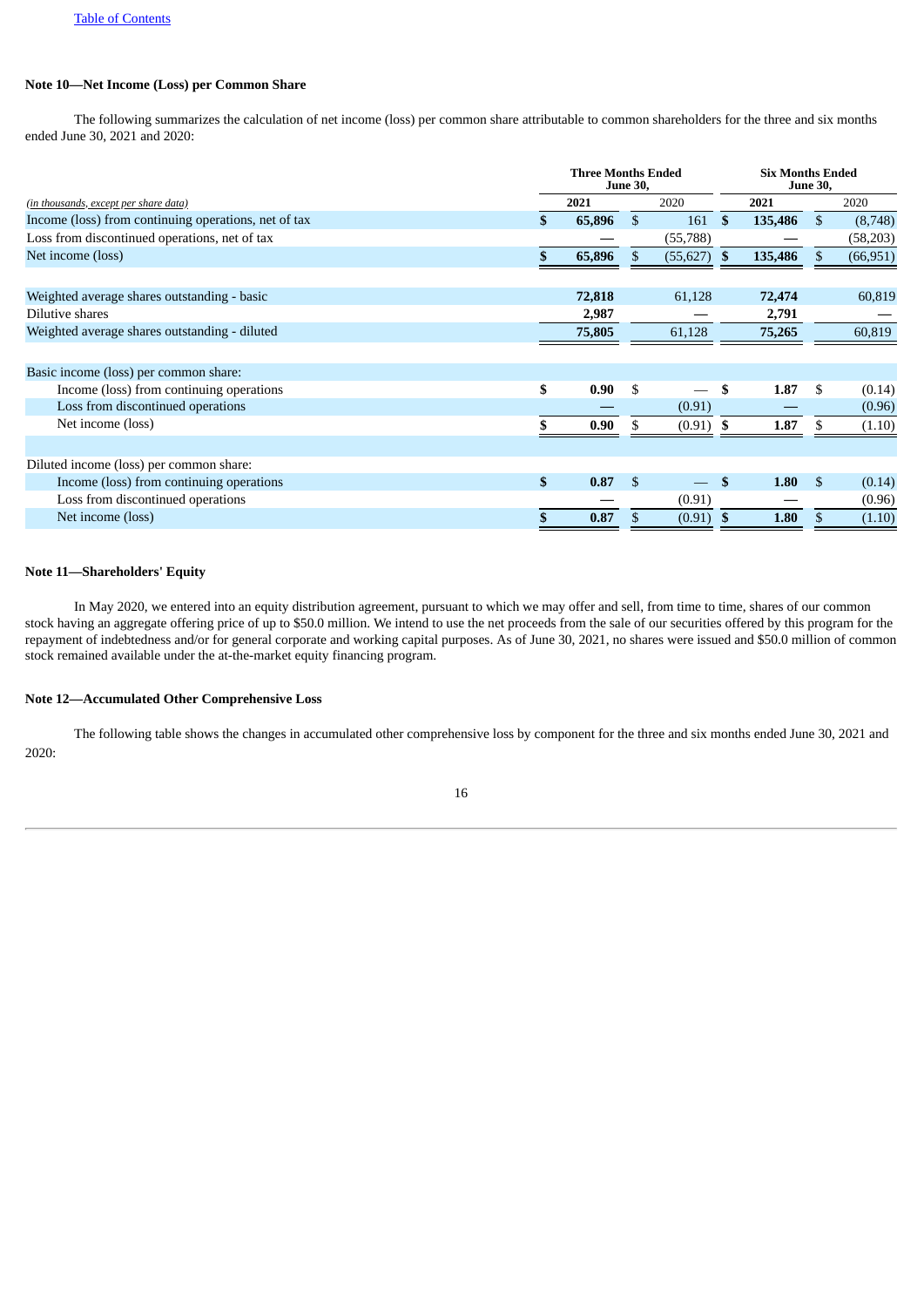|                                                                               |                         | Currency<br><b>Translation</b> |                    |           |
|-------------------------------------------------------------------------------|-------------------------|--------------------------------|--------------------|-----------|
|                                                                               | <b>Retirement Plans</b> | <b>Adjustments</b>             | <b>Derivatives</b> | Total     |
| Accumulated other comprehensive loss, March 31, 2021                          | $(18,326)$ \$           | (12,280)                       |                    | (30, 606) |
| Other comprehensive loss before reclassifications                             |                         | (2, 448)                       |                    | (2, 448)  |
| Income tax                                                                    |                         |                                |                    |           |
| Other comprehensive loss before reclassifications, net of tax                 |                         | (2, 448)                       |                    | (2, 448)  |
| Amounts reclassified from accumulated other comprehensive loss                | 48                      |                                |                    | 48        |
| Income tax                                                                    | (12)                    |                                |                    | (12)      |
| Amounts reclassified from accumulated other comprehensive loss, net<br>of tax | 36                      |                                |                    | 36        |
| Other comprehensive income (loss)                                             | 36                      | (2, 448)                       |                    | (2, 412)  |
| Accumulated other comprehensive loss, June 30, 2021                           | $(18,290)$ \$           | (14, 728)                      |                    | (33,018)  |

|                                                                               |                                                              | Currency<br>Translation |                |           |  |  |
|-------------------------------------------------------------------------------|--------------------------------------------------------------|-------------------------|----------------|-----------|--|--|
|                                                                               | <b>Derivatives</b><br><b>Retirement Plans</b><br>Adjustments |                         |                |           |  |  |
| Accumulated other comprehensive loss, March 31, 2020                          | $(14,521)$ \$                                                | (53, 479)               | $(24, 112)$ \$ | (92, 112) |  |  |
| Other comprehensive income (loss) before reclassifications                    |                                                              | 14,428                  | (2,439)        | 11,989    |  |  |
| Income tax                                                                    |                                                              |                         | 428            | 428       |  |  |
| Other comprehensive income (loss) before reclassifications, net of tax        |                                                              | 14,428                  | (2,011)        | 12,417    |  |  |
| Amounts reclassified from accumulated other comprehensive loss                | 639                                                          | 15,580                  | 2.601          | 18,820    |  |  |
| Income tax                                                                    |                                                              | (44)                    | (666)          | (710)     |  |  |
| Amounts reclassified from accumulated other comprehensive loss, net<br>of tax | 595                                                          | 15,580                  | 1,935          | 18,110    |  |  |
| Other comprehensive income (loss)                                             | 595                                                          | 30,008                  | (76)           | 30,527    |  |  |
| Accumulated other comprehensive loss, June 30, 2020                           | $(13,926)$ \$                                                | (23, 471)               | (24, 188)      | (61, 585) |  |  |

|                                                                               |                         | Currency<br><b>Translation</b> |                    |          |           |
|-------------------------------------------------------------------------------|-------------------------|--------------------------------|--------------------|----------|-----------|
|                                                                               | <b>Retirement Plans</b> | <b>Adjustments</b>             | <b>Derivatives</b> |          | Total     |
| Accumulated other comprehensive loss, December 31, 2020                       | (18, 447)               | (18)                           | (20, 044)          | <b>S</b> | (38,509)  |
| Other comprehensive (loss) income before reclassifications                    |                         | (14,710)                       | 2,426              |          | (12, 284) |
| Income tax                                                                    |                         |                                | (611)              |          | (611)     |
| Other comprehensive (loss) income before reclassifications, net of tax        |                         | (14,710)                       | 1,815              |          | (12, 895) |
| Amounts reclassified from accumulated other comprehensive loss                | 204                     |                                | 25,518             |          | 25,722    |
| Income tax                                                                    | (47)                    |                                | (7,289)            |          | (7,336)   |
| Amounts reclassified from accumulated other comprehensive loss, net<br>of tax | 157                     |                                | 18,229             |          | 18,386    |
| Other comprehensive income (loss)                                             | 157                     | (14,710)                       | 20,044             |          | 5,491     |
| Accumulated other comprehensive loss, June 30, 2021                           | $(18,290)$ \$           | (14, 728)                      |                    |          | (33,018)  |
|                                                                               |                         |                                |                    |          |           |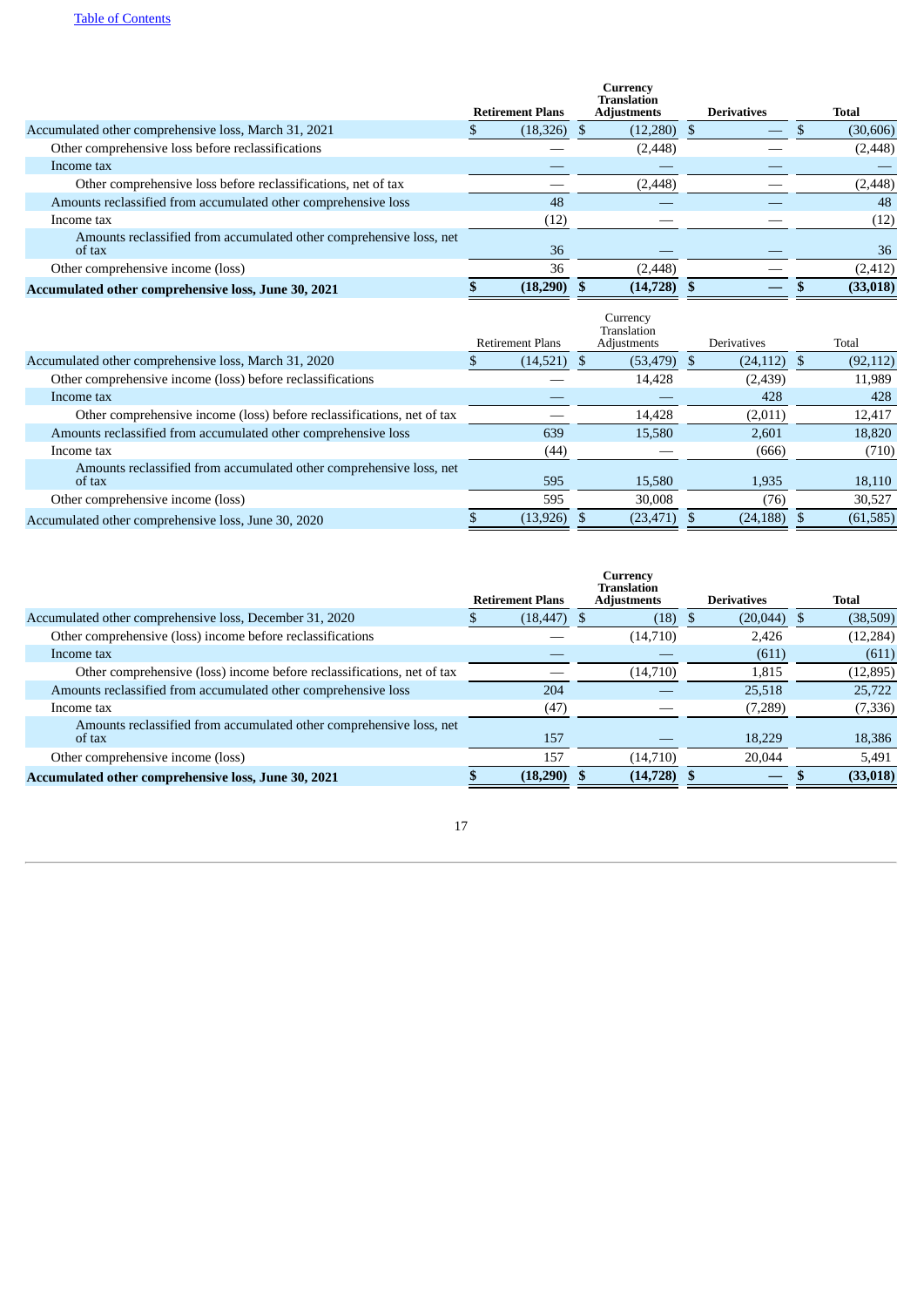|                                                                               | Currency<br>Translation |             |                    |           |  |  |  |  |
|-------------------------------------------------------------------------------|-------------------------|-------------|--------------------|-----------|--|--|--|--|
|                                                                               | <b>Retirement Plans</b> | Adjustments | <b>Derivatives</b> | Total     |  |  |  |  |
| Accumulated other comprehensive loss, December 31, 2019                       | (14, 691)               | (25,301)    | $(12,715)$ \$      | (52,707)  |  |  |  |  |
| Other comprehensive loss before reclassifications                             |                         | (13,750)    | (19, 397)          | (33, 147) |  |  |  |  |
| Income tax                                                                    |                         |             | 5,074              | 5,074     |  |  |  |  |
| Other comprehensive loss before reclassifications, net of tax                 |                         | (13,750)    | (14, 323)          | (28,073)  |  |  |  |  |
| Amounts reclassified from accumulated other comprehensive loss                | 853                     | 15,580      | 3,860              | 20,293    |  |  |  |  |
| Income tax                                                                    | (88)                    |             | (1,010)            | (1,098)   |  |  |  |  |
| Amounts reclassified from accumulated other comprehensive loss, net<br>of tax | 765                     | 15,580      | 2,850              | 19,195    |  |  |  |  |
| Other comprehensive income (loss)                                             | 765                     | 1,830       | (11, 473)          | (8, 878)  |  |  |  |  |
| Accumulated other comprehensive loss, June 30, 2020                           | (13,926)                | (23, 471)   | $(24, 188)$ \$     | (61, 585) |  |  |  |  |

We include amounts reclassified out of accumulated other comprehensive loss related to defined benefit pension plans as a component of net periodic pension cost recorded in Other expense, net.

## **Note 13—Segment Information**

We periodically evaluate our application of accounting guidance for reportable segments and disclose information about reportable segments based on the way management organizes the enterprise for making operating decisions and assessing performance. We report our business under two segments: Global Solutions and Global Products. The Global Solutions segment includes our United States distribution businesses (Medical Distribution and Patient Direct), outsourced logistics and value-added services business. Global Products manufactures and sources medical surgical products through our production and kitting operations.

We evaluate the performance of our segments based on their operating income excluding intangible amortization and acquisition-related and exit and realignment charges that, either as a result of their nature or size, would not be expected to occur as part of our normal business operations on a regular basis.

Segment assets exclude inter-segment account balances as we believe their inclusion would be misleading and not meaningful. We believe all intersegment sales are at prices that approximate market.

The following tables present financial information by segment: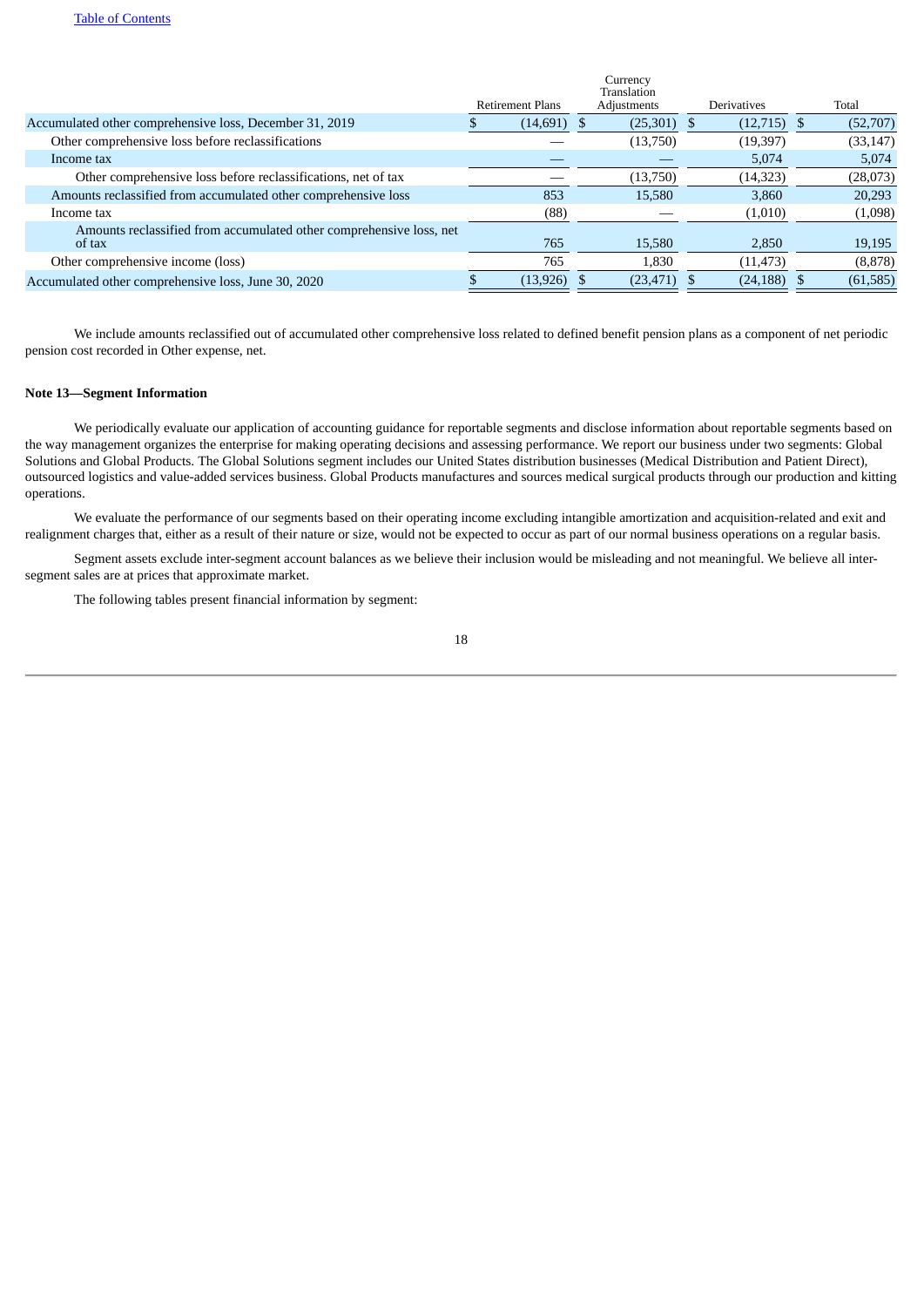# Table of [Contents](#page-0-0)

|                                                      | <b>Three Months Ended</b> | <b>June 30,</b> |                |                           | <b>Six Months Ended</b><br><b>June 30,</b> |                |            |
|------------------------------------------------------|---------------------------|-----------------|----------------|---------------------------|--------------------------------------------|----------------|------------|
|                                                      | 2021                      |                 | 2020           |                           | 2021                                       |                | 2020       |
| Net revenue:                                         |                           |                 |                |                           |                                            |                |            |
| Segment net revenue                                  |                           |                 |                |                           |                                            |                |            |
| <b>Global Solutions</b>                              | \$<br>1,977,579           | $\mathbb{S}$    | 1,548,639 \$   |                           | 3,827,088 \$                               |                | 3,396,233  |
| <b>Global Products</b>                               | 688,568                   |                 | 370,401        |                           | 1,347,318                                  |                | 761,593    |
| Total segment net revenue                            | 2,666,147                 |                 | 1,919,040      |                           | 5,174,406                                  |                | 4,157,826  |
| Inter-segment revenue                                |                           |                 |                |                           |                                            |                |            |
| <b>Global Products</b>                               | (176, 687)                |                 | (111, 321)     |                           | (358, 412)                                 |                | (227, 414) |
| Total inter-segment revenue                          | (176, 687)                |                 | (111, 321)     |                           | (358, 412)                                 |                | (227, 414) |
| Consolidated net revenue                             | \$<br>2,489,460           | $\$\,$          | 1,807,719      | \$                        | 4,815,994                                  | $\mathfrak{S}$ | 3,930,412  |
|                                                      |                           |                 |                |                           |                                            |                |            |
| Operating income:                                    |                           |                 |                |                           |                                            |                |            |
| <b>Global Solutions</b>                              | \$<br>18,470              | \$              | $(10, 141)$ \$ |                           | 27,362 \$                                  |                | (2,450)    |
| <b>Global Products</b>                               | 95,327                    |                 | 51,774         |                           | 258,915                                    |                | 70,345     |
| Inter-segment eliminations                           | 1,737                     |                 | (2,772)        |                           | (8,061)                                    |                | (1,603)    |
| Intangible amortization                              | (10, 026)                 |                 | (10,611)       |                           | (20, 052)                                  |                | (21, 221)  |
| Acquisition-related and exit and realignment charges | (8,624)                   |                 | (6,054)        |                           | (14, 587)                                  |                | (12, 118)  |
| Consolidated operating income                        | \$<br>96,884              | $\mathbb{S}$    | 22,196         | $\boldsymbol{\mathsf{s}}$ | 243,577                                    | $\mathcal{S}$  | 32,953     |
|                                                      |                           |                 |                |                           |                                            |                |            |
| Depreciation and amortization:                       |                           |                 |                |                           |                                            |                |            |
| <b>Global Solutions</b>                              | \$<br>9,888               | \$              | $11,065$ \$    |                           | 19,727 \$                                  |                | 21,701     |
| <b>Global Products</b>                               | 12,712                    |                 | 13,826         |                           | 25,774                                     |                | 27,103     |
| Consolidated depreciation and amortization           | \$<br>22,600              | \$              | 24,891         | \$                        | 45,501                                     | -\$            | 48,804     |
|                                                      |                           |                 |                |                           |                                            |                |            |
| Capital expenditures:                                |                           |                 |                |                           |                                            |                |            |
| <b>Global Solutions</b>                              | \$<br>6,024               | $\mathcal{S}$   | $2,931$ \$     |                           | $9,024$ \$                                 |                | 3,963      |
| <b>Global Products</b>                               | 6,034                     |                 | 2,135          |                           | 9,657                                      |                | 5,152      |
| Discontinued operations                              |                           |                 | 1,363          |                           |                                            |                | 3,027      |
| Consolidated capital expenditures                    | \$<br>12.058              | $\mathcal{S}$   | 6,429          | \$                        | 18.681                                     | $\mathbf{s}$   | 12,142     |

|                 | December 31, 2020                                               |
|-----------------|-----------------------------------------------------------------|
|                 |                                                                 |
|                 | 2,117,372                                                       |
|                 | 1,135,209                                                       |
|                 | 3,252,581                                                       |
|                 | 83,058                                                          |
|                 | 3,335,639                                                       |
| <b>June 30,</b> | $2,103,433$ \$<br>1,442,972<br>3,546,405<br>45,424<br>3,591,829 |

The following table presents net revenue by geographic area, which were attributed based on the location from which we ship products or provide services.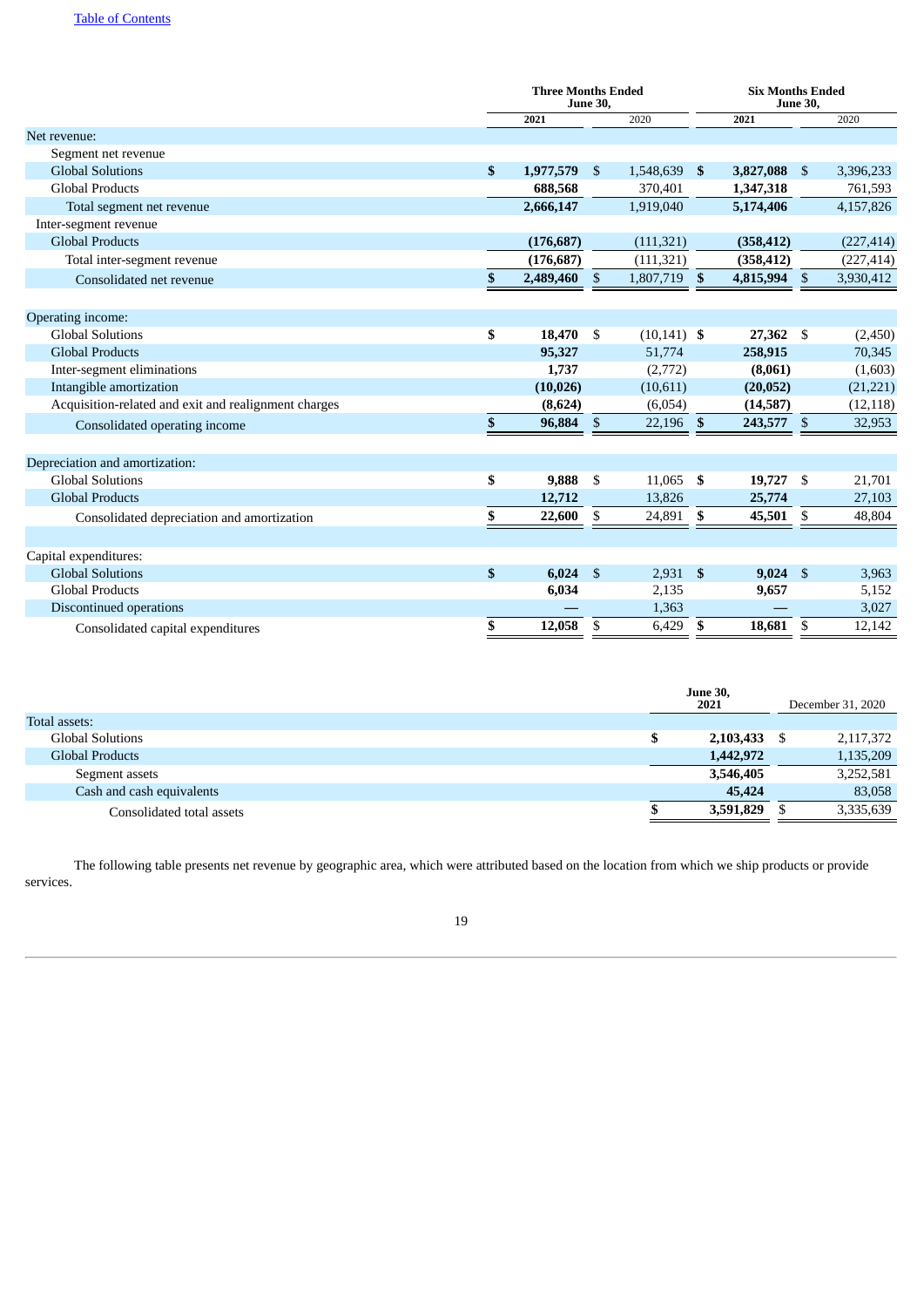|                          | Three Months Ended June 30, |           | Six Months Ended June 30, |           |
|--------------------------|-----------------------------|-----------|---------------------------|-----------|
|                          | 2021                        | 2020      | 2021                      | 2020      |
| Net revenue:             |                             |           |                           |           |
| United States            | 2,336,673                   | 1,737,615 | 4,519,428                 | 3,771,069 |
| International            | 152,787                     | 70,104    | 296,566                   | 159,343   |
| Consolidated net revenue | 2,489,460                   | 1.807.719 | 4,815,994                 | 3,930,412 |

### **Note 14—Recent Accounting Pronouncements**

In December 2019, the FASB issued ASU No. 2019-12, Simplifying the Accounting for Income Taxes, which simplifies the accounting for income taxes, eliminates certain exceptions within ASC 740, Income Taxes, and clarifies certain aspects of the current guidance to promote consistency among reporting entities. Most amendments within the standard are required to be applied on a prospective basis, while certain amendments must be applied on a retrospective or modified retrospective basis. We adopted ASU No. 2019-12 effective beginning January 1, 2021. Its adoption did not have a material impact on our consolidated financial statements.

In March 2020, the FASB issued ASU No. 2020-04, Reference Rate Reform (Topic 848): Facilitation of the Effects of Reference Rate Reform on Financial Reporting, which provides optional expedients and exceptions for applying GAAP to contracts, hedging relationships, and other transactions affected by reference rate reform if certain criteria are met. The amendments apply only to contracts, hedging relationships, and other transactions that reference LIBOR or another reference rate expected to be discontinued because of reference rate reform. The amendments are effective for all entities as of March 12, 2020 through December 31, 2022. Our current debt agreements contemplate a transition from LIBOR to another benchmark rate in the event that LIBOR ceases to exist. We do not expect the transition to have a material impact on our consolidated financial statements.

In October 2020, the FASB issued ASU No. 2020-10, Codification Improvements, to improve consistency by amending the FASB Accounting Standards Codification (the Codification) to include all disclosure guidance in the appropriate disclosure sections. This ASU also clarifies application of various provisions in the Codification by amending and adding new headings, cross referencing to other guidance, and refining or correcting terminology. The amendments in this ASU do not change GAAP and, therefore, are not expected to result in a significant change in practice. We adopted ASU No. 2020-10 effective beginning January 1, 2021. Its adoption did not have a material impact on our consolidated financial statements.

There have been no further changes in our significant accounting policies from those contained in our Annual Report on Form 10-K for the year ended December 31, 2020.

## <span id="page-19-0"></span>**Item 2. Management's Discussion and Analysis of Financial Condition and Results of Operations**

The following discussion and analysis describes results of operations and material changes in the financial condition of Owens & Minor, Inc. and its subsidiaries since December 31, 2020. Trends of a material nature are discussed to the extent known and considered relevant. This discussion should be read in conjunction with the consolidated financial statements, related notes thereto, and management's discussion and analysis of financial condition and results of operations included in our Annual Report on Form 10-K for the year ended December 31, 2020.

### **Overview**

Owens & Minor, Inc., along with its subsidiaries, (we, us, or our) is a leading global healthcare solutions company. On June 18, 2020 (the Divestiture Date), we completed the divestiture of our European logistics business, Movianto (the Divestiture), as well as certain support functions in our Dublin, Ireland office, to Walden Group SAS (the Buyer) and EHDH (as Buyer's guarantor) for cash consideration of \$133 million. The Divestiture provides us with a greater ability to focus on and invest in our differentiated products, services and U.S. distribution businesses.

As a result of the Divestiture, the results of operations from our Movianto business are reported as "Loss from discontinued operations, net of tax" for the three and six months ended June 30, 2020. See Note 3, "Discontinued Operations," of the Notes to Consolidated Financial Statements for further information. Unless otherwise indicated, the following information relates to continuing operations.

Income from continuing operations per diluted share was \$0.87 and \$1.80 for the three and six months ended June 30, 2021 as compared to \$0.00 and \$(0.14) for the three and six months ended June 30, 2020. Global Solutions segment operating income (loss) was \$18.5 million and \$27.4 million for the three and six months ended June 30, 2021, compared to \$(10.1) million and \$(2.5) million for the three and six months ended June 30, 2020. The increase was a result of higher volumes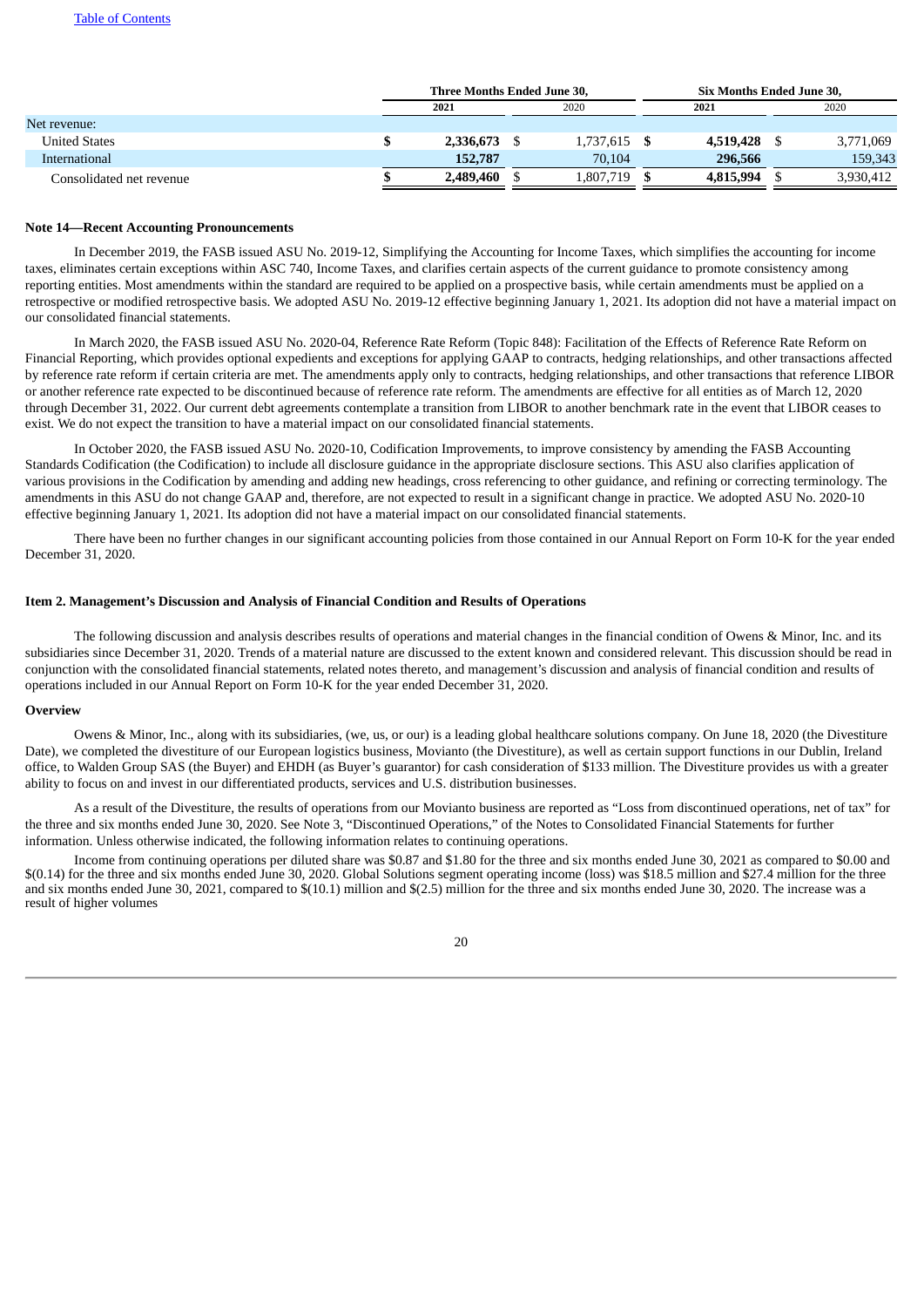coupled with productivity and efficiency gains in our Medical Distribution business compared to the prior year. Global Products segment operating income was \$95.3 million and \$259 million for the three and six months ended June 30, 2021, compared to \$51.8 millon and \$70.3 million for the three and six months ended June 30, 2020. The increase was a result of higher personal protective equipment (PPE) sales, favorable timing of cost pass-through on gloves, productivity initiatives, favorable product mix, and improved fixed cost leverage, partially offset by higher commodity prices and elevated transportation costs, compared to the prior year.

### **COVID-19 Update**

We are closely monitoring the impact of the 2019 novel coronavirus (COVID-19) on all aspects of our business, including how it impacts our customers, teammates, suppliers, vendors and distribution channels. We have taken actions to protect our teammates while maintaining business continuity as we respond to the needs from this global pandemic. We will continue to actively monitor the situation and may take further actions that alter our business operations as may be required by federal, state or local authorities or that we determine are in the best interests of our teammates, customers, suppliers and shareholders.

Revenue for the three and six months ended June 30, 2021 of \$2.5 billion and \$4.8 billion continues to be impacted by COVID-19 and includes the effective response to the ongoing recovery of elective procedures, higher sales of PPE, and pass-through of elevated glove costs. Operating income also benefited from improved productivity and increased manufacturing output related to PPE, favorable product mix and operating efficiencies. We have expanded our PPE production operations and have taken measures to increase and improve our production such as retooling existing equipment, installing and optimizing new production lines and ramping up our new non-woven fabric machinery. We expect that we will continue servicing our customers' needs related to the heightened demand for our PPE as a result of various factors, including the implementation of new regulations and healthcare protocols calling for increased use of PPE, healthcare professional preference for medical grade PPE, stockpile PPE demand and the creation of new channels for PPE demand in healthcare, non-healthcare and international markets.

In March 2020, under the Defense Production Act (DPA), we were awarded a contract with the U.S. Department of Health and Human Services to produce N-95 respirator masks in an effort to replenish the Strategic National Stockpile. In April 2020, also under the DPA, the U.S. Department of Defense initiated a technology investment agreement with us involving up to \$30.0 million of anticipated funding of assets to expand capacity to supply N-95 respirator masks. Through June 30, 2021, substantially all of the anticipated funding had been expended and reimbursed in accordance with this arrangement.

We are unable to predict the timing of the pandemic and the full impact that COVID-19 will have on our future operating results, financial position and cash flows due to numerous variables and continued uncertainties. Travel, transportation, and business operation restrictions arising from virus containment efforts of governments around the world have continued to impact our operations in certain locations, including within Asia. Essential activity exceptions from these restrictions have allowed us to continue to operate but virus containment efforts have resulted in additional direct costs from supply chain challenges. Although we have experienced growth in sales volumes for certain of our products (such as PPE) during the COVID-19 pandemic, as well as improved productivity and manufacturing output, there can be no assurance that such growth rates, increased sales volumes or other improvements will be maintained during or following the COVID-19 pandemic.

#### **Results of Operations**

*Net revenue.*

|                         | <b>Three Months Ended</b><br><b>June 30,</b> |            | Change   |            |  |
|-------------------------|----------------------------------------------|------------|----------|------------|--|
| (Dollars in thousands)  | 2021                                         | 2020       |          | $\%$       |  |
| <b>Global Solutions</b> | 1,977,579                                    | 1,548,639  | 428,940  | 27.7 %     |  |
| Global Products         | 688,568                                      | 370,401    | 318,167  | 85.9%      |  |
| Inter-segment           | (176, 687)                                   | (111, 321) | (65,366) | $(58.7)\%$ |  |
| Net revenue             | 2,489,460                                    | 1,807,719  | 681,741  | 37.7 %     |  |

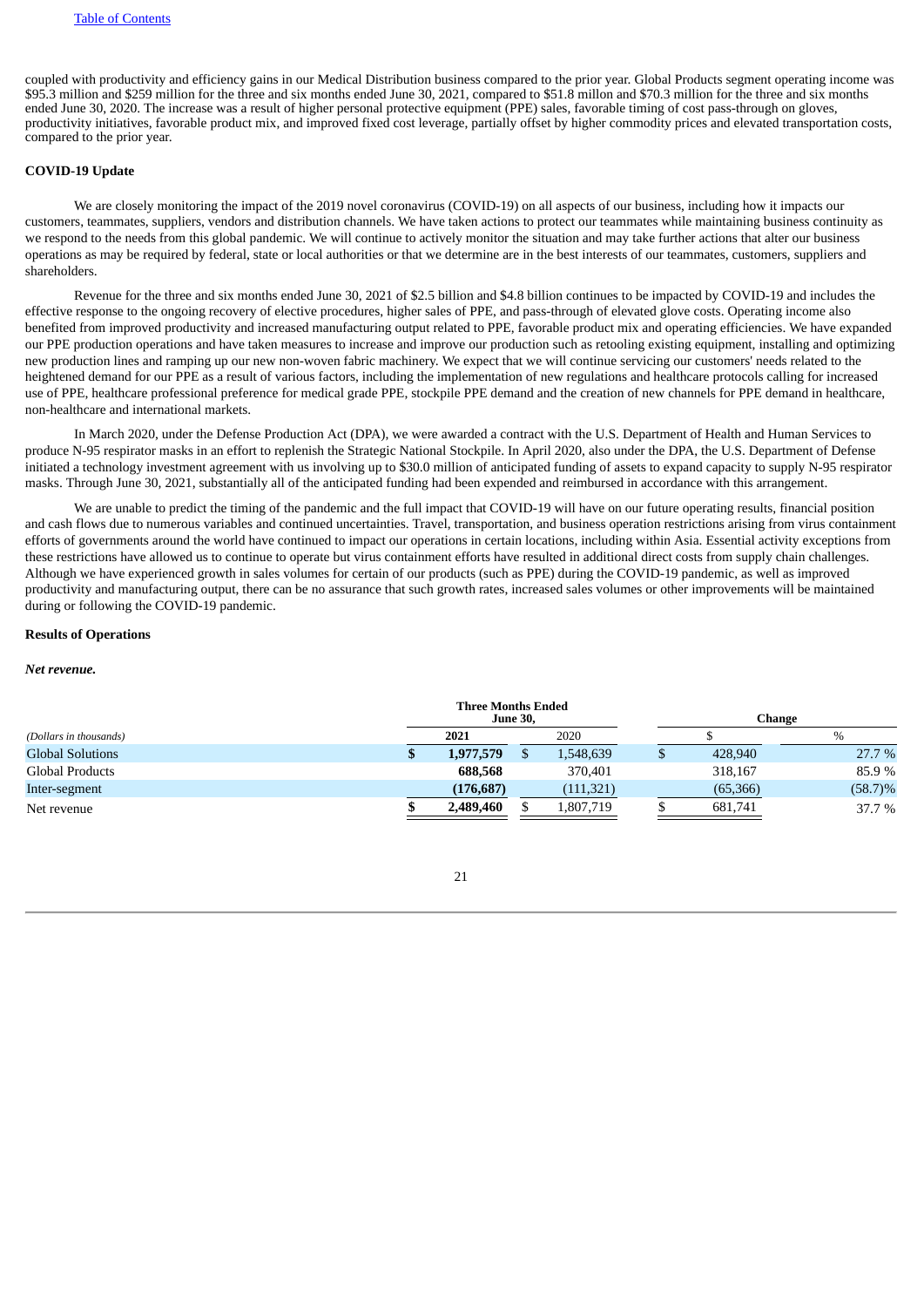### Table of [Contents](#page-0-0)

|                         | <b>Six Months Ended</b><br><b>June 30.</b> |            |  |            |   | Change     |            |  |  |
|-------------------------|--------------------------------------------|------------|--|------------|---|------------|------------|--|--|
| (Dollars in thousands)  |                                            | 2021       |  | 2020       |   |            | $\%$       |  |  |
| <b>Global Solutions</b> |                                            | 3,827,088  |  | 3,396,233  | Č | 430,855    | 12.7 %     |  |  |
| Global Products         |                                            | 1,347,318  |  | 761.593    |   | 585,725    | 76.9 %     |  |  |
| Inter-segment           |                                            | (358, 412) |  | (227, 414) |   | (130, 998) | $(57.6)\%$ |  |  |
| Net revenue             |                                            | 4,815,994  |  | 3,930,412  |   | 885,582    | 22.5 %     |  |  |

The change in net revenue for the three and six months ended June 30, 2021 reflected the effective response to the ongoing recovery of elective procedures, higher sales of PPE, pass-through of elevated glove costs, as well as continued strong performance in our Patient Direct business. Foreign currency translation had a favorable impact on net revenue of \$12.3 million and \$21.7 million for the three and six months ended June 30, 2021 as compared to the prior year.

#### *Cost of goods sold.*

|                        | <b>Three Months Ended</b><br><b>June 30,</b> |           | <b>Change</b> |         |        |  |
|------------------------|----------------------------------------------|-----------|---------------|---------|--------|--|
| (Dollars in thousands) | 2021                                         | 2020      |               |         | %      |  |
| Cost of goods sold     | 2,089,392                                    | 1,538,312 | Č             | 551,080 | 35.8 % |  |
|                        |                                              |           |               |         |        |  |
|                        | <b>Six Months Ended</b><br><b>June 30,</b>   |           | <b>Change</b> |         |        |  |
| (Dollars in thousands) | 2021                                         | 2020      |               |         | %      |  |

Cost of goods sold includes the cost of the product (net of supplier incentives and cash discounts) and all costs incurred for shipments of products from manufacturers to our distribution centers for all customer arrangements where we are the primary obligor and bear risk of general and physical inventory loss. These are sometimes referred to as distribution contracts. Cost of goods sold also includes direct and certain indirect labor, material and overhead costs associated with our Global Products segment. There is no cost of goods sold associated with our fee-for-service arrangements. Cost of goods sold compared to prior year reflects changes in sales activity, including sales mix.

Cost of goods sold **\$ 3,973,175** \$ 3,392,445 \$ 580,730 17.1 %

#### *Gross margin.*

|                        | <b>Three Months Ended</b>                  | <b>June 30,</b> | <b>Change</b> |    |               |        |  |  |
|------------------------|--------------------------------------------|-----------------|---------------|----|---------------|--------|--|--|
| (Dollars in thousands) | 2021                                       |                 | 2020          |    |               | $\%$   |  |  |
| Gross margin           | 400,068                                    | S.              | 269,407       | D  | 130,661       | 48.5 % |  |  |
| As a % of net revenue  | 16.07 %                                    |                 | 14.90 %       |    |               |        |  |  |
|                        | <b>Six Months Ended</b><br><b>June 30,</b> |                 |               |    | <b>Change</b> |        |  |  |
| (Dollars in thousands) | 2021                                       |                 | 2020          |    |               | $\%$   |  |  |
| Gross margin           | 842,819                                    | \$              | 537,967       | Ъ. | 304,852       | 56.7%  |  |  |
| As a % of net revenue  | 17.50 %                                    |                 | 13.69 %       |    |               |        |  |  |

Gross margin increase in the three and six months ended June 30, 2021 was driven by revenue growth, market dynamics including timing of glove price and cost changes, an overall improved sales mix and operating efficiencies, partially offset by higher commodity prices and transportation costs in our Global Products segment. Foreign currency translation had an unfavorable impact on gross margin of \$0.8 million for the three months ended June 30, 2021 and a favorable impact on gross margin of \$5.4 million for the six months ended June 30, 2021, as compared to the prior year.

### *Operating expenses.*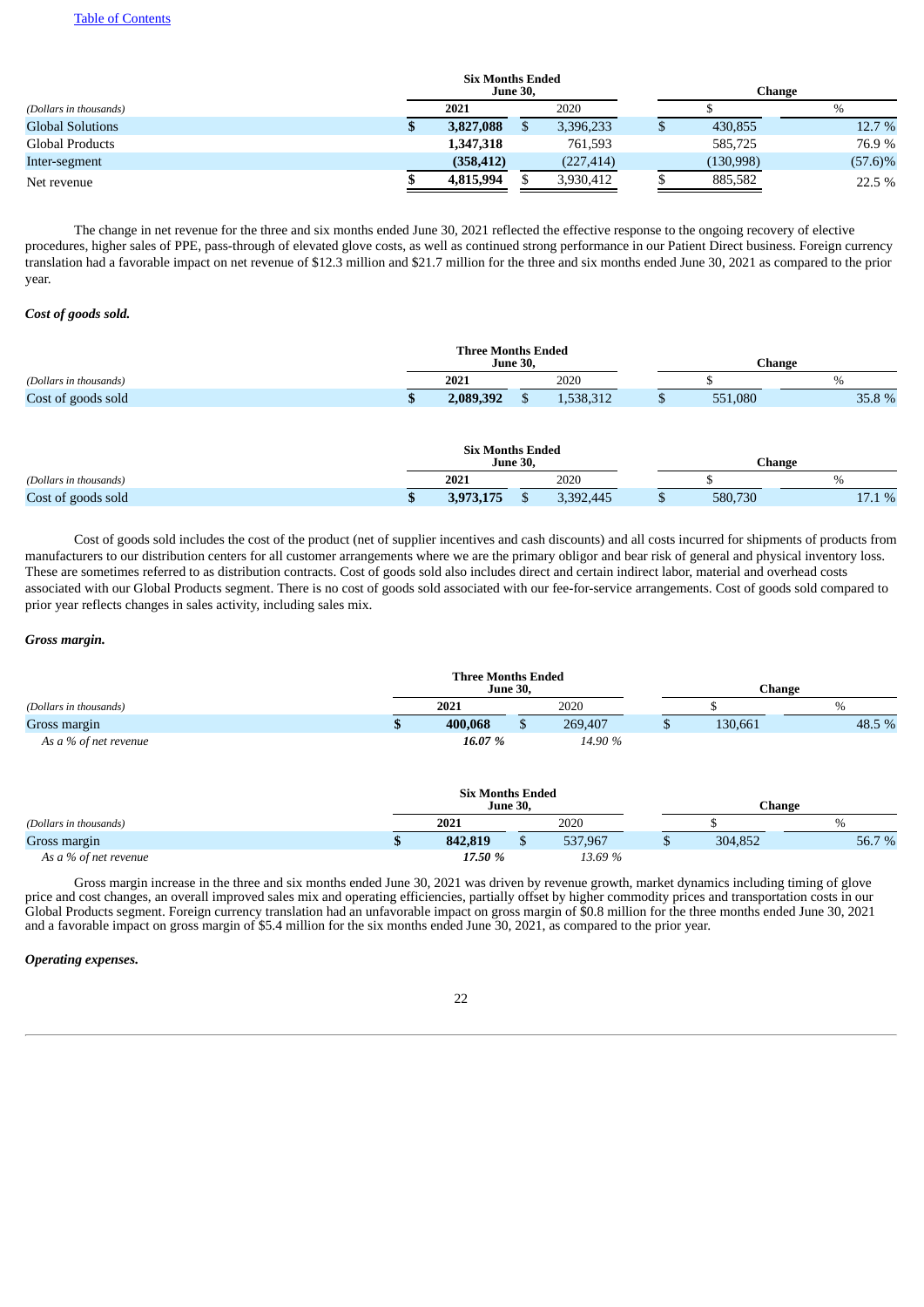|                                                      | <b>Three Months Ended</b><br><b>June 30.</b> |         |  |         |  | Change |         |  |  |
|------------------------------------------------------|----------------------------------------------|---------|--|---------|--|--------|---------|--|--|
| (Dollars in thousands)                               |                                              | 2021    |  | 2020    |  |        | $\%$    |  |  |
| Distribution, selling and administrative expenses    |                                              | 294,096 |  | 241,734 |  | 52,362 | 21.7 %  |  |  |
| As a % of net revenue                                |                                              | 11.81 % |  | 13.37 % |  |        |         |  |  |
| Acquisition-related and exit and realignment charges |                                              | 8.624   |  | 6.054   |  | 2,570  | 42.5 %  |  |  |
| Other operating expense (income), net                |                                              | 464     |  | (577)   |  | 1,041  | 180.4 % |  |  |

|                                                      | <b>Six Months Ended</b> | <b>June 30.</b> |         | Change |        |        |  |
|------------------------------------------------------|-------------------------|-----------------|---------|--------|--------|--------|--|
| (Dollars in thousands)                               | 2021                    |                 | 2020    |        |        | %      |  |
| Distribution, selling and administrative expenses    | 586,796                 |                 | 495,782 |        | 91.014 | 18.4 % |  |
| As a % of net revenue                                | 12.18%                  |                 | 12.61 % |        |        |        |  |
| Acquisition-related and exit and realignment charges | 14,587                  |                 | 12.118  |        | 2.469  | 20.4 % |  |
| Other operating expense (income), net                | (2, 141)                |                 | (2,886) |        | 745    | 25.8 % |  |

Distribution, selling and administrative (DS&A) expenses include labor and warehousing costs associated with our distribution and outsourced logistics services and all costs associated with our fee-for-service arrangements. Shipping and handling costs are primarily included in DS&A expenses and include costs to store, move, and prepare products for shipment, as well as costs to deliver products to customers. Overall DS&A expenses were affected by revenue growth, increase in incentive compensation, and teammate benefits, partially offset by operational efficiencies for the three and six months ended June 30, 2021. In addition, overall DS&A expenses were affected by charitable contributions for the six months ended June 30, 2021. DS&A expenses also included an unfavorable impact for foreign currency translation of \$1.2 million and \$2.2 million for the three and six months ended June 30, 2021.

There were no acquisition-related charges for the three and six months ended June 30, 2021 compared to \$3.9 million and \$8.1 million for the same periods of 2020, which consisted primarily of transition costs for the Halyard acquisition. Exit and realignment charges were \$8.6 million and \$14.6 million for the three and six months ended June 30, 2021 and consisted primarily of an increase in reserves associated with certain retained assets of Fusion5, IT restructuring charges and other costs related to the reorganization of the U.S. operations. Exit and realignment charges were \$2.2 million and \$4.0 million for the three and six months ended June 30, 2020 and consisted primarily of severance from reduction in force and other costs related to the reorganization of the U.S. commercial, operations and executive teams.

The change in other operating income, net for the three months ended June 30, 2020 was attributed primarily to foreign currency transaction gains as compared to losses in the prior year and losses from the adjustments to fair value on our foreign currency contracts compared to gains in the prior year. The change in other operating income, net for the six months ended June 30, 2020 was attributed primarily to lower foreign currency transaction gains compared to prior year.

### *Interest expense, net***.**

|                         |      | <b>Three Months Ended</b><br><b>June 30,</b> |   | Change |   |               |            |
|-------------------------|------|----------------------------------------------|---|--------|---|---------------|------------|
| (Dollars in thousands)  | 2021 |                                              |   | 2020   |   |               | $\%$       |
| Interest expense, net   |      | 11,540                                       | Φ | 21,605 | Φ | (10,065)      | $(46.6)\%$ |
| Effective interest rate |      | 4.30 %                                       |   | 5.63 % |   |               |            |
|                         |      | <b>Six Months Ended</b><br><b>June 30,</b>   |   |        |   | <b>Change</b> |            |

|                         | <b>June 30,</b> |        |           | <b>Change</b> |  |
|-------------------------|-----------------|--------|-----------|---------------|--|
| (Dollars in thousands)  | 2021            | 2020   |           | $\%$          |  |
| Interest expense, net   | 25,212          | 44.948 | (19, 736) | $(43.9)\%$    |  |
| Effective interest rate | 4.94 %          | 6.50 % |           |               |  |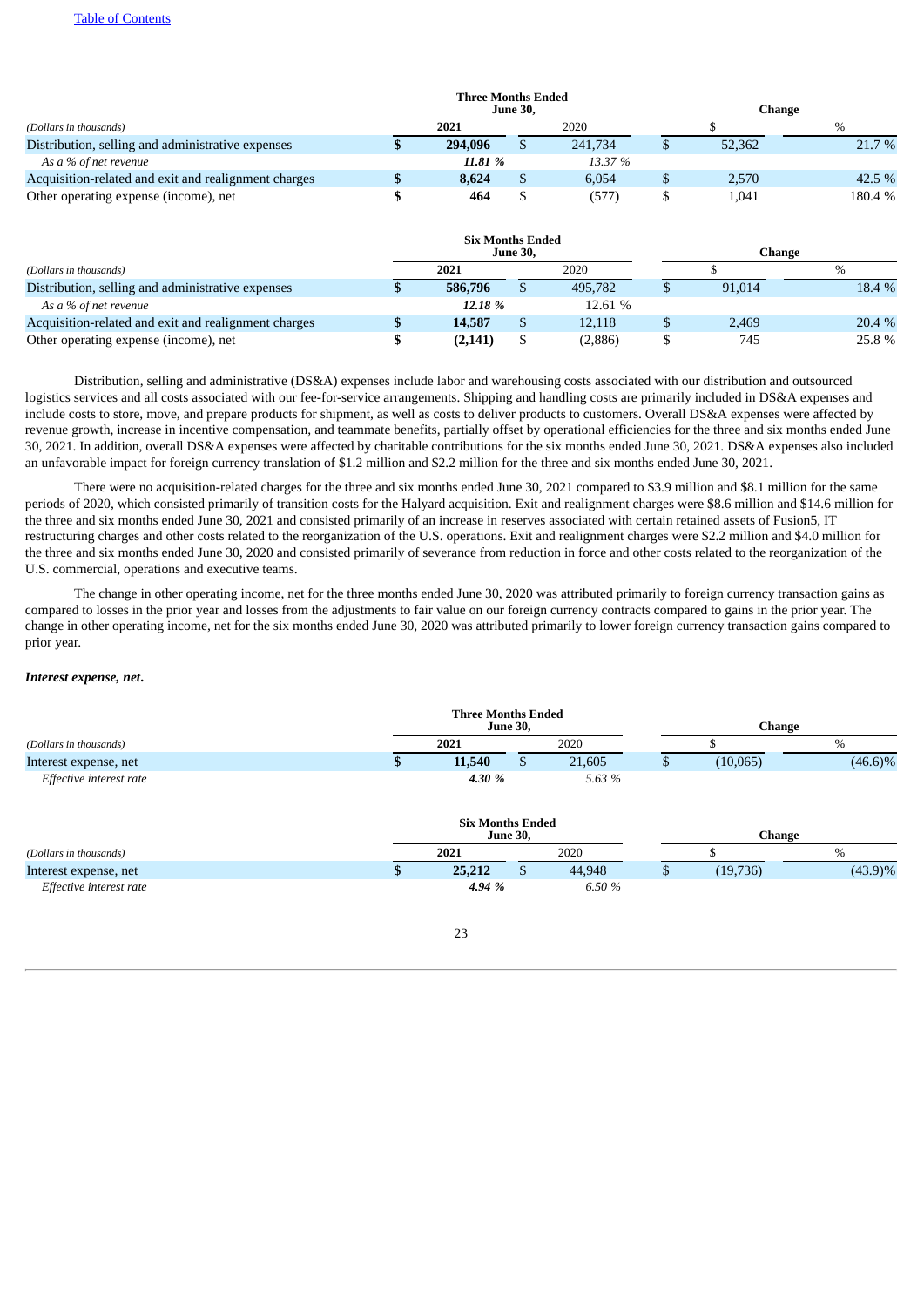Interest expense, net and the effective interest rate for the three and six months ended June 30, 2021 decreased primarily due to a reduction of debt and lower interest rates. See Note 6 in Notes to Consolidated Financial Statements.

#### *(Gain) loss on extinguishment of debt.*

|                                       | <b>Three Months Ended</b> | <b>June 30,</b> |         | Change |               |           |  |
|---------------------------------------|---------------------------|-----------------|---------|--------|---------------|-----------|--|
| (Dollars in thousands)                | 2021                      |                 | 2020    |        |               | %         |  |
| (Gain) loss on extinguishment of debt |                           |                 | (1,856) | Ф      | 1,856         | 100.0%    |  |
|                                       | <b>Six Months Ended</b>   | <b>June 30,</b> |         |        | <b>Change</b> |           |  |
| (Dollars in thousands)                | 2021                      |                 | 2020    |        |               | %         |  |
| (Gain) loss on extinguishment of debt | 40,433                    |                 | 2,271   |        | 38,162        | 1,680.4 % |  |

Loss on extinguishment of debt for the six months ended June 30, 2021 includes the write-off of deferred financing costs and third party fees associated with the debt financing in March 2021 of \$15.3 million and amounts reclassified from accumulated other comprehensive loss as a result of the termination of our interest rate swaps of \$25.1 million. (Gain) loss on extinguishment of debt for the three and six months ended June 30, 2020 primarily includes the write-off of deferred financing costs and third party fees, offset by the gain on extinguishment of debt related to the partial repurchase of our 2021 and 2024 Notes.

### *Other expense (income), net***.**

|                             | <b>Three Months Ended</b>                  | <b>June 30,</b> |         | Change |               |         |  |
|-----------------------------|--------------------------------------------|-----------------|---------|--------|---------------|---------|--|
| (Dollars in thousands)      | 2021                                       |                 | 2020    |        |               | %       |  |
| Other expense (income), net | 1,028                                      | . ა             | (2,696) | J      | 3,724         | 138.1 % |  |
|                             | <b>Six Months Ended</b><br><b>June 30,</b> |                 |         |        | <b>Change</b> |         |  |
| (Dollars in thousands)      | 2021                                       |                 | 2020    |        |               | $\%$    |  |
| Other expense (income), net | 1,598                                      |                 | (1,977) |        | 3,575         | 180.8%  |  |

Other expense (income), net for the three and six months ended June 30, 2021 represents interest cost and net actuarial losses related to our retirement plans. Other expense (income), net for the three and six months ended June 30, 2020 includes a gain from the surrender of company-owned life insurance policies interest cost and net actuarial losses related to our retirement plans.

## *Income taxes.*

|                                |  | <b>Three Months Ended</b> | <b>June 30.</b> |       | Change |        |         |
|--------------------------------|--|---------------------------|-----------------|-------|--------|--------|---------|
| (Dollars in thousands)         |  | 2021                      |                 | 2020  |        |        | $\%$    |
| Income tax provision (benefit) |  | 18,420                    |                 | 4,982 |        | 13.438 | 269.7 % |
| Effective tax rate             |  | 21.8%                     |                 | 96.9% |        |        |         |

|                                | Six Months Ended<br><b>June 30,</b> |        |  |         | Change |        |           |  |  |
|--------------------------------|-------------------------------------|--------|--|---------|--------|--------|-----------|--|--|
| (Dollars in thousands)         |                                     | 2021   |  | 2020    |        |        | $\%$      |  |  |
| Income tax provision (benefit) |                                     | 40.848 |  | (3,541) |        | 44,389 | 1,253.6 % |  |  |
| Effective tax rate             |                                     | 23.2 % |  | 28.8 %  |        |        |           |  |  |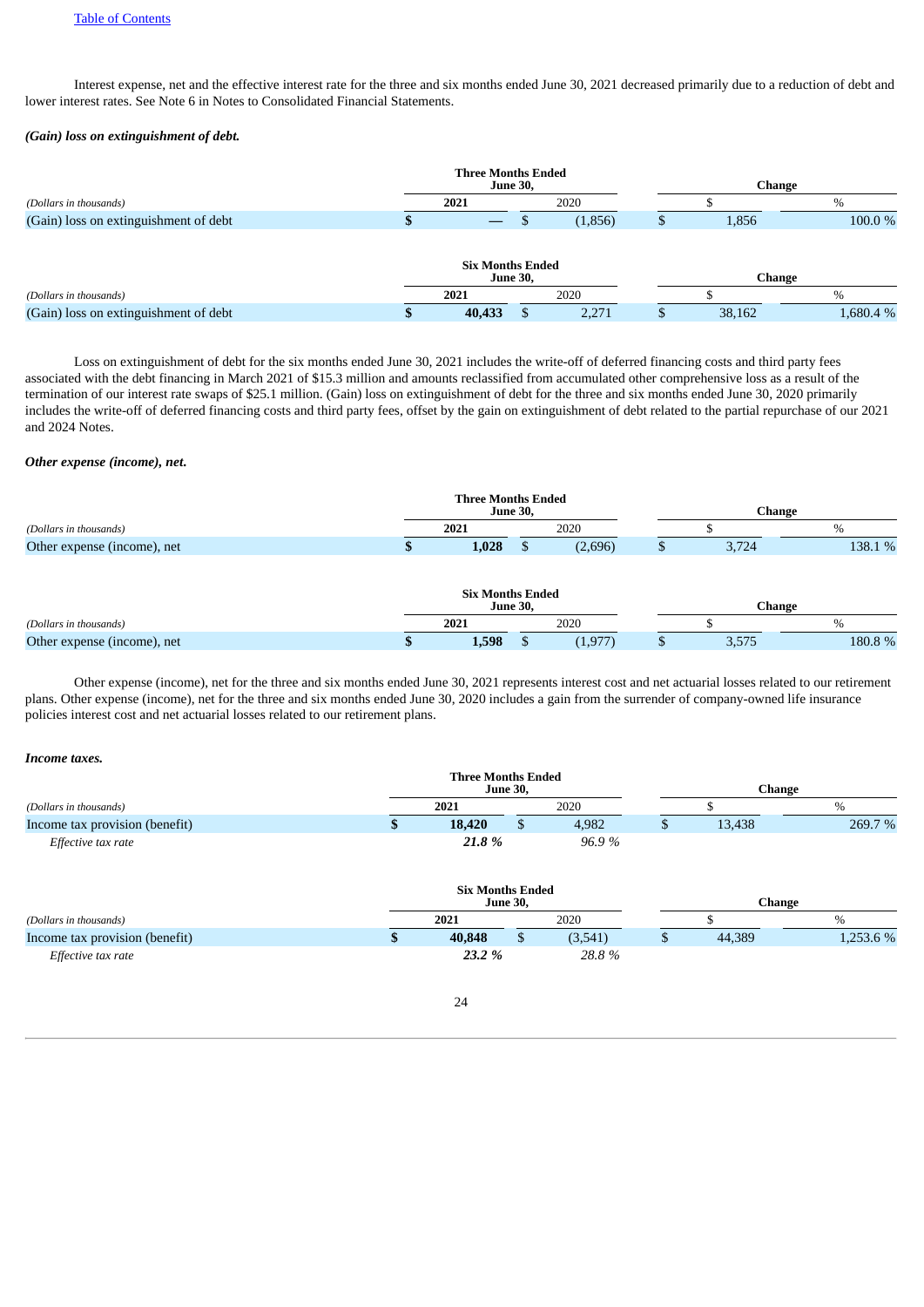The change in the effective tax rate for the three and six months ended June 30, 2021 compared to the same periods in 2020 resulted primarily from an income tax benefit recorded in the first quarter of 2020 associated with the Coronavirus Aid, Relief, and Economic Security (CARES) Act, the mixture of income and losses in jurisdictions in which we operate, and the incremental income tax benefit associated with the vesting of restricted stock.

## **Financial Condition, Liquidity and Capital Resources**

*Financial condition***.** We monitor operating working capital through days sales outstanding (DSO) and merchandise inventory days. We estimate a hypothetical increase (decrease) in DSO of one day would result in a decrease (increase) in our cash balances, an increase (decrease) in borrowings against our revolving credit facility or Receivables Securitization Program, or a combination thereof of approximately \$27 million.

The majority of our cash and cash equivalents are held in cash depository accounts with major banks in the United States, Europe, and Asia. Changes in our working capital can vary in the normal course of business based upon the timing of inventory purchases, collections of accounts receivable, and payments to suppliers.

|                                        |  |                      |                   | Change   |            |
|----------------------------------------|--|----------------------|-------------------|----------|------------|
| (Dollars in thousands)                 |  | <b>June 30, 2021</b> | December 31, 2020 |          | $\%$       |
| Cash and cash equivalents              |  | 45,424               | 83,058            | (37,634) | $(45.3)\%$ |
| Accounts receivable, net of allowances |  | 738,573              | 700.792           | 37.781   | 5.4%       |
| Consolidated DSO <sup>(1)</sup>        |  | 26.4                 | <b>26.0</b>       |          |            |
| Merchandise inventories                |  | 1,530,367            | 1,233,751         | 296.616  | 24.0 %     |
| Inventory days $(2)$                   |  | 66.7                 | 57.8              |          |            |
| Accounts payable                       |  | 1,126,355            | 1.000.186         | 126.169  | 12.6 %     |

(1) Based on period end accounts receivable and net revenue for the quarters ended June 30, 2021 and December 31, 2020

(2) Based on period end merchandise inventories and cost of goods sold for the quarters ended June 30, 2021 and December 31, 2020

*Liquidity and capital expenditures.* The following table summarizes our consolidated statements of cash flows for the six months ended June 30, 2021 and 2020, which relates to continuing operations and discontinued operations:

| (Dollars in thousands)                                                | 2021          | 2020 |           |  |
|-----------------------------------------------------------------------|---------------|------|-----------|--|
| Net cash provided by (used for):                                      |               |      |           |  |
| Operating activities                                                  | 12,406        |      | 150,457   |  |
| Investing activities                                                  | (18, 659)     |      | 126,959   |  |
| <b>Financing activities</b>                                           | (64,788)      |      | (171,062) |  |
| Effect of exchange rate changes                                       | (1,718)       |      | 5,412     |  |
| Net (decrease) increase in cash, cash equivalents and restricted cash | $(72,759)$ \$ |      | 111.766   |  |

Cash provided by operating activities in the first six months of 2021 and 2020 reflected fluctuations in net income along with changes in working capital.

Cash used for investing activities in the first six months of 2021 and 2020 included capital expenditures of \$18.7 million and \$12.1 million for our strategic and operational efficiency initiatives associated with property and equipment, investments for increased manufacturing capacity in the Americas, and capitalized software. Cash provided by investing activities in the first six months of 2020 also included cash consideration received of \$133 million from the sale of Movianto and proceeds of \$6.0 million from the surrender of company-owned life insurance policies.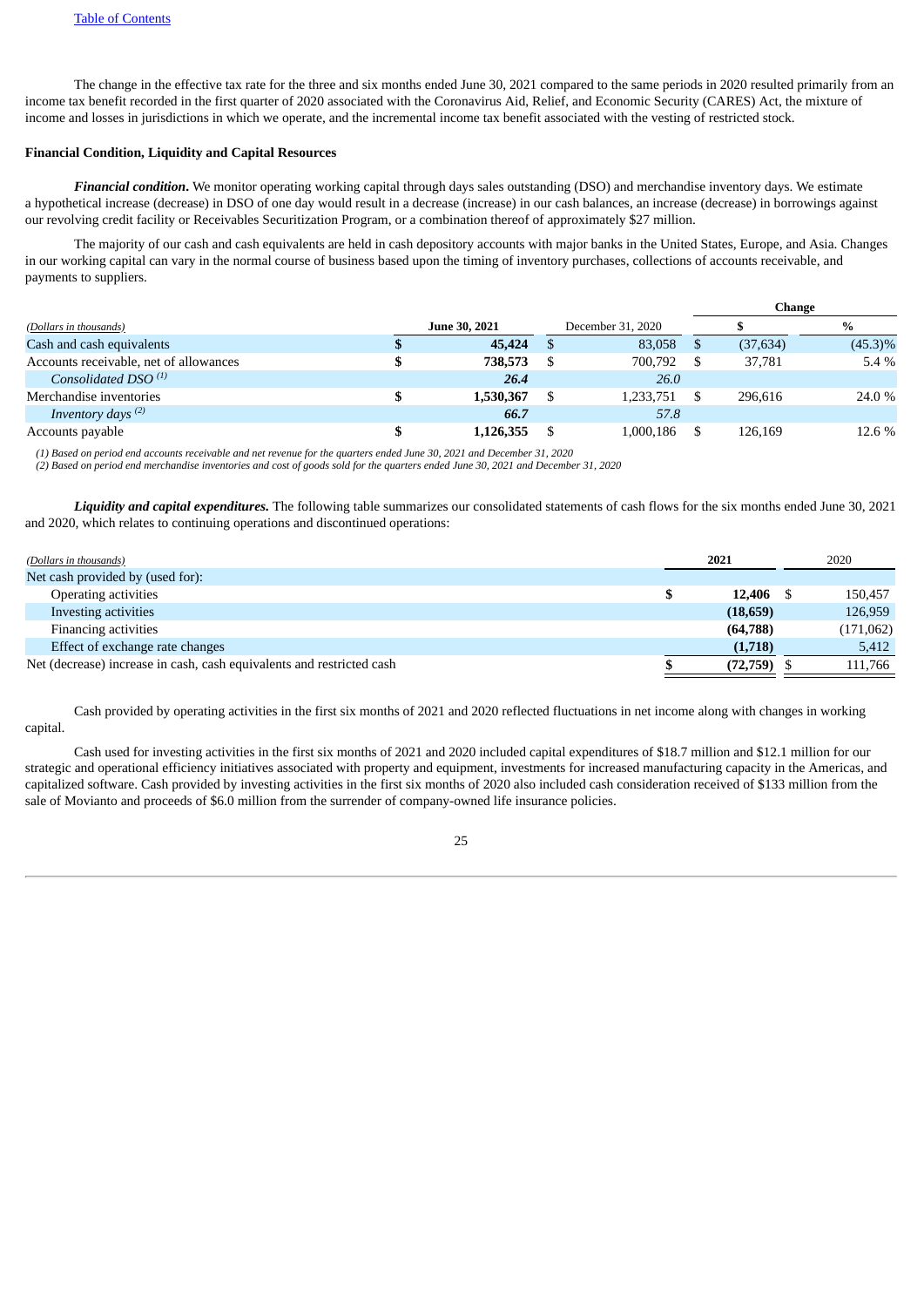Cash used for financing activities in the first six months of 2021 included dividend payments of \$0.4 million and repayments of \$69.9 million under our revolving credit facility, compared to \$0.3 million and \$47.9 million for the same period of 2020. We also had proceeds from borrowings of \$575 million related to the 2029 Unsecured Notes and Accounts Receivable Securitization Program for the first six months of 2021, compared to \$150 million related to the Accounts Receivable Securitization Program for the first six months of 2020. Financing activities also included repayments of \$523 million for the first six months of 2021 compared to \$258 million in the same period of 2020 on our term loans and 2021 and 2024 Notes. We used \$83.2 million of cash to repurchase \$87.8 million aggregate principal amount of the 2021 and 2024 Notes during the first six months of 2020. We also paid \$12.9 million in financing costs, as compared to \$10.4 million in financing costs for the same period of 2020. In addition, we paid \$15.4 million to terminate the remaining \$300 million in notional value of interest rate swaps during the first six months of 2021. Payments for taxes related to the vesting of restricted stock awards were \$19.1 million and \$3.1 million for the first six months of 2021 and 2020, which are included in Other, net.

*Capital resources***.** Our sources of liquidity include cash and cash equivalents, a revolving credit facility under our Credit Agreement with Bank of America, N.A, as an administrative agent and collateral agent, and a syndicate of financial institutions, as lenders (the Credit Agreement), and the Receivables Securitization Program. The Credit Agreement provides a revolving borrowing capacity of \$300 million. The interest rate on our revolving credit facility is based on a spread over a benchmark rate (as described in the Credit Agreement). The Credit Agreement matures in March 2026.

At June 30, 2021 and December 31, 2020, we had borrowings of \$33.3 million and \$103 million, and letters of credit of \$11.4 million and \$13.9 million outstanding under our credit agreements. At June 30, 2021 and December 31, 2020, we had \$255 million and \$283 million, available for borrowing. We also had letters of credit and bank guarantees outstanding for \$2.2 million and \$1.6 million as of June 30, 2021 and December 31, 2020, which supports certain leased facilities as well as other normal business activities in the United States and Europe. These letters of credit and guarantees were issued outside of the revolving credit facility.

We entered into a Security and Pledge Agreement (the Security Agreement), dated March 10, 2021, pursuant to which we granted collateral on behalf of the holders of the 2024 Notes, and the parties secured under the Credit Agreement (the Secured Parties) including first priority liens and security interests in (a) all present and future shares of capital stock owned by the Credit Parties (as defined) in the Credit Parties' present and future subsidiaries, subject to certain customary exceptions, and (b) all present and future personal property and assets of the Credit Parties, subject to certain exceptions.

On March 10, 2021, we entered into an amendment to our accounts receivable securitization program (the Receivables Securitization Program). Pursuant to the amended Receivables Securitization Program, the aggregate principal amount of the loans made by the Lenders (as defined) will not exceed \$450 million outstanding at any time. The interest rate under the Receivables Securitization Program is based on a spread over a benchmark rate (as described in the Third Amendment to the Receivables Financing Agreement). Under the Receivables Securitization Program, certain of our subsidiaries sell substantially all of their accounts receivable balances to our wholly owned special purpose entity, O&M Funding LLC. The Receivables Securitization Program matures in March 2024.

The Credit Agreement, Receivables Securitization Program, 2024 Notes and 2029 Unsecured Notes contain cross-default provisions which could result in the acceleration of payments due in the event of default of any of the related agreements. The terms of the Credit Agreement also require us to maintain ratios for leverage and interest coverage, including on a pro forma basis in the event of an acquisition or divestiture. We were in compliance with our debt covenants at June 30, 2021.

In May 2020, we entered into an equity distribution agreement, pursuant to which we may offer and sell, from time to time, shares of our common stock having an aggregate offering price of up to \$50.0 million. We intend to use the net proceeds from the sale of our securities offered by this program for the repayment of indebtedness and/or for general corporate and working capital purposes. As of June 30, 2021 no shares were issued and \$50.0 million of common stock remained available under the at-the-market equity financing program.

We regularly evaluate market conditions, our liquidity profile and various financing alternatives to enhance our capital structure. From time to time, we may enter into transactions to repay, repurchase or redeem our outstanding indebtedness (including by means of open market purchases, privately negotiated repurchases, tender or exchange offers and/or repayments or redemptions pursuant to the debt's terms). Our ability to consummate any such transaction will depend on prevailing market conditions, our liquidity requirements, contractual restrictions and other factors. We cannot provide any assurance as to if or when we will consummate any such transactions or the terms of any such transaction.

The second quarter dividend of \$0.0025 per share was paid in June 2021. The payment of future dividends remains within the discretion of the Board of Directors and will depend upon our results of operations, financial condition, capital requirements, current and future limitations under our Credit Agreement and other factors.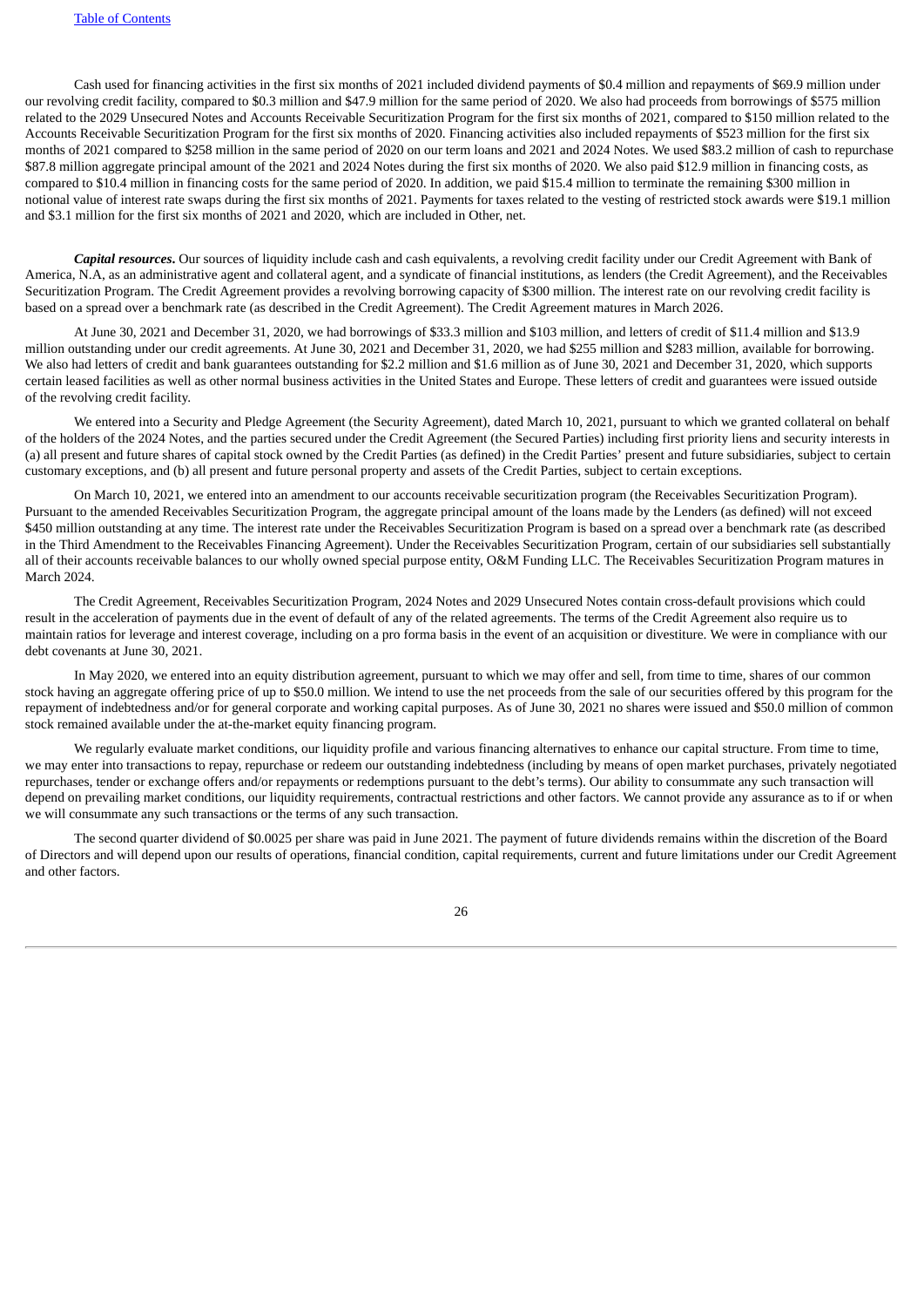We believe available financing sources, including cash generated by operating activities and borrowings under the Credit Agreement and Receivables Securitization Program, will be sufficient to fund our working capital needs, capital expenditures, long-term strategic growth, payments under long-term debt and lease arrangements, payments of quarterly cash dividends, debt repurchases and other cash requirements. While we believe that we will have the ability to meet our financing needs in the foreseeable future, changes in economic conditions may impact (i) the ability of financial institutions to meet their contractual commitments to us, (ii) the ability of our customers and suppliers to meet their obligations to us or (iii) our cost of borrowing.

We earn a portion of our operating income in foreign jurisdictions outside the United States. Our cash and cash equivalents held by our foreign subsidiaries totaled \$28.9 million and \$72.0 million at June 30, 2021 and December 31, 2020. We continue to remain permanently reinvested in our foreign subsidiaries, with the exception of a subsidiary in Thailand. We have no specific plans to indefinitely reinvest the unremitted earnings of our foreign subsidiary located in Thailand as of June 30, 2021. As such, we have recorded withholding tax liabilities that would be incurred upon future distribution to the U.S. There are no unrecognized deferred taxes as there is no outside basis difference unrelated to unremitted earnings for Thailand. We will continue to evaluate our foreign earnings repatriation policy in 2021 for all our foreign subsidiaries.

#### **Guarantor and Collateral Group Summarized Financial Information**

We are providing the following information in compliance with Rule 13-01, "Financial Disclosures about Guarantors and Issuers of Guaranteed Securities" and Rule 13-02 of Regulation S-X, of with respect to our 2024 Notes. See Note 6 of the accompanying consolidated financial statements for additional information regarding the terms of the 2024 Notes.

The following tables present summarized financial information for Owens & Minor, Inc. and the guarantors of Owens & Minor, Inc.'s 2024 Notes (together, "the Guarantor Group"), on a combined basis with intercompany balances and transactions between entities in the Guarantor Group eliminated. The guarantor subsidiaries are 100% owned by Owens & Minor, Inc. Separate financial statements of the guarantor subsidiaries are not presented because the guarantees by our guarantor subsidiaries are full and unconditional, as well as joint and several.

Summarized financial information of the Guarantor Group is as follows:

#### **Summarized Consolidated Statement of Operations - Guarantor Group**

| (Dollars in thousands)                        | эіл ічниція ениси типс<br>30, 2021 |
|-----------------------------------------------|------------------------------------|
| Net revenue $^{(1)}$                          | 4,734,297                          |
| Gross margin                                  | 775,309                            |
| Operating income                              | 208,480                            |
| Income from continuing operations, net of tax | 116,200                            |
| Net income                                    | 116,200                            |

**Six Months Ended June**

*Includes \$215 million in sales to non-guarantor subsidiaries for the six months ended June 30, 2021. (1)*

## **Summarized Consolidated Balance Sheets - Guarantor Group**

| (Dollars in thousands)  | <b>June 30, 2021</b> | December 31, 2020 |
|-------------------------|----------------------|-------------------|
| Total current assets    | 1,460,471            | 1,559,248         |
| Intercompany receivable | 376,421              | 399.484           |
| Total assets            | 2,846,477            | 2,943,125         |
| Current liabilities     | 1,476,228            | 1,374,800         |
| Intercompany payable    | 102,877              | 89,040            |
| Total liabilities       | 2,526,020            | 2,465,894         |

The following tables present summarized financial information for Owens & Minor, Inc. and the subsidiaries of Owens & Minor, Inc.'s 2024 Notes pledged that constitute a substantial portion of collateral (together, "the Collateral Group"), on a combined basis with intercompany balances and transactions between entities in the Collateral Group eliminated. The pledged subsidiaries are 100% owned by Owens & Minor, Inc. No trading market for the subsidiaries included in the Collateral Group exists.

Summarized financial information of the Collateral Group is as follows: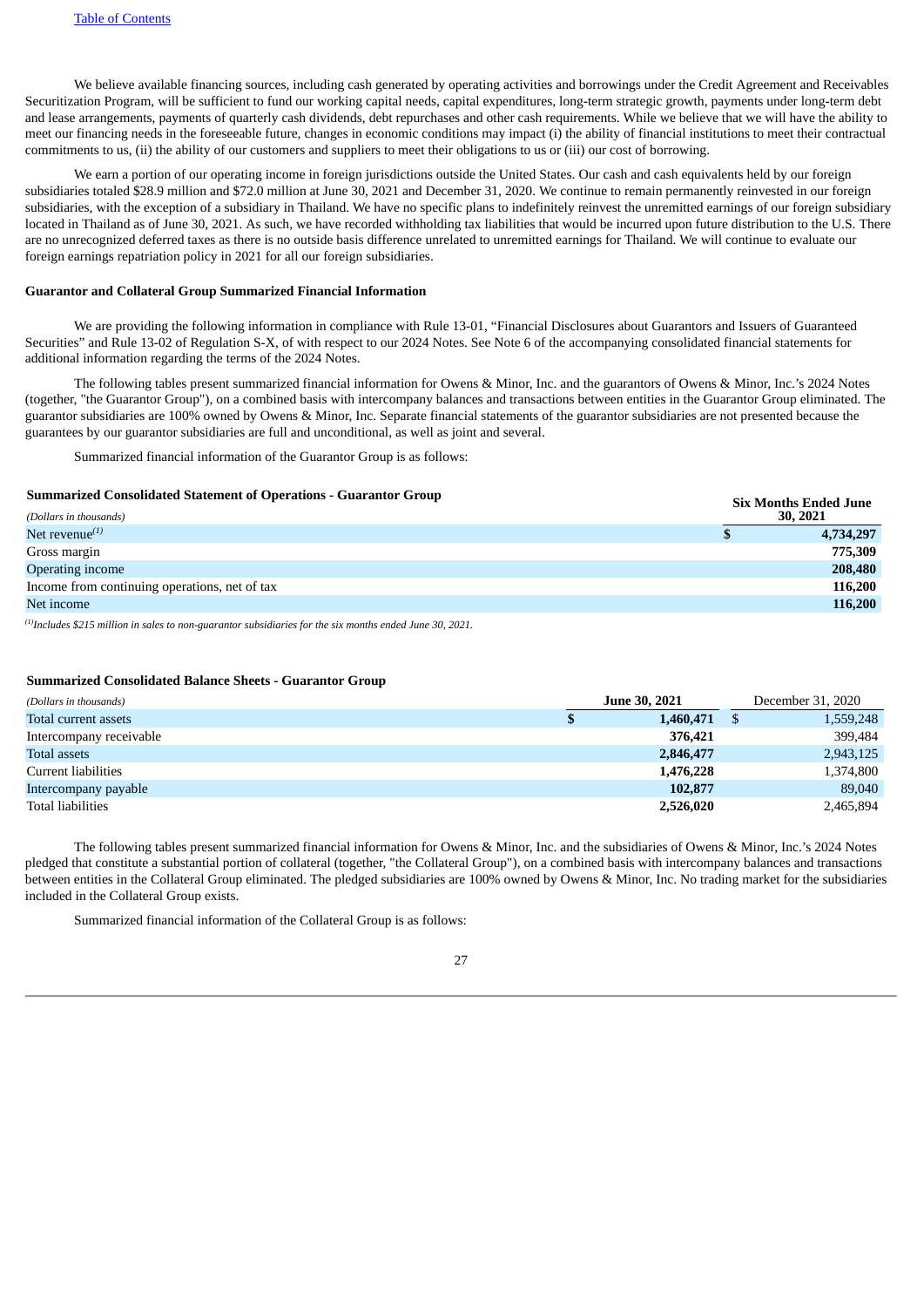# **Summarized Consolidated Balance Sheets - Collateral Group**

| (Dollars in thousands)  | <b>June 30, 2021</b> |           |  | December 31, 2020 |
|-------------------------|----------------------|-----------|--|-------------------|
| Total current assets    |                      | 1,544,377 |  | 1,651,460         |
| Intercompany receivable |                      |           |  | 158,651           |
| Total assets            |                      | 2,734,126 |  | 2,851,226         |
| Current liabilities     |                      | 1,431,704 |  | 1,356,024         |
| Intercompany payable    |                      | 22,063    |  | 486,491           |
| Total liabilities       |                      | 2,513,991 |  | 2,480,953         |

The results of operations of the Collateral Group are not materially different from the corresponding amounts presented in our consolidated statements of operations.

## **Recent Accounting Pronouncements**

For a discussion of recent accounting pronouncements, see our Annual Report on Form 10-K for the year ended December 31, 2020 and Note 14 in the Notes to Consolidated Financial Statements, included in this Quarterly Report on Form 10-Q for the period ended on June 30, 2021.

### **Forward-looking Statements**

Certain statements in this discussion constitute "forward-looking statements" within the meaning of the Private Securities Litigation Reform Act of 1995. Although we believe our expectations with respect to the forward-looking statements are based upon reasonable assumptions within the bounds of our knowledge of our business and operations, all forward-looking statements involve risks and uncertainties and, as a result, actual results could differ materially from those projected, anticipated or implied by these statements. Such forward-looking statements involve known and unknown risks, including, but not limited to:

- our ability to achieve revenue and operating income goals may be affected by: COVID-19 related factors, risks and challenges, including among others, the length of time that the pandemic continues, and any worsening of the pandemic, including through any new variant strains of the underlying virus, or future pandemics, related governmental responses, the effectiveness, availability, and public acceptance of vaccines, a decrease in revenue ultimately resulting in less cash flow, longer duration in receivables collection, the need to expedite payments to important suppliers may grow, shifts in demand away from certain products we manufacture and distribute, reduced workforces which may be caused by, but not limited to, the temporary inability of the workforce to work due to illness, quarantine, or government mandates, temporary production and distribution center and office closures due to reduced workforces or government mandates, availability of raw materials, potential resulting labor negotiations or disputes, changes in the types and numbers of businesses that compete with us, including non-traditional competitors, and the aggressiveness of that competition, impacts of the pandemic or future pandemics on other third parties with whom we conduct business, the healthcare industry, and the broader business environment, and trends in elective surgeries and other healthcare spending not directly associated with COVID-19;
- competitive pressures in the marketplace, including intense pricing pressure;
- our ability to retain existing and attract new customers in a market characterized by significant customer consolidation and intense costcontainment initiatives;
- our dependence on sales to certain customers or the loss or material reduction in purchases by key customers;
- our dependence on distribution of product of certain suppliers;
- our ability to successfully identify, manage or integrate acquisitions;
- our ability to successfully manage our international operations, including risks associated with changes in international trade regulations, foreign currency volatility, changes in regulatory conditions, deteriorating economic conditions, adverse tax consequences, and other risks of operating in international markets;
- uncertainties related to and our ability to adapt to changes in government regulations, including healthcare laws and regulations;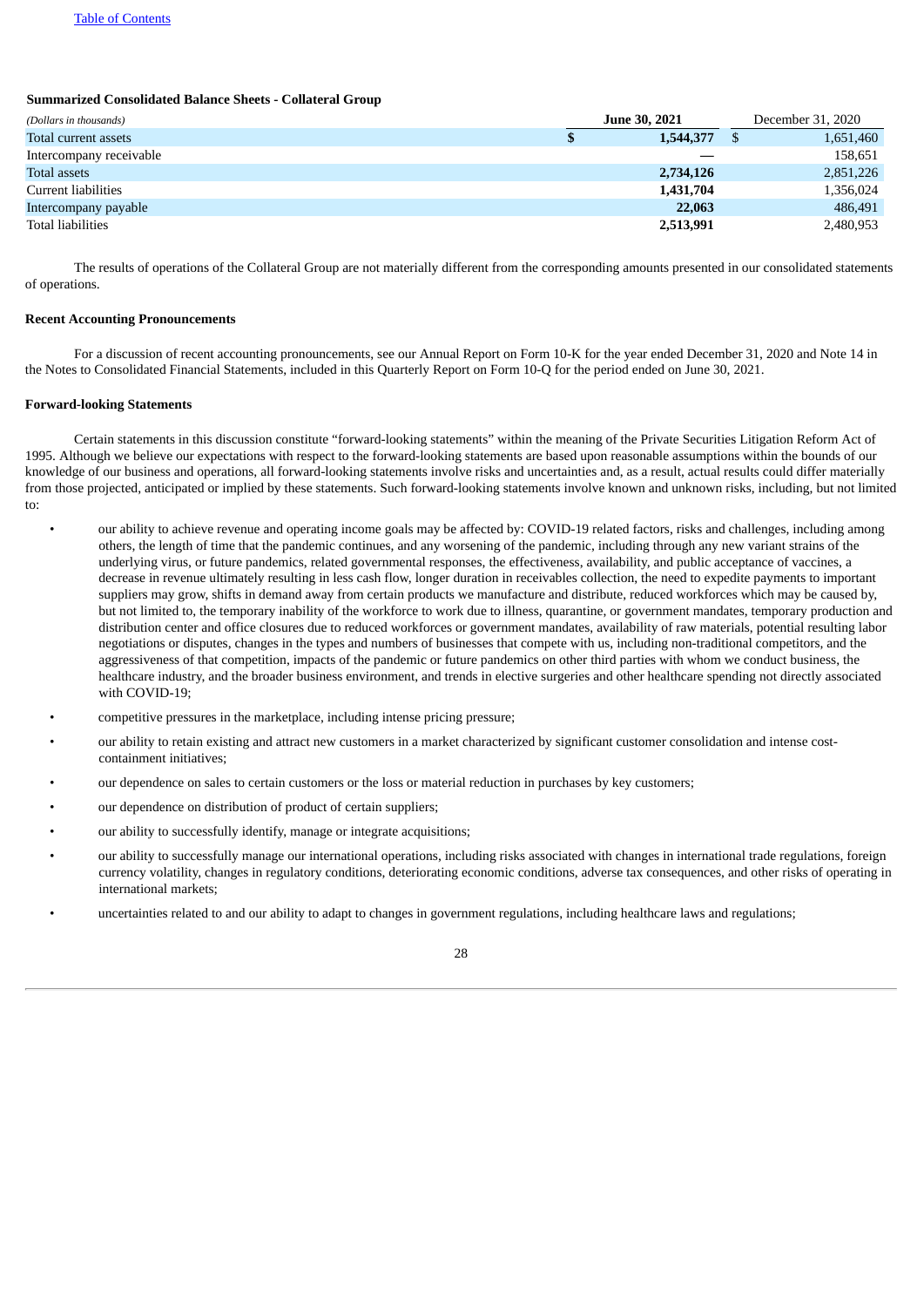- risks arising from possible violations of legal, regulatory or licensing requirements of the markets in which we operate;
- uncertainties related to general economic, regulatory and business conditions;
- our ability to successfully implement our strategic initiatives;
- the availability of and modifications to existing supplier funding programs and our ability to meet the terms to qualify for certain of these programs;
- the effect of price volatility in the commodities markets, including fuel price fluctuations, on our operating costs and supplier product prices;
- our ability to adapt to changes in product pricing and other terms of purchase by suppliers of product;
- the ability of customers and suppliers to meet financial commitments due to us;
- changes in manufacturer preferences between direct sales and wholesale distribution;
- changing trends in customer profiles and ordering patterns and our ability to meet customer demand for additional value-added services;
- our ability to manage operating expenses and improve operational efficiencies in response to changing customer profiles;
- our ability to meet performance targets specified by customer contracts under contractual commitments;
- availability of and our ability to access special inventory buying opportunities;
- the ability of business partners and financial institutions to perform their contractual responsibilities;
- our ability to continue to obtain financing, obtain financing at reasonable rates and to manage financing costs and interest rate risk, and our ability to refinance, extend or repay our substantial indebtedness;
- the risk that information systems are interrupted or damaged or fail for any extended period of time, that new information systems are not successfully implemented or integrated, or that there is a data security breach in our information systems;
- the risk that a decline in business volume or profitability could result in an impairment of goodwill or other long-lived assets;
- our ability to timely or adequately respond to technological advances in the medical supply industry;
- the costs associated with and outcome of outstanding and any future litigation, including product and professional liability claims;
- adverse changes in U.S. and foreign tax laws and the outcome of outstanding tax contingencies and legislative and tax proposals;
- our ability to successfully implement the expense reduction and productivity and efficiency initiatives;
- our ability to continue to comply with the terms and conditions of Byram Healthcare's Corporate Integrity Agreement; and
- other factors detailed from time to time in the reports we file with the SEC, including those described in "Item 1A. Risk Factors" of our Annual Report on Form 10-K for the year ended December 31, 2020.

We undertake no obligation to update or revise any forward-looking statements, except as required by applicable law.

### <span id="page-28-0"></span>**Item 3. Quantitative and Qualitative Disclosures About Market Risk**

We are subject to price risk for our raw materials, the most significant of which relates to the cost of polypropylene and nitrile used in the manufacturing processes of our Global Products segment. Prices of the commodities underlying these raw materials are volatile and have fluctuated significantly in recent years and in the future may contribute to fluctuations in our results of operations. The ability to hedge these commodity prices is limited.

In the normal course of business, we are exposed to foreign currency translation and transaction risks. Our business transactions outside of the United States are denominated in the euro, Malaysian ringgit, Mexican peso, Thai baht and other currencies. We may use foreign currency forwards, swaps and options, where possible, to manage our risk related to certain foreign currency fluctuations.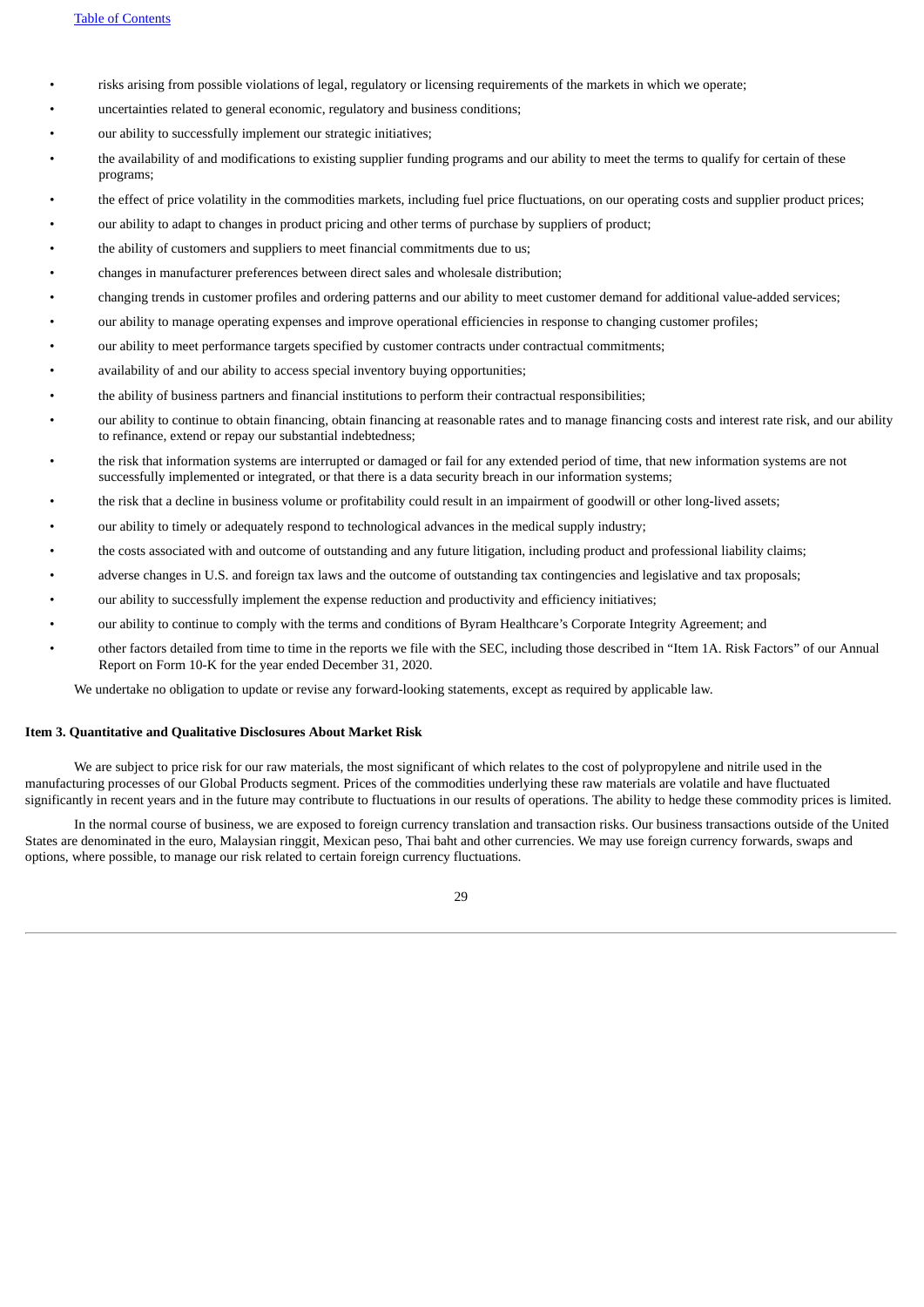We are exposed to market risk from changes in interest rates related to our borrowing under our Credit Agreement and Receivables Securitization Program. We had \$33.3 million in borrowings under our revolving credit facility, \$226 million in borrowings under our Receivables Securitization Program and \$11.4 million in letters of credit under the Credit Agreement at June 30, 2021. We estimate an increase in interest rates of 100 basis points would result in a potential reduction in future pre-tax earnings of approximately \$2.7 million per year based on our borrowings outstanding at June 30, 2021.

Due to the nature and pricing of our Global Solutions segment distribution services, we are exposed to potential volatility in fuel prices. Our strategies for helping to mitigate our exposure to changing domestic fuel prices have included using trucks with improved fuel efficiency. We benchmark our domestic diesel fuel purchase prices against the U.S. Weekly Retail On-Highway Diesel Prices (benchmark) as quoted by the U.S. Energy Information Administration. The benchmark averaged \$3.06 and \$2.66 per gallon in the first six months of 2021 and 2020. Based on our fuel consumption in the first six months of 2021, we estimate that every 10 cents per gallon increase in the benchmark would reduce our Global Solutions segment operating income by approximately \$0.2 million on an annualized basis.

### <span id="page-29-0"></span>**Item 4. Controls and Procedures**

We carried out an evaluation, with the participation of management, including our principal executive officer and principal financial officer, of the effectiveness of our disclosure controls and procedures (pursuant to Rule 13a-15(e) under the Securities Exchange Act of 1934, as amended) as of the end of the period covered by this report. Based upon that evaluation, the principal executive officer and principal financial officer concluded that our disclosure controls and procedures were effective as of June 30, 2021. There was no change in our internal control over financial reporting that occurred during the period of this report that has materially affected, or is reasonably likely to materially affect, our internal control over financial reporting.

### <span id="page-29-1"></span>**Part II. Other Information**

#### <span id="page-29-2"></span>**Item 1. Legal Proceedings**

Certain legal proceedings pending against us are described in our Annual Report on Form 10-K for the year ended December 31, 2020. Through June 30, 2021, there have been no material developments in any legal proceedings reported in such Annual Report.

#### <span id="page-29-3"></span>**Item 1A. Risk Factors**

Certain risk factors that we believe could affect our business and prospects are described in our Annual Report on Form 10-K for the year ended December 31, 2020. Through June 30, 2021, we have added the following risk factor. There have been no other material changes in the risk factors described in such Annual Report.

### Our operations depend on the proper functioning of information systems, and our business or results of operations could be adversely affected if we *experience a cyberattack or other systems breach or failure.*

We and our external service providers use and rely on information systems to perform our business operations including receiving, processing, analyzing, and managing data in distributing thousands of products to customers from numerous distribution centers. These systems are also relied upon for receiving and filling orders for customers, billings to and collections from customers, the purchase of and payment for inventory and related transactions from our suppliers, and the secure electronic transmission, processing, storage, and hosting of sensitive information, including protected health information and other types of personal information, confidential financial information, proprietary information, and other sensitive information relating to our customers, company, and teammates.

Despite physical, technical, and administrative security measures, our technology systems and operations may be subject to cyberattacks from sources beyond our control. In recent months, cyberattacks in our industry have increased and become more sophisticated and, as a result, the risk of a cyberattack on our systems has increased. Cyberattacks include actual or attempted unauthorized access, tampering, malware insertion, ransomware attacks, or other system integrity events. A cybersecurity incident could involve a material data breach or other material impact to the operations of our technology systems, which could result in failure of our systems to operate properly for an extended period of time, litigation or regulatory action, loss of customers or revenue, and increased expense, any of which might have a material adverse impact on our business operations, reputation, and our financial position or results of operations.

## <span id="page-29-4"></span>**Item 2. Unregistered Sales of Equity Securities, Use of Proceeds and Issuer Purchases of Equity Securities**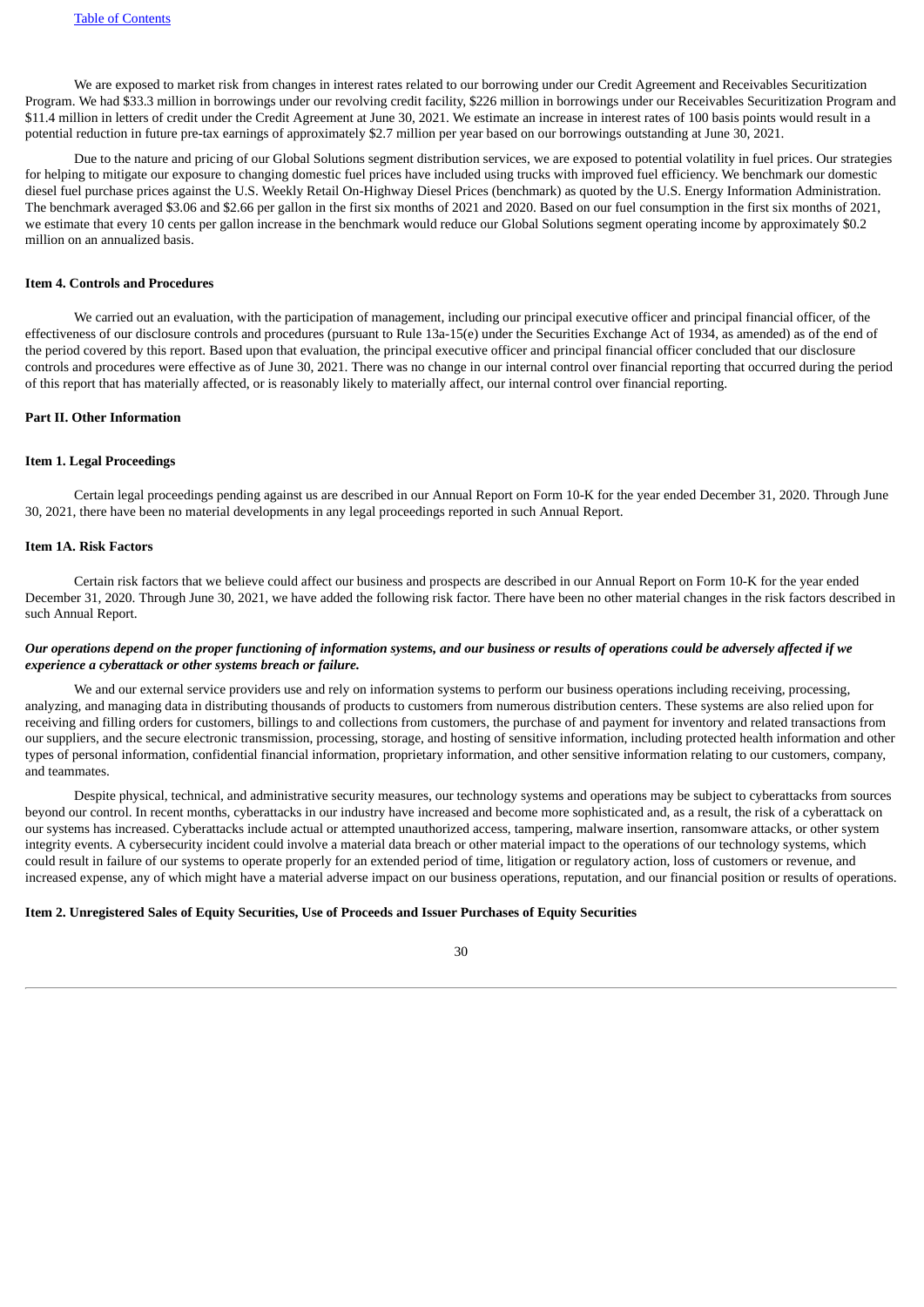In May 2020, we entered into an equity distribution agreement, pursuant to which we may offer and sell, from time to time, shares of our common stock having an aggregate offering price of up to \$50.0 million. We intend to use the net proceeds from the sale of our securities offered by this program for the repayment of indebtedness and/or for general corporate and working capital purposes. As of June 30, 2021, no shares were issued and \$50.0 million of common stock remained available under the at-the-market equity financing program.

## <span id="page-30-0"></span>**Item 6. Exhibits**

(a) Exhibits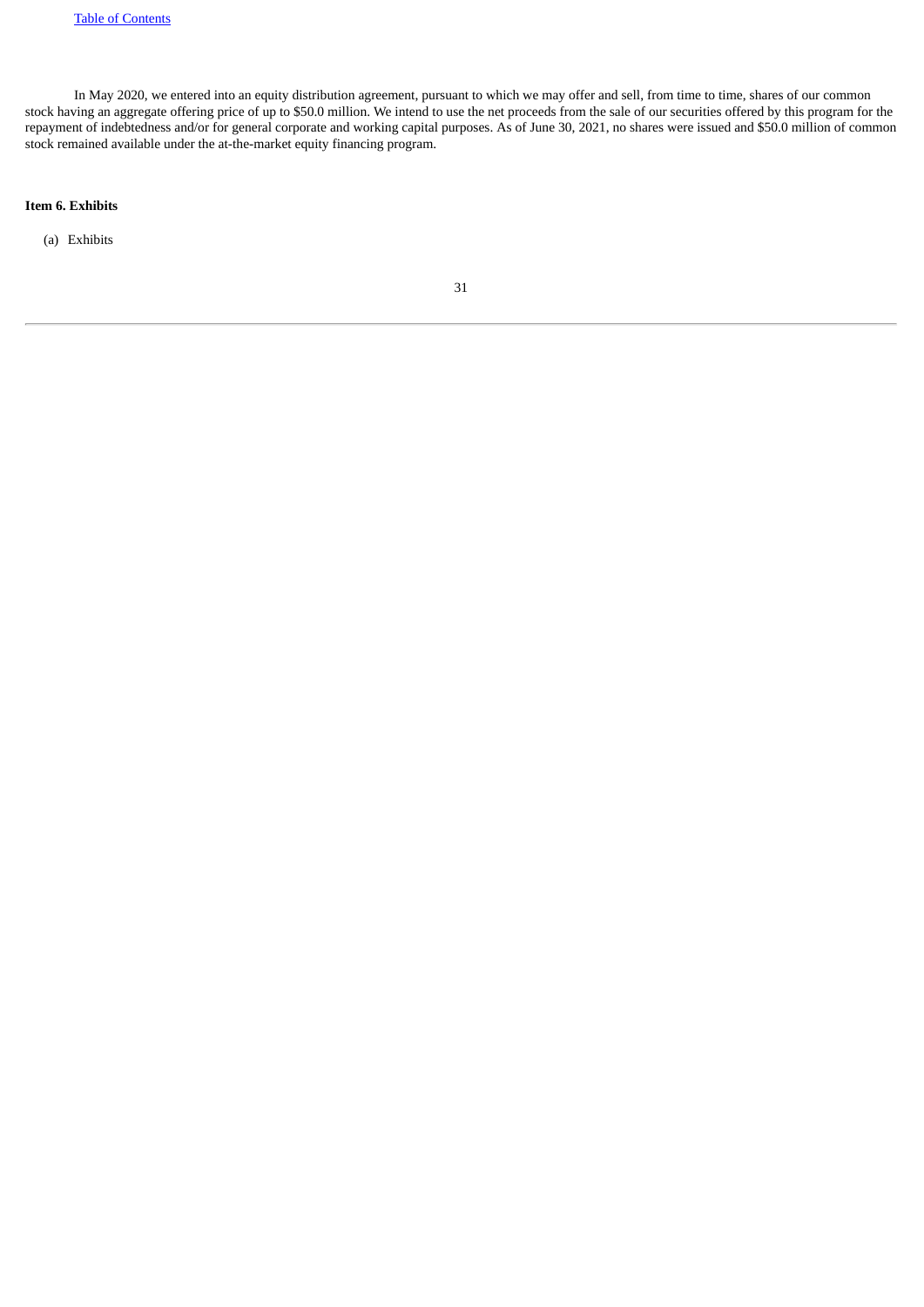- 3.1 Amended and Restated Bylaws of the Company effective April 29, 2021 [\(incorporated](https://www.sec.gov/Archives/edgar/data/75252/000007525221000079/omibylawsrev4-29x213.htm) herein by reference to the Company's Current Report on Form 8-K, Exhibit 3.1, dated May 3, 2021)
- 4.1 Indenture, dated March 10, 2021, among Owens & Minor, Inc., the guarantors named therein and Regions Bank, as Trustee [\(incorporated](https://www.sec.gov/Archives/edgar/data/75252/000119312521077819/d146643dex41.htm) herein by reference to the Company's Current Report on Form 8-K, Exhibit 4.1, dated March 11, 2021)
- 4.2 Form of Global Note for the 4.500% Senior Notes due 2029 (included as Exhibit A to Exhibit 4.1 hereto) [\(incorporated](https://www.sec.gov/Archives/edgar/data/75252/000119312521077819/d146643dex41.htm) herein by reference to the Company's Current Report on Form 8-K, Exhibit 4.2, dated March 11, 2021)
- 4.3 Sixth [Supplemental](https://www.sec.gov/Archives/edgar/data/75252/000119312521077819/d146643dex43.htm) Indenture, dated as of March 10, 2021, by and among Owens & Minor, Inc., the guarantors signatory thereto and U.S. Bank National Association, as trustee (incorporated herein by reference to the Company's Current Report on Form 8-K, Exhibit 4.3, dated March 11, 2021).
- 22.1 List of Guarantor Subsidiaries [\(incorporated](https://www.sec.gov/Archives/edgar/data/75252/000007525221000034/exhibit221-guarantorsubs12.htm) herein by reference to our Annual Report on Form 10-K, Exhibit 22.1, for the year ended December 31, 2020)
- 22.2 List of [Subsidiaries](#page-33-0) Pledged as Collateral
- 31.1 Certification of Chief Executive Officer pursuant to Rule 13a-14(a) under the Securities Exchange Act of 1934, as adopted pursuant to Section 302 of the [Sarbanes-Oxley](#page-35-0) Act of 2002.
- 31.2 Certification of Chief Financial Officer pursuant to Rule 13a-14(a) under the Securities Exchange Act of 1934, as adopted pursuant to Section 302 of the [Sarbanes-Oxley](#page-36-0) Act of 2002.
- 32.1 Certification of Chief Executive Officer pursuant to 18 U.S.C. Section 1350, as adopted pursuant to Section 906 of the [Sarbanes-Oxley](#page-37-0) Act of 2002.
- 32.2 Certification of Chief Financial Officer pursuant to 18 U.S.C. Section 1350, as adopted pursuant to Section 906 of the [Sarbanes-Oxley](#page-38-0) Act of 2002.
- 101.INS Inline XBRL Instance Document the instance document does not appear in the Interactive Data File because its XBRL tags are embedded within the Inline XBRL document.
- 101.SCH Inline XBRL Taxonomy Extension Schema Document
- 101.CAL Inline XBRL Taxonomy Extension Calculation Linkbase Document
- 101.DEF Inline XBRL Taxonomy Definition Linkbase Document
- 101.LAB Inline XBRL Taxonomy Extension Label Linkbase Document
- 101.PRE Inline XBRL Taxonomy Extension Presentation Linkbase Document
- 104 Cover Page Interactive Data File (formatted as inline XBRL and contained in Exhibit 101)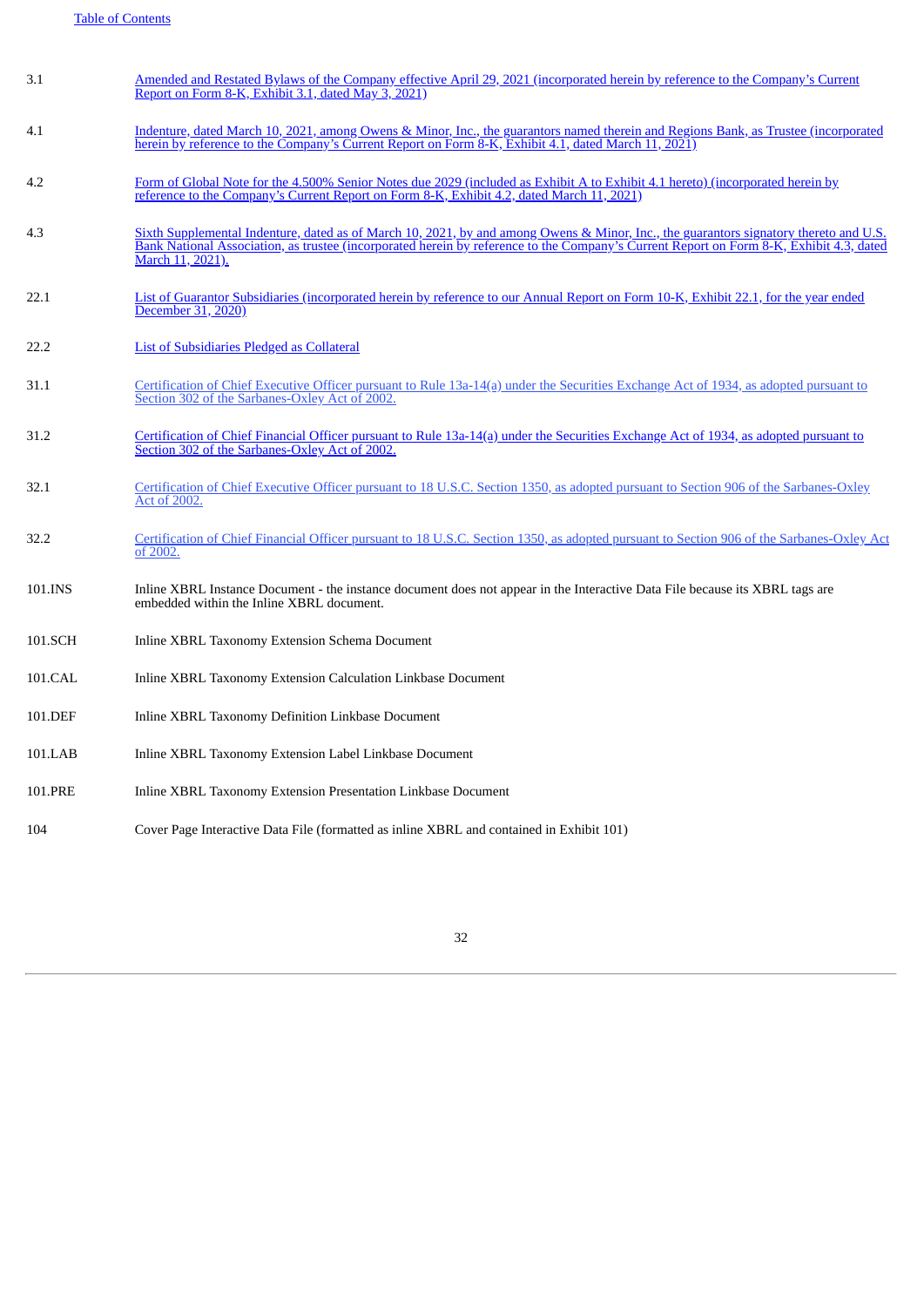# **SIGNATURES**

Pursuant to the requirements of the Securities Exchange Act of 1934, the Registrant has duly caused this report to be signed on its behalf by the undersigned thereunto duly authorized.

Date: August 3, 2021 /s/ Edward A. Pesicka

Date: August 3, 2021 /s/ Andrew G. Long

Owens & Minor, Inc. (Registrant)

Edward A. Pesicka President, Chief Executive Officer & Director

Andrew G. Long Executive Vice President & Chief Financial Officer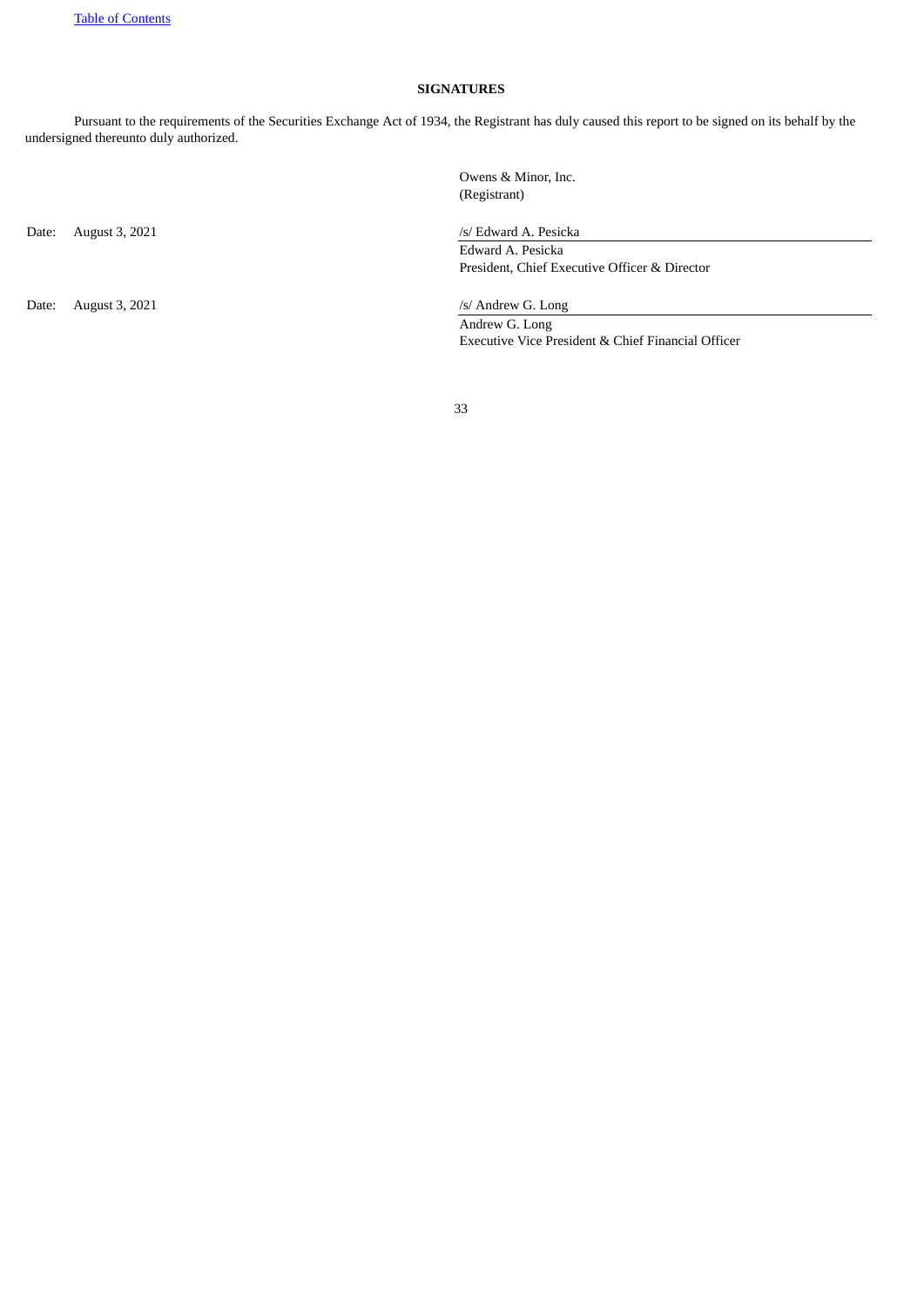### **Owens & Minor, Inc.**

### **List of Subsidiaries Pledged as Collateral**

<span id="page-33-0"></span>The following table lists the pledged subsidiaries of Owens & Minor, Inc.'s 2024 Notes that constitute collateral (together, "the Collateral Group") as of June 30, 2021:

# Entity

Owens & Minor, Inc. Owens & Minor Distribution, Inc. Owens & Minor Medical, Inc. Barista Acquisition I, LLC Barista Acquisition II, LLC O&M Halyard, Inc. O&M Byram Holding, GP Byram Holdings I, Inc. Byram Healthcare Centers, Inc. Owens & Minor International Logistics, Inc. 500 Expressway Drive South LLC, a Delaware limited liability company Access Diabetic Supply, L.L.C., a Florida limited liability company Access Respiratory Supply Inc., a Florida corporation AVID Medical, Inc., a Delaware corporation Clinical Care Services, L.L.C., a Utah limited liability company Diabetes Specialty Center, L.L.C., a Utah limited liability company Fusion 5 Inc., a Delaware corporation Halyard North Carolina, LLC, a North Carolina limited liability company Key Diabetes Supply Co., a Michigan corporation MAI Acquisition Corp., a Delaware corporation Medegen Newco, LLC, a Delaware limited liability company Medical Action Industries, Inc., a Delaware corporation Medical Supply Group, Inc., a Virginia corporation O&M Worldwide, LLC, a Virginia limited liability company OM Solutions International, Inc., a Virginia corporation Owens & Minor Canada, Inc., a Virginia corporation Owens & Minor Global Resources, LLC, a Virginia limited liability company Owens & Minor Healthcare Supply, Inc., a Virginia corporation O&M Halyard International O&M Halyard Canada ULC Avent de Honduras-S.A. de C.V. OMI O&M Halyard Mexico S. del R.I. de C.V. O&M Halyard Brasil Consultoria Ltda La Ada de Acuna-S. de R.L. de C.V. O&M Halyard UK Limited O&M Halyard France O&M Halyard Germany GMBH O&M Halyard Netherlands B.V. O&M Halyard South Africa Pty Ltd Mira MEDSource Holding Co Limited Mira Medsource (Malasia) SDN BHD Mira Medsource (Shanghai) Company Mira Medsource Hldg Co-ELIM OM International Netherlands Healthcare CV O&M International Ltd

GNB Associates LLC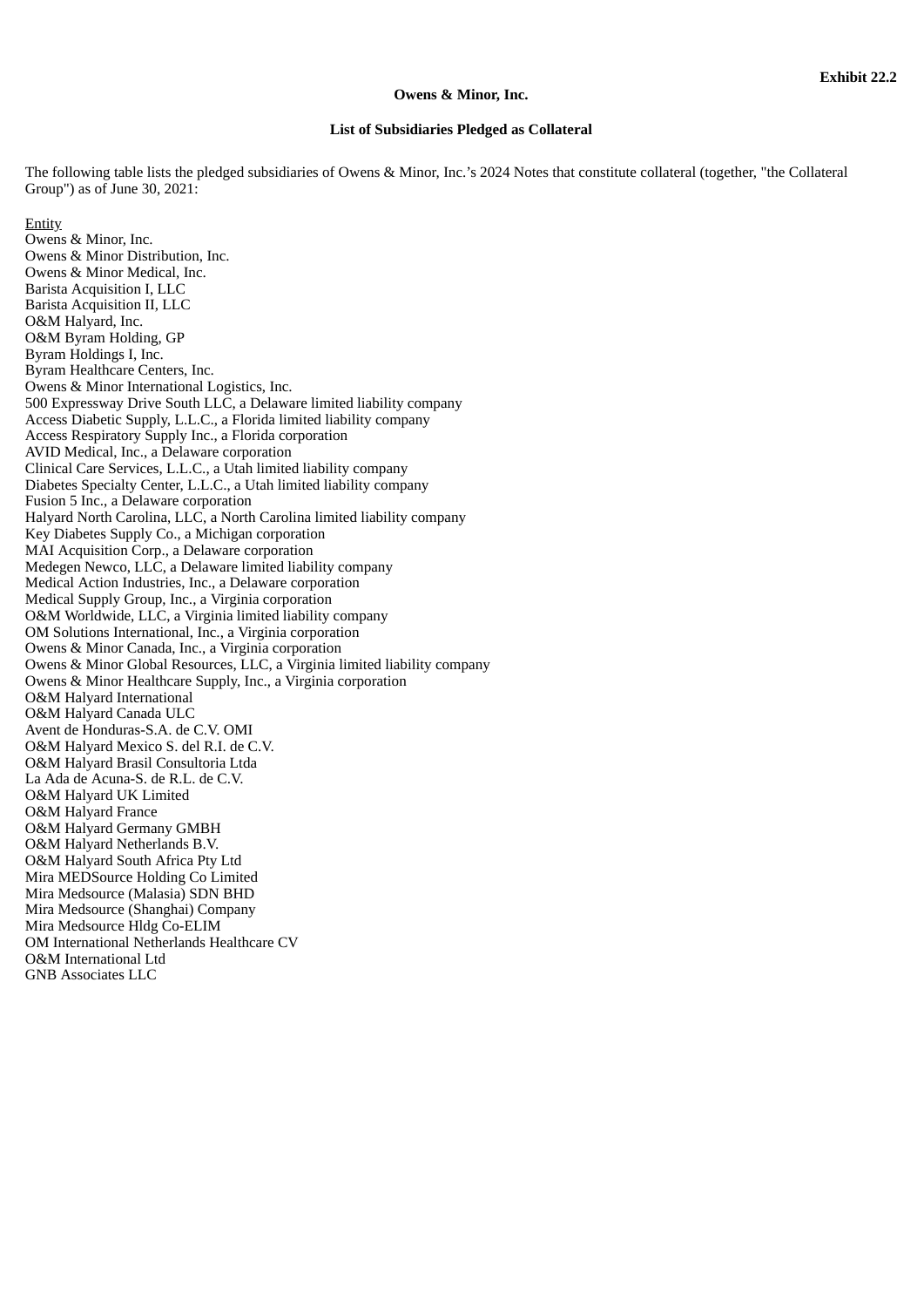O&M Jersey Holdings Limited AVS Health Espana SL Healthcare Services Group Ltd Pharmacare Logistics Healthcare Product Services Ltd O&M Ireland Unlimited Company O&M Jersey Unlimited Nalvest Ltd ArcRoyal Holdings Unlimited ArcRoyal Unlimited Co O&M Global Services Unlimited Co O&M Healthcare International O&M Healthcare Italia SRL O&M Halyard Belgium O&M Halyard Australia PYT LTD O&M Halyard Singapore PTE Ltd O&M Halyard Japan GK O&M Halyard India LLP Safeskin Medical & Scientific (Thailand) Ltd. Halyard Malaysia SDN. BHD.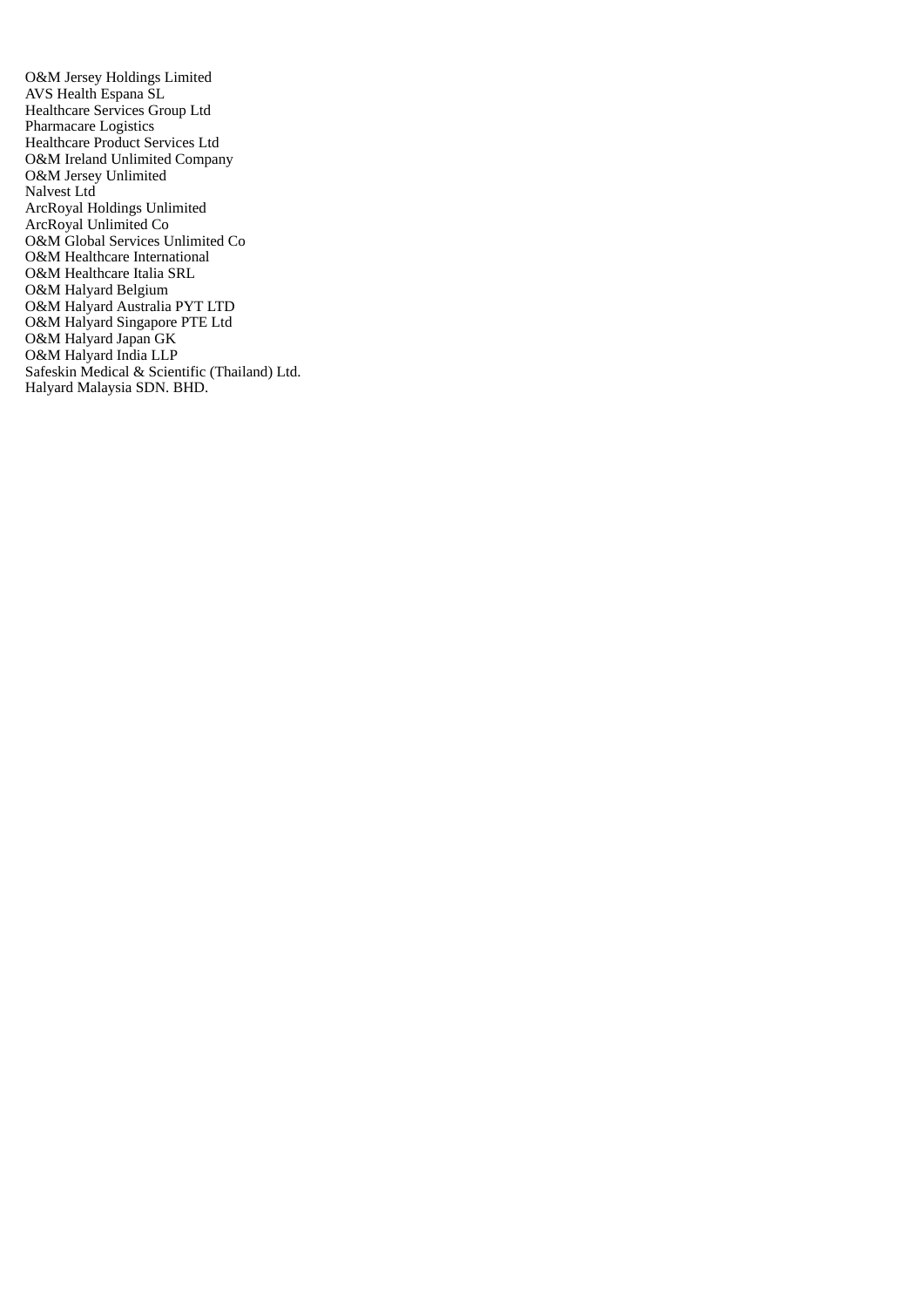## **CERTIFICATION PURSUANT TO RULE 13a-14(a) UNDER THE SECURITIES EXCHANGE ACT OF 1934, AS ADOPTED PURSUANT TO SECTION 302 OF THE SARBANES-OXLEY ACT OF 2002**

## <span id="page-35-0"></span>I, Edward A. Pesicka, certify that:

- 1. I have reviewed this Quarterly Report on Form 10-Q for the quarter ended June 30, 2021 of Owens & Minor, Inc.;
- 2. Based on my knowledge, this report does not contain any untrue statement of a material fact or omit to state a material fact necessary to make the statements made, in light of the circumstances under which such statements were made, not misleading with respect to the period covered by this report;
- 3. Based on my knowledge, the financial statements, and other financial information included in this report, fairly present in all material respects the financial condition, results of operations and cash flows of the registrant as of, and for, the periods presented in this report;
- 4. The registrant's other certifying officer and I are responsible for establishing and maintaining disclosure controls and procedures (as defined in Exchange Act Rules 13a-15(e) and 15d-15(e)) and internal control over financial reporting (as defined in Exchange Act Rules 13a-15(f) and 15d- $15(f)$ ) for the registrant and have:
	- a. Designed such disclosure controls and procedures, or caused such disclosure controls and procedures to be designed under our supervision, to ensure that material information relating to the registrant, including its consolidated subsidiaries, is made known to us by others within those entities, particularly during the period in which this report is being prepared;
	- b. Designed such internal control over financial reporting, or caused such internal control over financial reporting to be designed under our supervision, to provide reasonable assurance regarding the reliability of financial reporting and the preparation of financial statements for external purposes in accordance with generally accepted accounting principles;
	- c. Evaluated the effectiveness of the registrant's disclosure controls and procedures and presented in this report our conclusions about the effectiveness of the disclosure controls and procedures, as of the end of the period covered by this report based on such evaluation; and
	- d. Disclosed in this report any change in the registrant's internal control over financial reporting that occurred during the registrant's most recent fiscal quarter (the registrant's fourth fiscal quarter in the case of an annual report) that has materially affected, or is reasonably likely to materially affect, the registrant's internal control over financial reporting; and
- 5. The registrant's other certifying officer and I have disclosed, based on our most recent evaluation of internal control over financial reporting, to the registrant's auditors and the audit committee of the registrant's board of directors (or persons performing the equivalent functions):
	- a. All significant deficiencies and material weaknesses in the design or operation of internal control over financial reporting which are reasonably likely to adversely affect the registrant's ability to record, process, summarize and report financial information; and
	- b. Any fraud, whether or not material, that involves management or other employees who have a significant role in the registrant's internal control over financial reporting.

Date: August 3, 2021 /s/ Edward A. Pesicka Edward A. Pesicka President, Chief Executive Officer & Director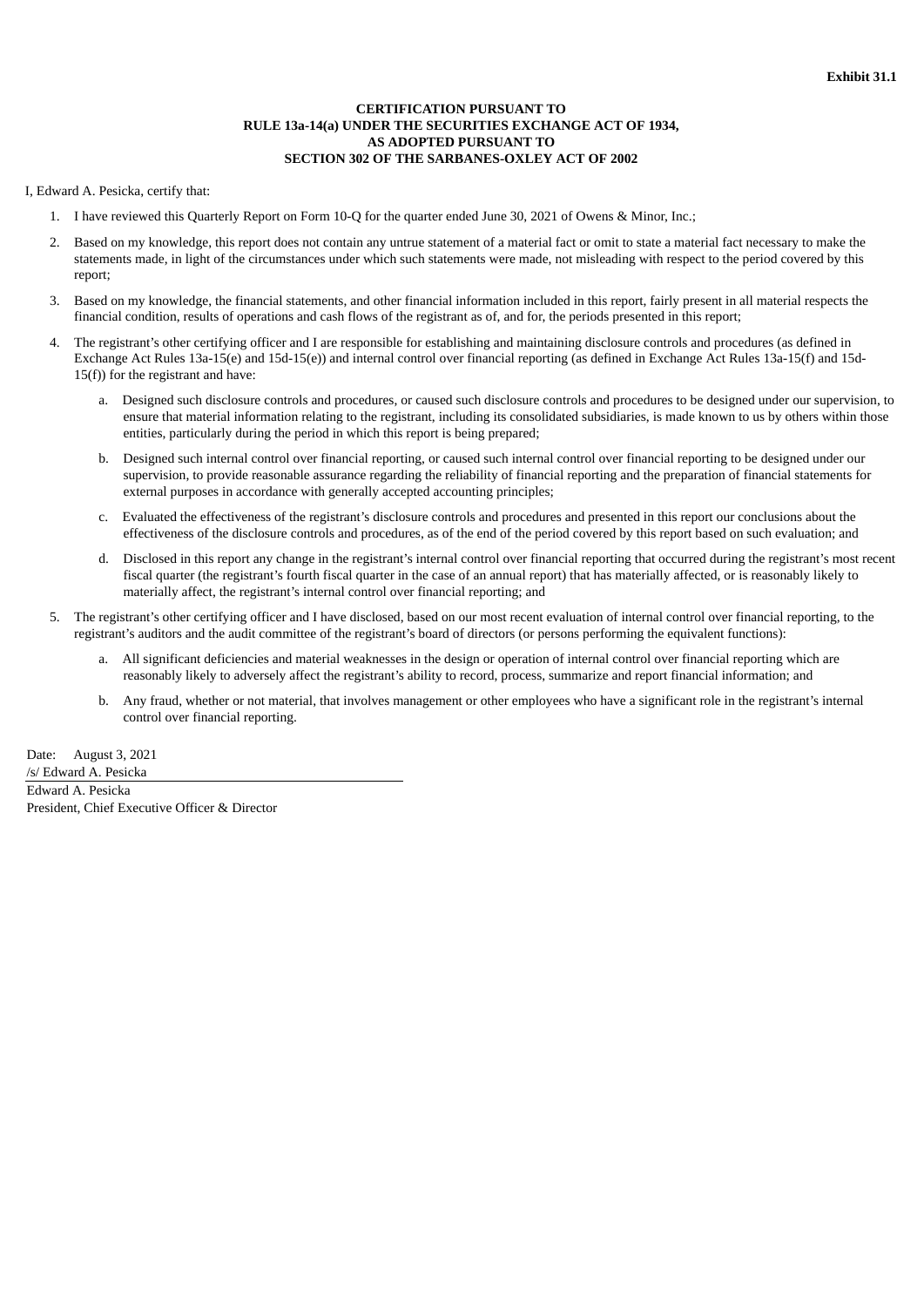## **CERTIFICATION PURSUANT TO RULE 13a-14(a) UNDER THE SECURITIES EXCHANGE ACT OF 1934, AS ADOPTED PURSUANT TO SECTION 302 OF THE SARBANES-OXLEY ACT OF 2002**

<span id="page-36-0"></span>I, Andrew G. Long, certify that:

- 1. I have reviewed this Quarterly Report on Form 10-Q for the quarter ended June 30, 2021, of Owens & Minor, Inc.;
- 2. Based on my knowledge, this report does not contain any untrue statement of a material fact or omit to state a material fact necessary to make the statements made, in light of the circumstances under which such statements were made, not misleading with respect to the period covered by this report;
- 3. Based on my knowledge, the financial statements, and other financial information included in this report, fairly present in all material respects the financial condition, results of operations and cash flows of the registrant as of, and for, the periods presented in this report;
- 4. The registrant's other certifying officer and I are responsible for establishing and maintaining disclosure controls and procedures (as defined in Exchange Act Rules 13a-15(e) and 15d-15(e)) and internal control over financial reporting (as defined in Exchange Act Rules 13a-15(f) and 15d- $15(f)$ ) for the registrant and have:
	- a. Designed such disclosure controls and procedures, or caused such disclosure controls and procedures to be designed under our supervision, to ensure that material information relating to the registrant, including its consolidated subsidiaries, is made known to us by others within those entities, particularly during the period in which this report is being prepared;
	- b. Designed such internal control over financial reporting, or caused such internal control over financial reporting to be designed under our supervision, to provide reasonable assurance regarding the reliability of financial reporting and the preparation of financial statements for external purposes in accordance with generally accepted accounting principles;
	- c. Evaluated the effectiveness of the registrant's disclosure controls and procedures and presented in this report our conclusions about the effectiveness of the disclosure controls and procedures, as of the end of the period covered by this report based on such evaluation; and
	- d. Disclosed in this report any change in the registrant's internal control over financial reporting that occurred during the registrant's most recent fiscal quarter (the registrant's fourth fiscal quarter in the case of an annual report) that has materially affected, or is reasonably likely to materially affect, the registrant's internal control over financial reporting; and
- 5. The registrant's other certifying officer and I have disclosed, based on our most recent evaluation of internal control over financial reporting, to the registrant's auditors and the audit committee of the registrant's board of directors (or persons performing the equivalent functions):
	- a. All significant deficiencies and material weaknesses in the design or operation of internal control over financial reporting which are reasonably likely to adversely affect the registrant's ability to record, process, summarize and report financial information; and
	- b. Any fraud, whether or not material, that involves management or other employees who have a significant role in the registrant's internal control over financial reporting.

Date: August 3, 2021 /s/ Andrew G. Long Andrew G. Long Executive Vice President & Chief Financial Officer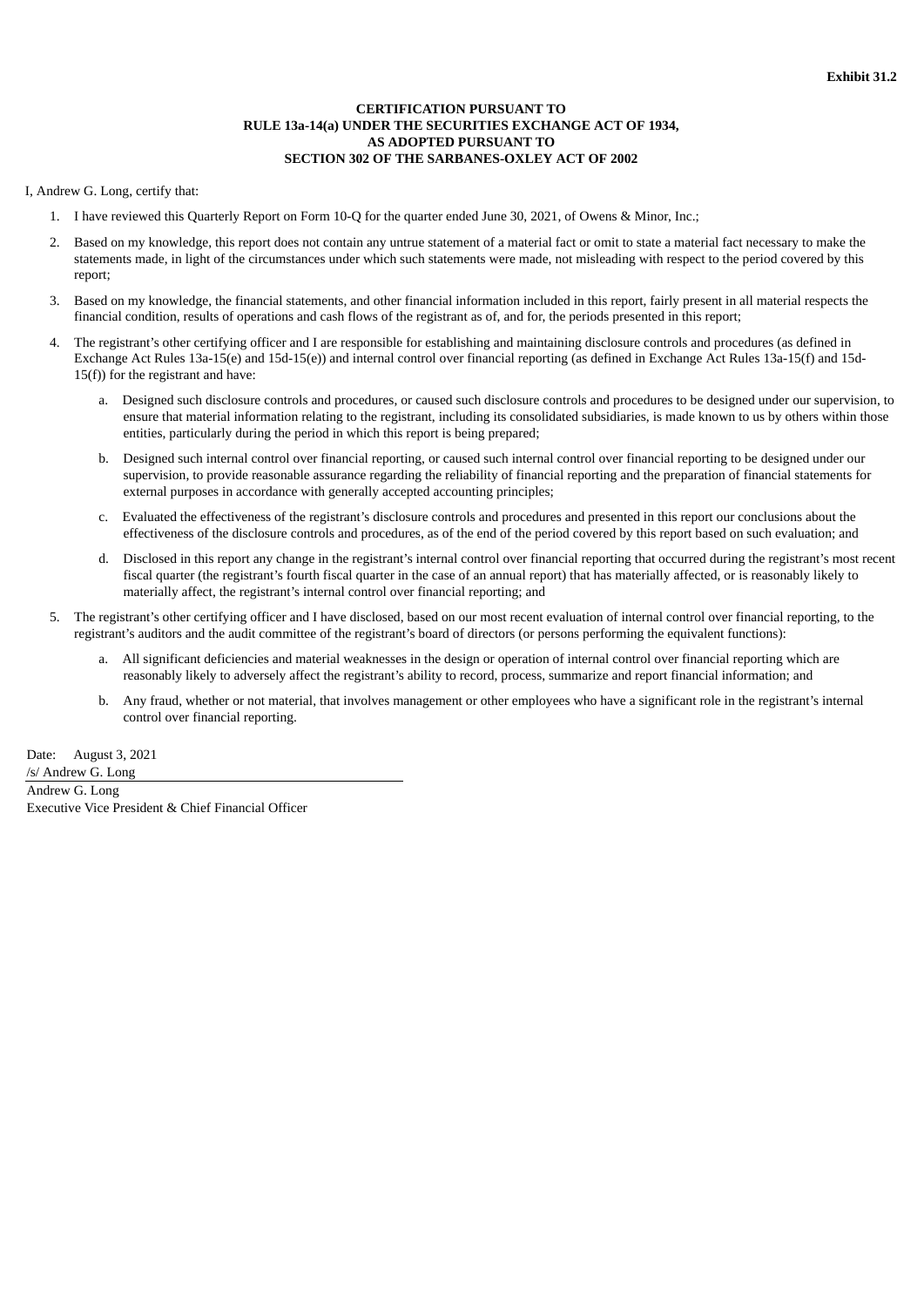## **CERTIFICATION PURSUANT TO 18 U.S.C. SECTION 1350, AS ADOPTED PURSUANT TO SECTION 906 OF THE SARBANES-OXLEY ACT OF 2002**

<span id="page-37-0"></span>In connection with the Quarterly Report of Owens & Minor, Inc. (the "Company") on Form 10-Q for the period ended June 30, 2021, as filed with the Securities and Exchange Commission on the date hereof (the "Report"), I, Edward A. Pesicka, President, Chief Executive Officer & Director of the Company, certify, pursuant to 18 U.S.C. Section 1350, as adopted pursuant to Section 906 of the Sarbanes-Oxley Act of 2002, that to the best of my knowledge:

(1) The Report fully complies with the requirements of Section 13(a) or 15(d) of the Securities Exchange Act of 1934, as amended; and

(2) The information contained in the Report fairly presents, in all material respects, the financial condition and results of operations of the Company.

/s/ Edward A. Pesicka Edward A. Pesicka President, Chief Executive Officer & Director Owens & Minor, Inc. August 3, 2021